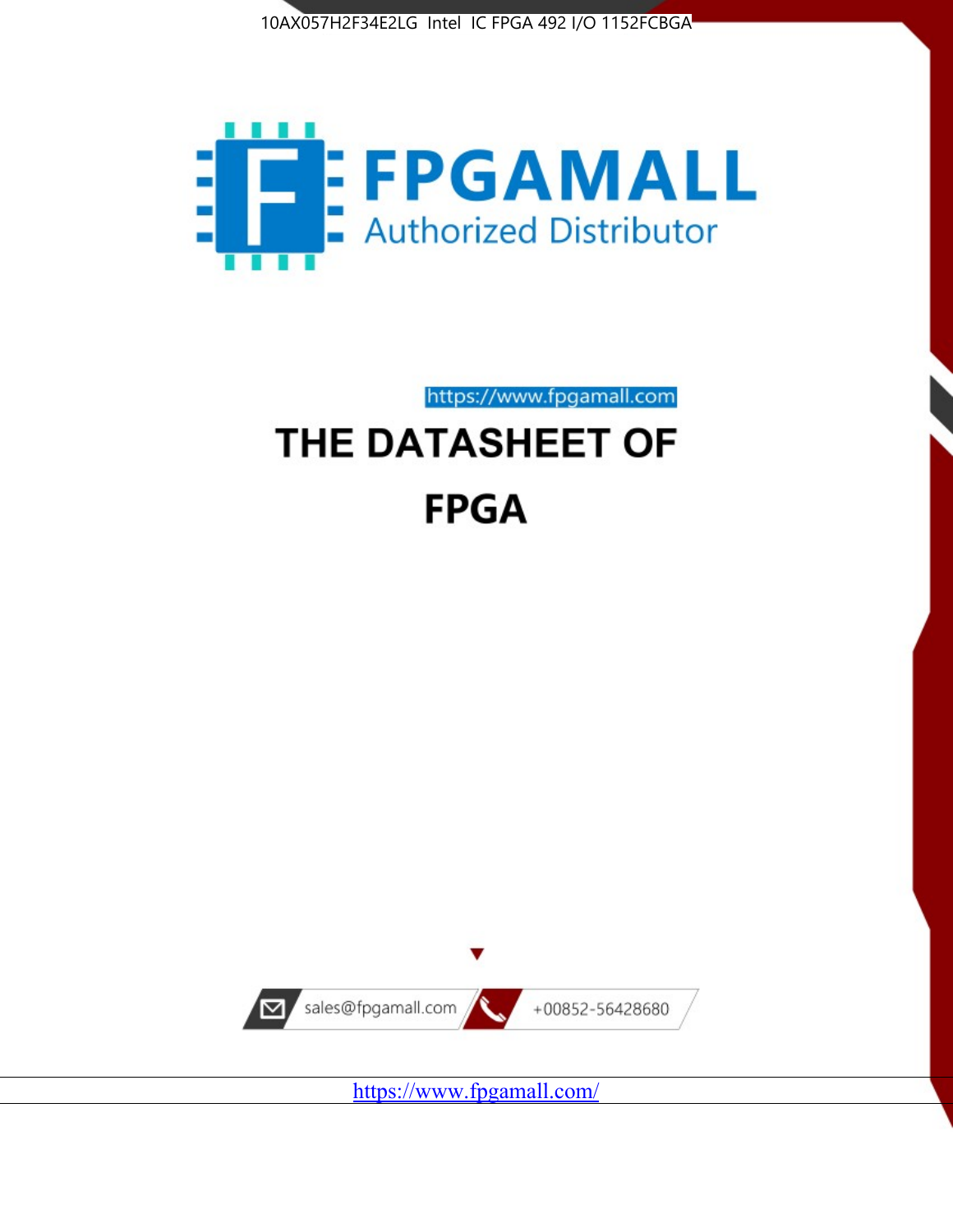10AX057H2F34E2LG Intel IC FPGA 492 I/O 1152FCBGA



# **Intel® Arria® 10 Device Overview**



**A10-OVERVIEW | 2018.12.06** Latest document on the web: **[PDF](https://www.intel.com/content/dam/www/programmable/us/en/pdfs/literature/hb/arria-10/a10_overview.pdf)** | **[HTML](https://www.intel.com/content/www/us/en/programmable/documentation/sam1403480274650.html)**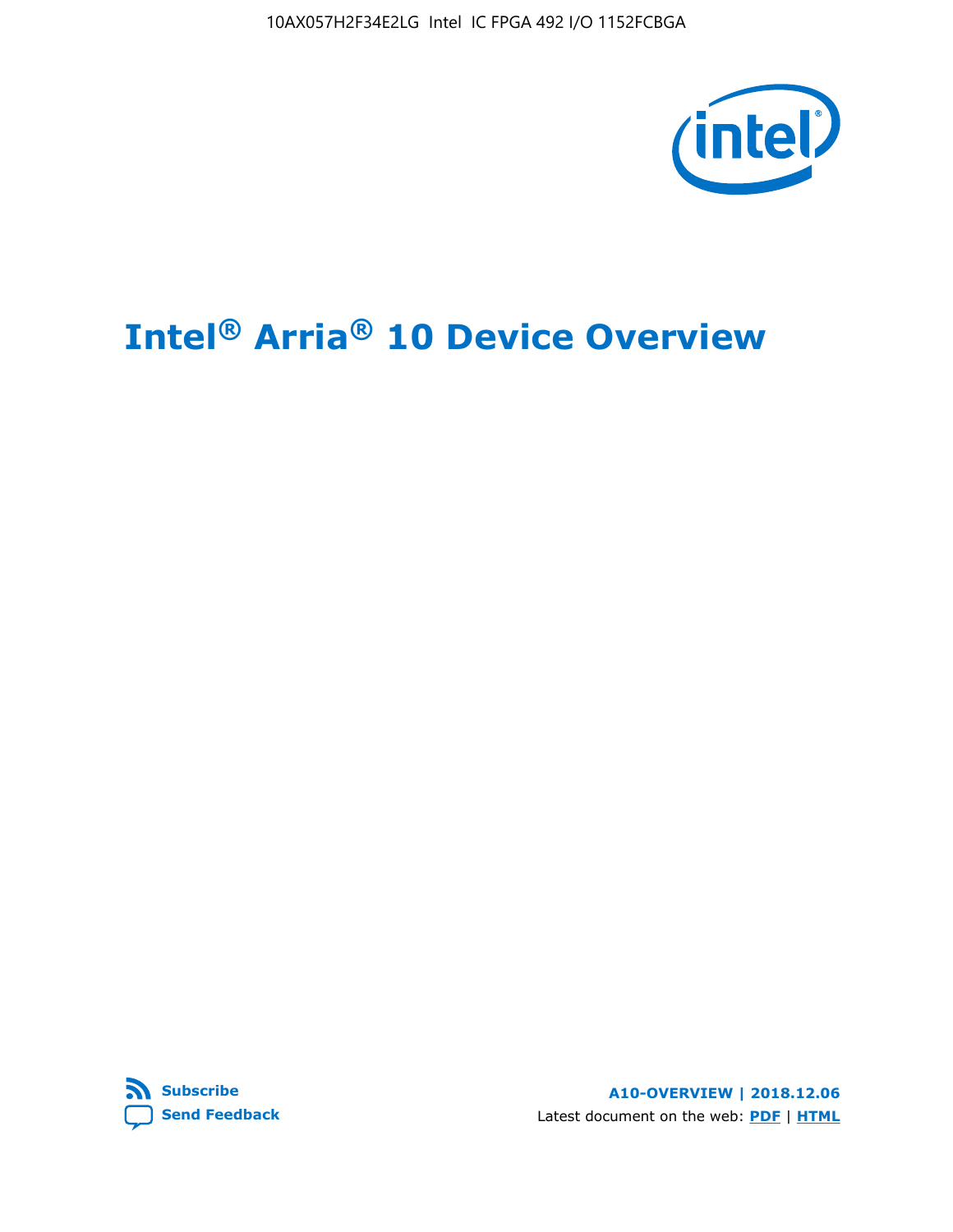

**Contents** 

# **Contents**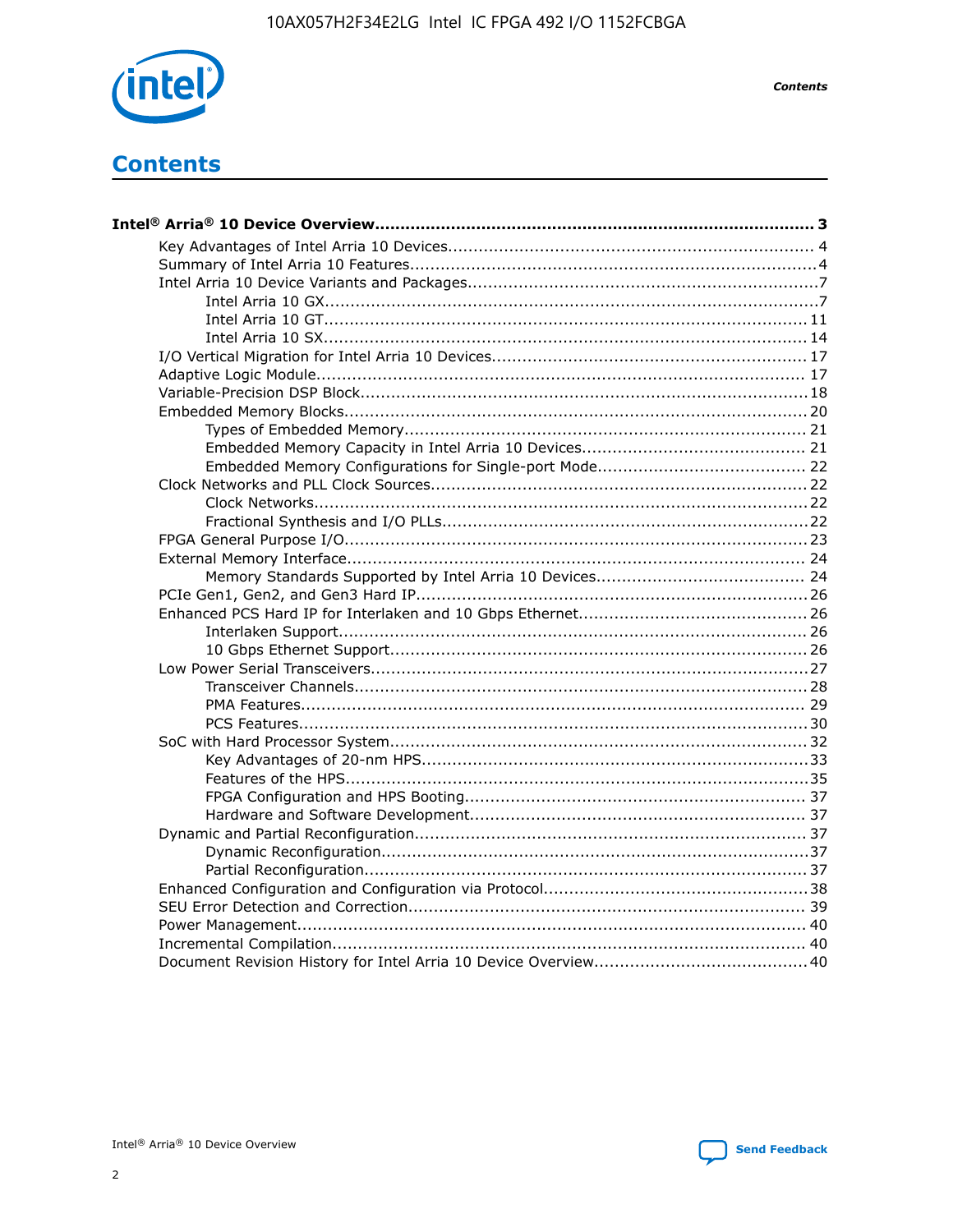**A10-OVERVIEW | 2018.12.06**

**[Send Feedback](mailto:FPGAtechdocfeedback@intel.com?subject=Feedback%20on%20Intel%20Arria%2010%20Device%20Overview%20(A10-OVERVIEW%202018.12.06)&body=We%20appreciate%20your%20feedback.%20In%20your%20comments,%20also%20specify%20the%20page%20number%20or%20paragraph.%20Thank%20you.)**



# **Intel® Arria® 10 Device Overview**

The Intel<sup>®</sup> Arria<sup>®</sup> 10 device family consists of high-performance and power-efficient 20 nm mid-range FPGAs and SoCs.

Intel Arria 10 device family delivers:

- Higher performance than the previous generation of mid-range and high-end FPGAs.
- Power efficiency attained through a comprehensive set of power-saving technologies.

The Intel Arria 10 devices are ideal for high performance, power-sensitive, midrange applications in diverse markets.

| <b>Market</b>         | <b>Applications</b>                                                                                               |
|-----------------------|-------------------------------------------------------------------------------------------------------------------|
| Wireless              | Channel and switch cards in remote radio heads<br>٠<br>Mobile backhaul<br>٠                                       |
| Wireline              | 40G/100G muxponders and transponders<br>٠<br>100G line cards<br>٠<br><b>Bridging</b><br>٠<br>Aggregation<br>٠     |
| <b>Broadcast</b>      | Studio switches<br>٠<br>Servers and transport<br>٠<br>Videoconferencing<br>٠<br>Professional audio and video<br>٠ |
| Computing and Storage | Flash cache<br>٠<br>Cloud computing servers<br>٠<br>Server acceleration<br>٠                                      |
| Medical               | Diagnostic scanners<br>٠<br>Diagnostic imaging<br>٠                                                               |
| Military              | Missile guidance and control<br>٠<br>Radar<br>٠<br>Electronic warfare<br>٠<br>Secure communications<br>٠          |

#### **Table 1. Sample Markets and Ideal Applications for Intel Arria 10 Devices**

#### **Related Information**

- [Intel Arria 10 Device Handbook: Known Issues](http://www.altera.com/support/kdb/solutions/rd07302013_646.html) Lists the planned updates to the *Intel Arria 10 Device Handbook* chapters.
- [Intel Arria 10 GX/GT Device Errata and Design Recommendations](https://www.intel.com/content/www/us/en/programmable/documentation/agz1493851706374.html#yqz1494433888646)
- [Intel Arria 10 SX Device Errata and Design Recommendations](https://www.intel.com/content/www/us/en/programmable/documentation/cru1462832385668.html#cru1462832558642)

Intel Corporation. All rights reserved. Intel, the Intel logo, Altera, Arria, Cyclone, Enpirion, MAX, Nios, Quartus and Stratix words and logos are trademarks of Intel Corporation or its subsidiaries in the U.S. and/or other countries. Intel warrants performance of its FPGA and semiconductor products to current specifications in accordance with Intel's standard warranty, but reserves the right to make changes to any products and services at any time without notice. Intel assumes no responsibility or liability arising out of the application or use of any information, product, or service described herein except as expressly agreed to in writing by Intel. Intel customers are advised to obtain the latest version of device specifications before relying on any published information and before placing orders for products or services. \*Other names and brands may be claimed as the property of others.

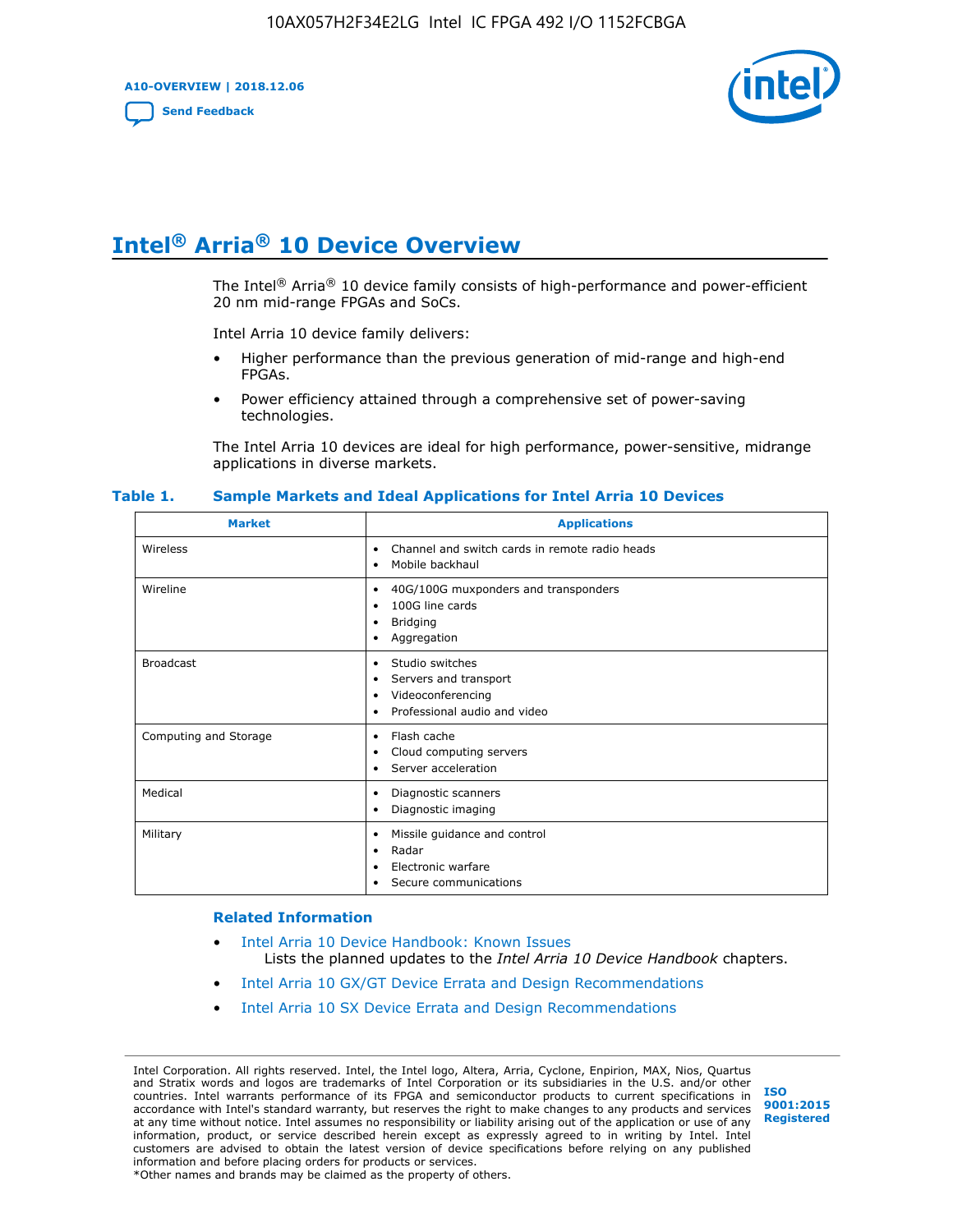

# **Key Advantages of Intel Arria 10 Devices**

## **Table 2. Key Advantages of the Intel Arria 10 Device Family**

| <b>Advantage</b>                                                                                          | <b>Supporting Feature</b>                                                                                                                                                                                                                                                                                                |
|-----------------------------------------------------------------------------------------------------------|--------------------------------------------------------------------------------------------------------------------------------------------------------------------------------------------------------------------------------------------------------------------------------------------------------------------------|
| Enhanced core architecture                                                                                | Built on TSMC's 20 nm process technology<br>٠<br>60% higher performance than the previous generation of mid-range FPGAs<br>٠<br>15% higher performance than the fastest previous-generation FPGA<br>٠                                                                                                                    |
| High-bandwidth integrated<br>transceivers                                                                 | Short-reach rates up to 25.8 Gigabits per second (Gbps)<br>٠<br>Backplane capability up to 12.5 Gbps<br>٠<br>Integrated 10GBASE-KR and 40GBASE-KR4 Forward Error Correction (FEC)<br>٠                                                                                                                                   |
| Improved logic integration and<br>hard IP blocks                                                          | 8-input adaptive logic module (ALM)<br>٠<br>Up to 65.6 megabits (Mb) of embedded memory<br>٠<br>Variable-precision digital signal processing (DSP) blocks<br>Fractional synthesis phase-locked loops (PLLs)<br>Hard PCI Express Gen3 IP blocks<br>Hard memory controllers and PHY up to 2,400 Megabits per second (Mbps) |
| Second generation hard<br>processor system (HPS) with<br>integrated ARM* Cortex*-A9*<br>MPCore* processor | Tight integration of a dual-core ARM Cortex-A9 MPCore processor, hard IP, and an<br>٠<br>FPGA in a single Intel Arria 10 system-on-a-chip (SoC)<br>Supports over 128 Gbps peak bandwidth with integrated data coherency between<br>$\bullet$<br>the processor and the FPGA fabric                                        |
| Advanced power savings                                                                                    | Comprehensive set of advanced power saving features<br>٠<br>Power-optimized MultiTrack routing and core architecture<br>٠<br>Up to 40% lower power compared to previous generation of mid-range FPGAs<br>٠<br>Up to 60% lower power compared to previous generation of high-end FPGAs                                    |

# **Summary of Intel Arria 10 Features**

## **Table 3. Summary of Features for Intel Arria 10 Devices**

| <b>Feature</b>                  | <b>Description</b>                                                                                                                                                                                                                                                                                                                                                                                       |
|---------------------------------|----------------------------------------------------------------------------------------------------------------------------------------------------------------------------------------------------------------------------------------------------------------------------------------------------------------------------------------------------------------------------------------------------------|
| Technology                      | TSMC's 20-nm SoC process technology<br>٠<br>Allows operation at a lower $V_{\text{CC}}$ level of 0.82 V instead of the 0.9 V standard $V_{\text{CC}}$ core voltage                                                                                                                                                                                                                                       |
| Packaging                       | 1.0 mm ball-pitch Fineline BGA packaging<br>0.8 mm ball-pitch Ultra Fineline BGA packaging<br>Multiple devices with identical package footprints for seamless migration between different<br><b>FPGA</b> densities<br>Devices with compatible package footprints allow migration to next generation high-end<br>Stratix $\mathcal{R}$ 10 devices<br>RoHS, leaded $(1)$ , and lead-free (Pb-free) options |
| High-performance<br>FPGA fabric | Enhanced 8-input ALM with four registers<br>٠<br>Improved multi-track routing architecture to reduce congestion and improve compilation time<br>Hierarchical core clocking architecture<br>Fine-grained partial reconfiguration                                                                                                                                                                          |
| Internal memory<br>blocks       | M20K-20-Kb memory blocks with hard error correction code (ECC)<br>Memory logic array block (MLAB)-640-bit memory                                                                                                                                                                                                                                                                                         |
|                                 | continued                                                                                                                                                                                                                                                                                                                                                                                                |



<sup>(1)</sup> Contact Intel for availability.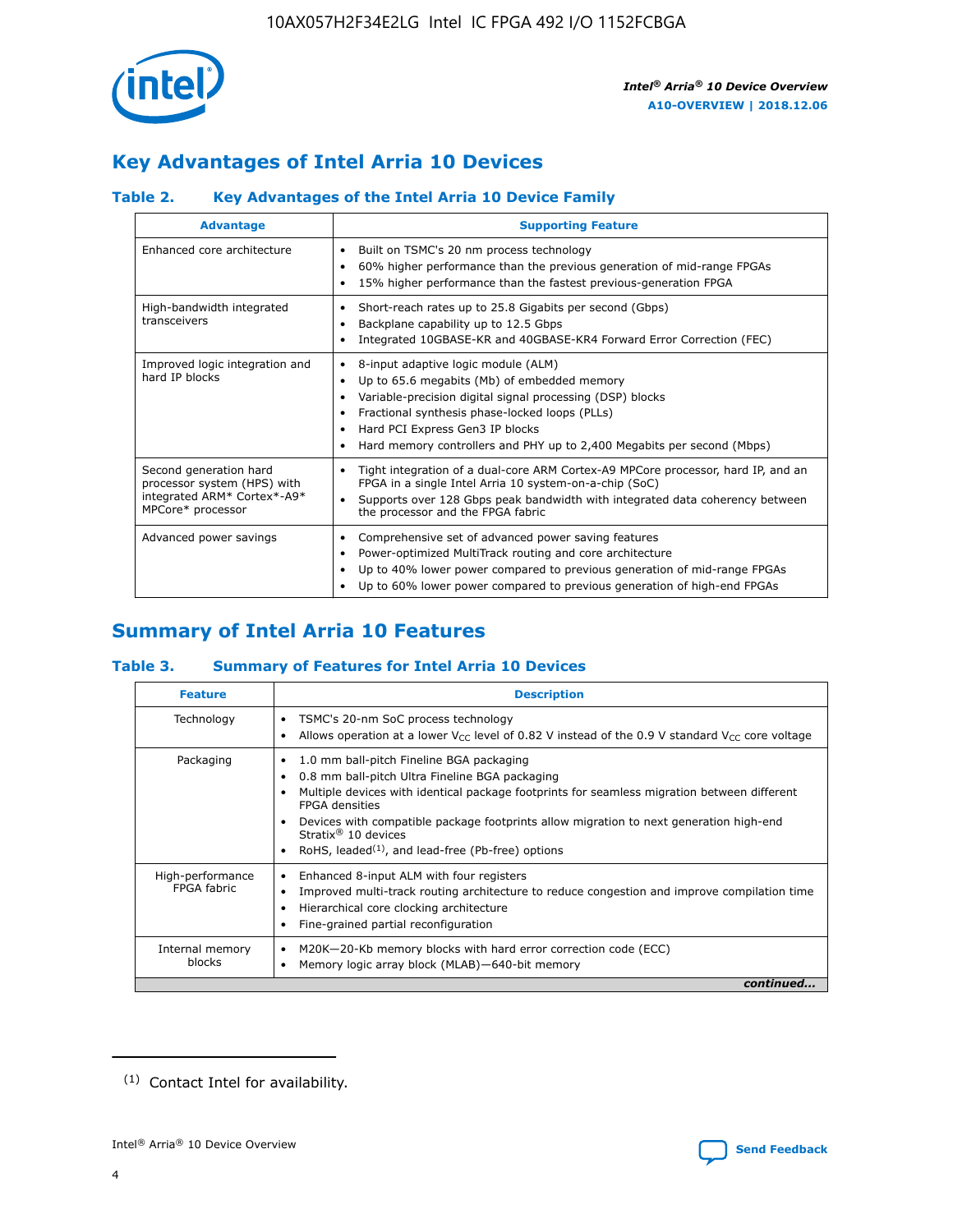r



| <b>Feature</b>                         | <b>Description</b>                                                                                             |                                                                                                                                                                                                                                                                                                                                                                                                                                                                                                                                                                                                                                                                                                                                                                                                                                        |  |  |  |  |  |
|----------------------------------------|----------------------------------------------------------------------------------------------------------------|----------------------------------------------------------------------------------------------------------------------------------------------------------------------------------------------------------------------------------------------------------------------------------------------------------------------------------------------------------------------------------------------------------------------------------------------------------------------------------------------------------------------------------------------------------------------------------------------------------------------------------------------------------------------------------------------------------------------------------------------------------------------------------------------------------------------------------------|--|--|--|--|--|
| Embedded Hard IP<br>blocks             | Variable-precision DSP                                                                                         | Native support for signal processing precision levels from $18 \times 19$ to<br>54 x 54<br>Native support for 27 x 27 multiplier mode<br>64-bit accumulator and cascade for systolic finite impulse responses<br>(FIRs)<br>Internal coefficient memory banks<br>$\bullet$<br>Preadder/subtractor for improved efficiency<br>Additional pipeline register to increase performance and reduce<br>power<br>Supports floating point arithmetic:<br>- Perform multiplication, addition, subtraction, multiply-add,<br>multiply-subtract, and complex multiplication.<br>- Supports multiplication with accumulation capability, cascade<br>summation, and cascade subtraction capability.<br>- Dynamic accumulator reset control.<br>- Support direct vector dot and complex multiplication chaining<br>multiply floating point DSP blocks. |  |  |  |  |  |
|                                        | Memory controller                                                                                              | DDR4, DDR3, and DDR3L                                                                                                                                                                                                                                                                                                                                                                                                                                                                                                                                                                                                                                                                                                                                                                                                                  |  |  |  |  |  |
|                                        | PCI Express*                                                                                                   | PCI Express (PCIe*) Gen3 (x1, x2, x4, or x8), Gen2 (x1, x2, x4, or x8)<br>and Gen1 (x1, x2, x4, or x8) hard IP with complete protocol stack,<br>endpoint, and root port                                                                                                                                                                                                                                                                                                                                                                                                                                                                                                                                                                                                                                                                |  |  |  |  |  |
|                                        | Transceiver I/O                                                                                                | 10GBASE-KR/40GBASE-KR4 Forward Error Correction (FEC)<br>PCS hard IPs that support:<br>$\bullet$<br>- 10-Gbps Ethernet (10GbE)<br>- PCIe PIPE interface<br>$-$ Interlaken<br>- Gbps Ethernet (GbE)<br>- Common Public Radio Interface (CPRI) with deterministic latency<br>support<br>- Gigabit-capable passive optical network (GPON) with fast lock-<br>time support<br>13.5G JESD204b<br>$\bullet$<br>8B/10B, 64B/66B, 64B/67B encoders and decoders<br>Custom mode support for proprietary protocols                                                                                                                                                                                                                                                                                                                               |  |  |  |  |  |
| Core clock networks                    | $\bullet$<br>$\bullet$                                                                                         | Up to 800 MHz fabric clocking, depending on the application:<br>- 667 MHz external memory interface clocking with 2,400 Mbps DDR4 interface<br>- 800 MHz LVDS interface clocking with 1,600 Mbps LVDS interface<br>Global, regional, and peripheral clock networks<br>Clock networks that are not used can be gated to reduce dynamic power                                                                                                                                                                                                                                                                                                                                                                                                                                                                                            |  |  |  |  |  |
| Phase-locked loops<br>(PLLs)           | High-resolution fractional synthesis PLLs:<br>$\bullet$<br>Integer PLLs:<br>- Adjacent to general purpose I/Os | - Precision clock synthesis, clock delay compensation, and zero delay buffering (ZDB)<br>- Support integer mode and fractional mode<br>- Fractional mode support with third-order delta-sigma modulation<br>- Support external memory and LVDS interfaces                                                                                                                                                                                                                                                                                                                                                                                                                                                                                                                                                                              |  |  |  |  |  |
| FPGA General-purpose<br>$I/Os$ (GPIOs) | On-chip termination (OCT)                                                                                      | 1.6 Gbps LVDS-every pair can be configured as receiver or transmitter<br>1.2 V to 3.0 V single-ended LVTTL/LVCMOS interfacing                                                                                                                                                                                                                                                                                                                                                                                                                                                                                                                                                                                                                                                                                                          |  |  |  |  |  |
| <b>External Memory</b><br>Interface    |                                                                                                                | Hard memory controller- DDR4, DDR3, and DDR3L support<br>$-$ DDR4-speeds up to 1,200 MHz/2,400 Mbps<br>- DDR3-speeds up to 1,067 MHz/2,133 Mbps<br>Soft memory controller—provides support for RLDRAM $3^{(2)}$ , QDR IV $^{(2)}$ , and QDR II+<br>continued                                                                                                                                                                                                                                                                                                                                                                                                                                                                                                                                                                           |  |  |  |  |  |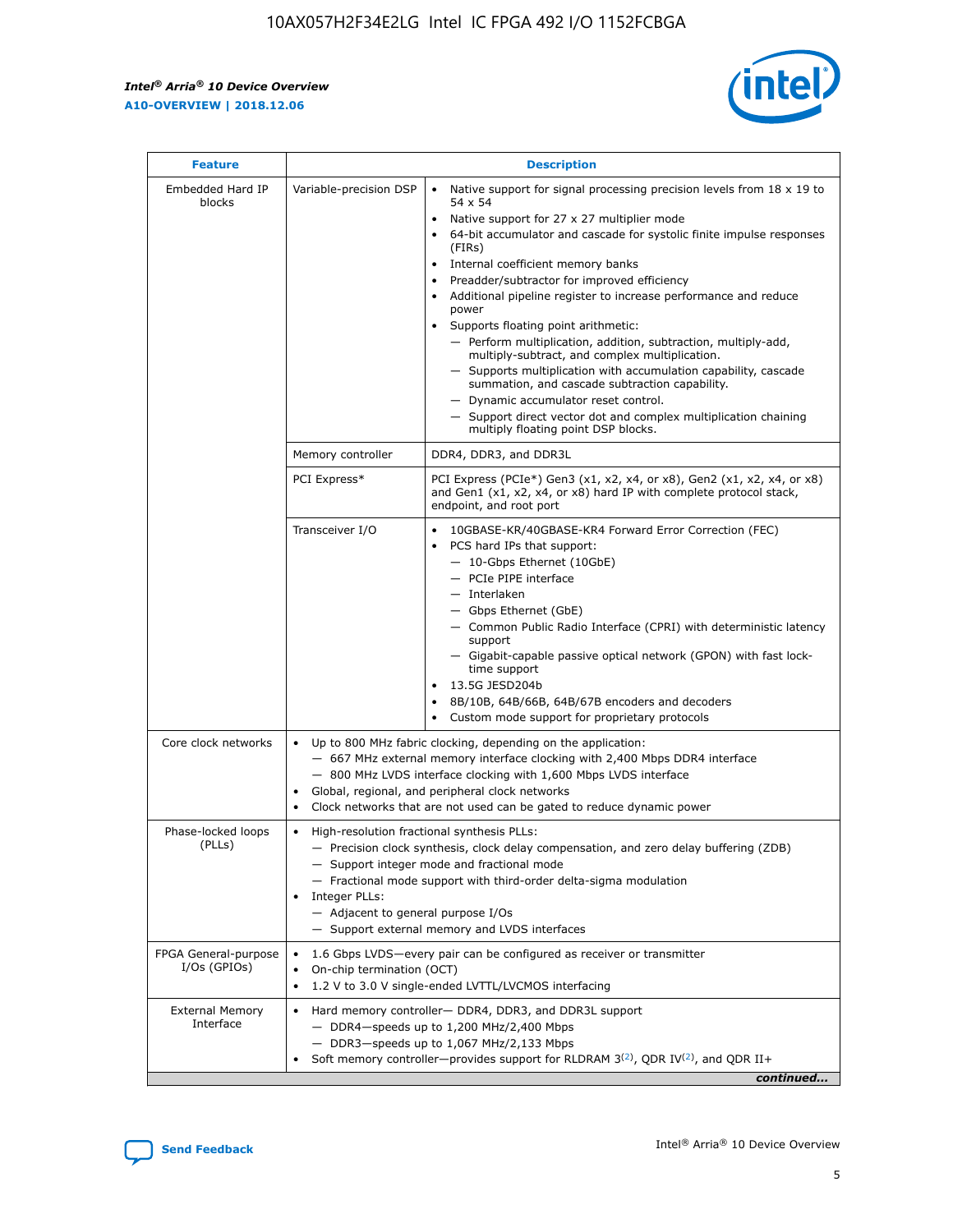

| <b>Feature</b>                                    | <b>Description</b>                                                                                                                                                                                                                                                                                                                                                                                                                                                                                                                                                                                                                             |  |  |  |  |  |  |  |  |
|---------------------------------------------------|------------------------------------------------------------------------------------------------------------------------------------------------------------------------------------------------------------------------------------------------------------------------------------------------------------------------------------------------------------------------------------------------------------------------------------------------------------------------------------------------------------------------------------------------------------------------------------------------------------------------------------------------|--|--|--|--|--|--|--|--|
| Low-power serial<br>transceivers                  | • Continuous operating range:<br>- Intel Arria 10 GX-1 Gbps to 17.4 Gbps<br>- Intel Arria 10 GT-1 Gbps to 25.8 Gbps<br>Backplane support:<br>$-$ Intel Arria 10 GX-up to 12.5<br>$-$ Intel Arria 10 GT-up to 12.5<br>Extended range down to 125 Mbps with oversampling<br>ATX transmit PLLs with user-configurable fractional synthesis capability<br>• Electronic Dispersion Compensation (EDC) support for XFP, SFP+, QSFP, and CFP optical<br>module<br>• Adaptive linear and decision feedback equalization<br>Transmitter pre-emphasis and de-emphasis<br>$\bullet$<br>Dynamic partial reconfiguration of individual transceiver channels |  |  |  |  |  |  |  |  |
| <b>HPS</b><br>(Intel Arria 10 SX<br>devices only) | Processor and system<br>Dual-core ARM Cortex-A9 MPCore processor-1.2 GHz CPU with<br>$\bullet$<br>1.5 GHz overdrive capability<br>256 KB on-chip RAM and 64 KB on-chip ROM<br>$\bullet$<br>System peripherals-general-purpose timers, watchdog timers, direct<br>memory access (DMA) controller, FPGA configuration manager, and<br>clock and reset managers<br>• Security features—anti-tamper, secure boot, Advanced Encryption<br>Standard (AES) and authentication (SHA)<br>ARM CoreSight* JTAG debug access port, trace port, and on-chip<br>trace storage                                                                                |  |  |  |  |  |  |  |  |
|                                                   | <b>External interfaces</b><br>Hard memory interface—Hard memory controller (2,400 Mbps DDR4,<br>$\bullet$<br>and 2,133 Mbps DDR3), Quad serial peripheral interface (QSPI) flash<br>controller, NAND flash controller, direct memory access (DMA)<br>controller, Secure Digital/MultiMediaCard (SD/MMC) controller<br>Communication interface-10/100/1000 Ethernet media access<br>control (MAC), USB On-The-GO (OTG) controllers, I <sup>2</sup> C controllers,<br>UART 16550, serial peripheral interface (SPI), and up to 62<br>HPS GPIO interfaces (48 direct-share I/Os)                                                                  |  |  |  |  |  |  |  |  |
|                                                   | High-performance ARM AMBA* AXI bus bridges that support<br>Interconnects to core<br>$\bullet$<br>simultaneous read and write<br>HPS-FPGA bridges—include the FPGA-to-HPS, HPS-to-FPGA, and<br>$\bullet$<br>lightweight HPS-to-FPGA bridges that allow the FPGA fabric to issue<br>transactions to slaves in the HPS, and vice versa<br>Configuration bridge that allows HPS configuration manager to<br>configure the core logic via dedicated 32-bit configuration port<br>FPGA-to-HPS SDRAM controller bridge-provides configuration<br>interfaces for the multiport front end (MPFE) of the HPS SDRAM<br>controller                         |  |  |  |  |  |  |  |  |
| Configuration                                     | Tamper protection—comprehensive design protection to protect your valuable IP investments<br>Enhanced 256-bit advanced encryption standard (AES) design security with authentication<br>$\bullet$<br>Configuration via protocol (CvP) using PCIe Gen1, Gen2, or Gen3<br>continued                                                                                                                                                                                                                                                                                                                                                              |  |  |  |  |  |  |  |  |

<sup>(2)</sup> Intel Arria 10 devices support this external memory interface using hard PHY with soft memory controller.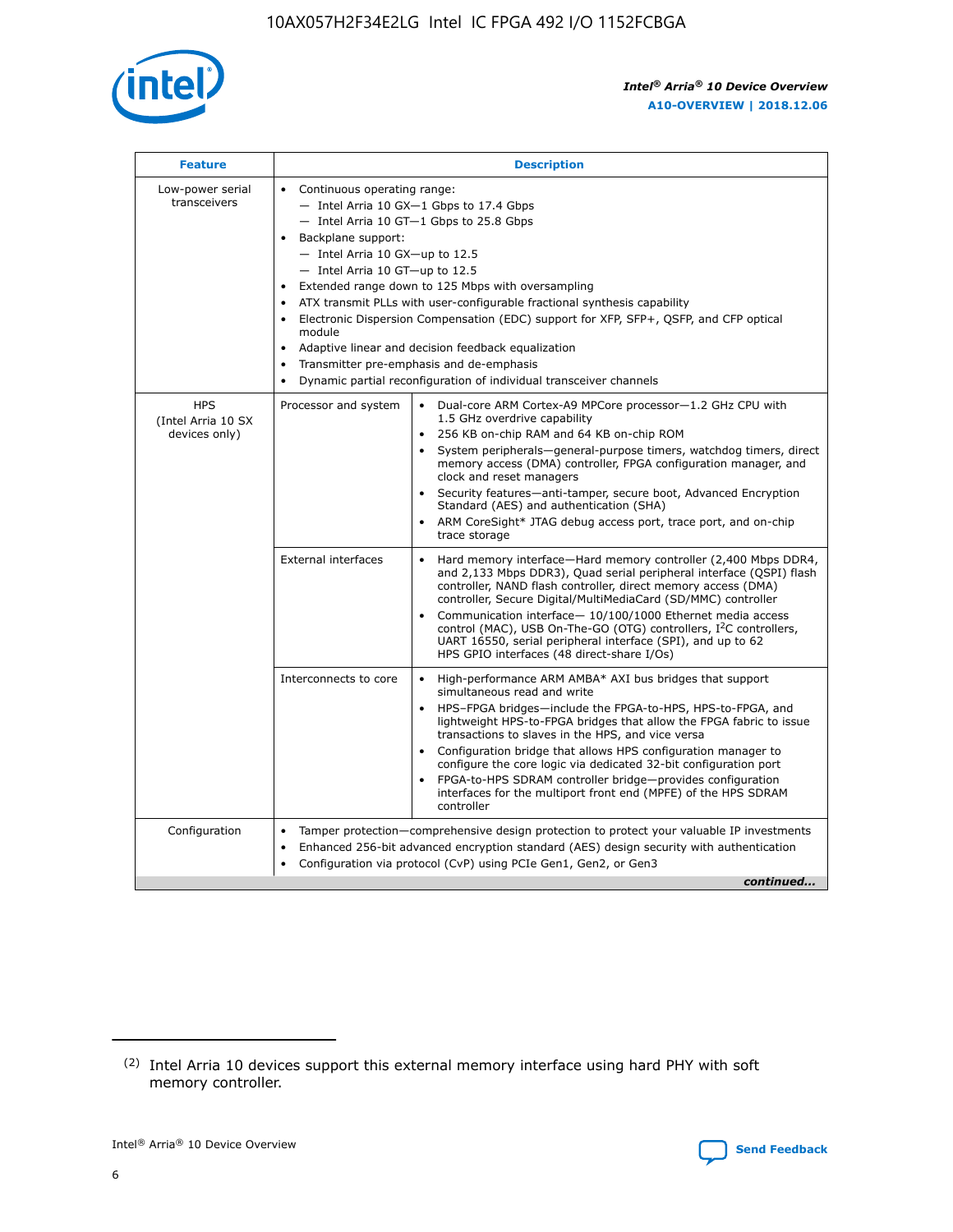

| <b>Feature</b>     | <b>Description</b>                                                                                                                                                                                               |
|--------------------|------------------------------------------------------------------------------------------------------------------------------------------------------------------------------------------------------------------|
|                    | Dynamic reconfiguration of the transceivers and PLLs<br>Fine-grained partial reconfiguration of the core fabric<br>Active Serial x4 Interface<br>$\bullet$                                                       |
| Power management   | SmartVID<br>Low static power device options<br>Programmable Power Technology<br>Intel Quartus <sup>®</sup> Prime integrated power analysis                                                                       |
| Software and tools | Intel Quartus Prime design suite<br>Transceiver toolkit<br>Platform Designer system integration tool<br>DSP Builder for Intel FPGAs<br>OpenCL <sup>™</sup> support<br>Intel SoC FPGA Embedded Design Suite (EDS) |

## **Related Information**

[Intel Arria 10 Transceiver PHY Overview](https://www.intel.com/content/www/us/en/programmable/documentation/nik1398707230472.html#nik1398706768037) Provides details on Intel Arria 10 transceivers.

# **Intel Arria 10 Device Variants and Packages**

#### **Table 4. Device Variants for the Intel Arria 10 Device Family**

| <b>Variant</b>    | <b>Description</b>                                                                                                                                                                                                     |
|-------------------|------------------------------------------------------------------------------------------------------------------------------------------------------------------------------------------------------------------------|
| Intel Arria 10 GX | FPGA featuring 17.4 Gbps transceivers for short reach applications with 12.5 backplane driving<br>capability.                                                                                                          |
| Intel Arria 10 GT | FPGA featuring:<br>17.4 Gbps transceivers for short reach applications with 12.5 backplane driving capability.<br>25.8 Gbps transceivers for supporting CAUI-4 and CEI-25G applications with CFP2 and CFP4<br>modules. |
| Intel Arria 10 SX | SoC integrating ARM-based HPS and FPGA featuring 17.4 Gbps transceivers for short reach<br>applications with 12.5 backplane driving capability.                                                                        |

# **Intel Arria 10 GX**

This section provides the available options, maximum resource counts, and package plan for the Intel Arria 10 GX devices.

The information in this section is correct at the time of publication. For the latest information and to get more details, refer to the Intel FPGA Product Selector.

#### **Related Information**

#### [Intel FPGA Product Selector](http://www.altera.com/products/selector/psg-selector.html) Provides the latest information on Intel products.

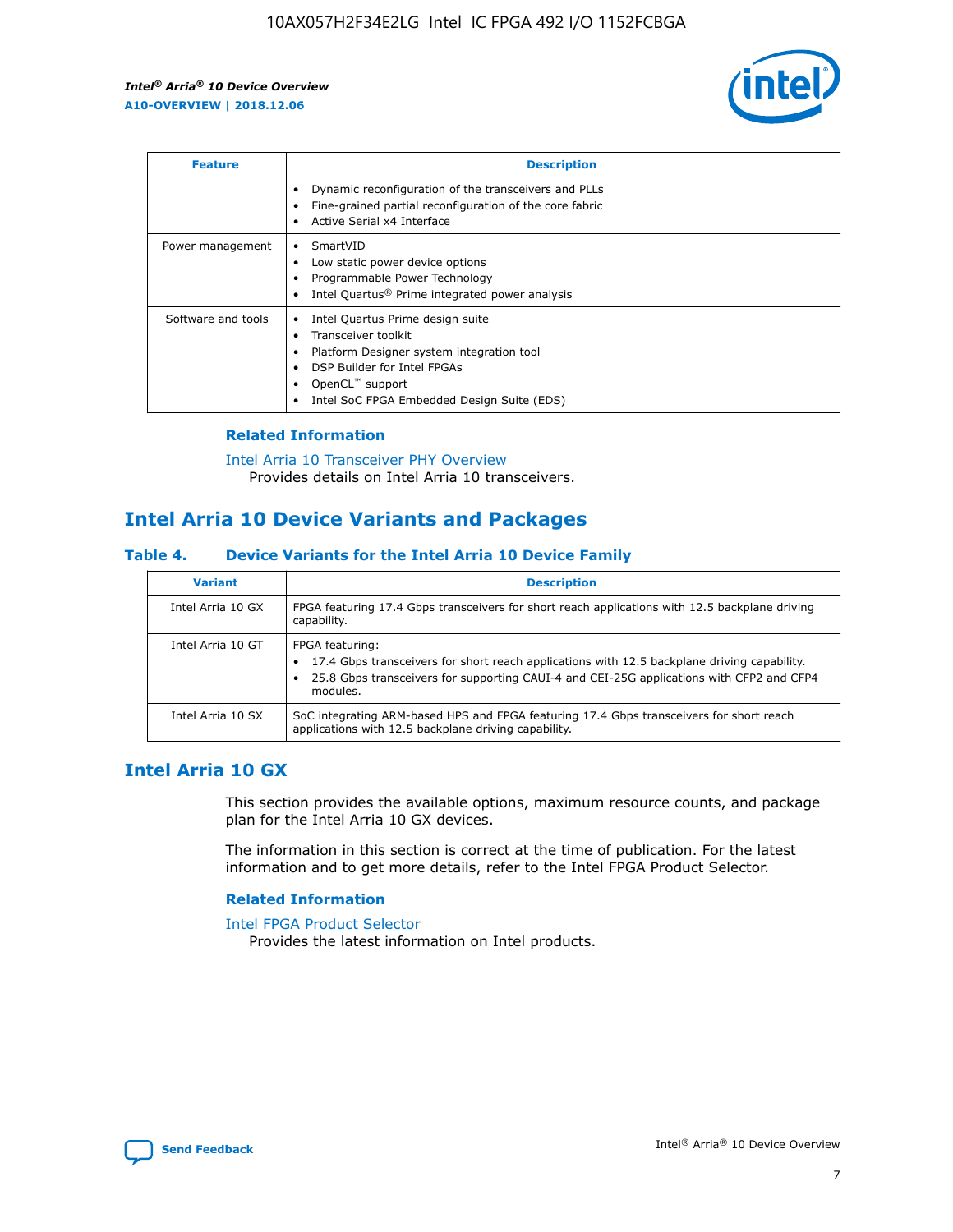

# **Available Options**





#### **Related Information**

[Transceiver Performance for Intel Arria 10 GX/SX Devices](https://www.intel.com/content/www/us/en/programmable/documentation/mcn1413182292568.html#mcn1413213965502) Provides more information about the transceiver speed grade.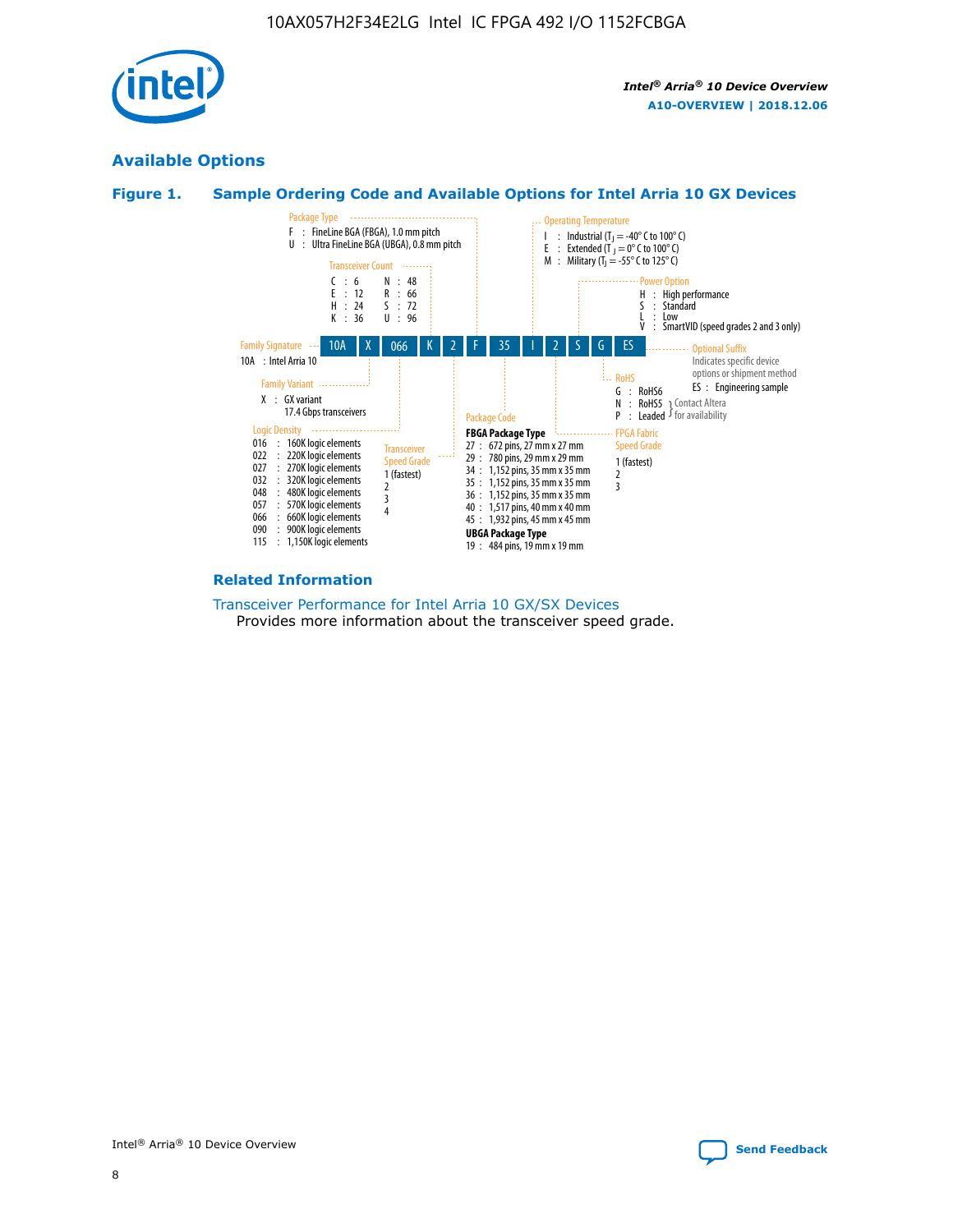

## **Maximum Resources**

#### **Table 5. Maximum Resource Counts for Intel Arria 10 GX Devices (GX 160, GX 220, GX 270, GX 320, and GX 480)**

| <b>Resource</b>              |                         | <b>Product Line</b> |                                |                |                |                |  |  |  |
|------------------------------|-------------------------|---------------------|--------------------------------|----------------|----------------|----------------|--|--|--|
|                              |                         | <b>GX 160</b>       | <b>GX 220</b><br><b>GX 270</b> |                | <b>GX 320</b>  | <b>GX 480</b>  |  |  |  |
| Logic Elements (LE) (K)      |                         | 160                 | 320<br>220<br>270              |                |                | 480            |  |  |  |
| <b>ALM</b>                   |                         | 61,510              | 80,330                         | 101,620        | 119,900        | 183,590        |  |  |  |
| Register                     |                         | 246,040             | 321,320<br>406,480             |                | 479,600        | 734,360        |  |  |  |
| Memory (Kb)                  | M <sub>20</sub> K       | 8,800               | 11,740<br>15,000               |                | 17,820         | 28,620         |  |  |  |
|                              | <b>MLAB</b>             | 1,050               | 1,690                          | 2,452<br>2,727 |                | 4,164          |  |  |  |
| Variable-precision DSP Block |                         | 156                 | 192                            | 830            | 985            | 1,368          |  |  |  |
| 18 x 19 Multiplier           |                         | 312                 | 384                            | 1,970<br>1,660 |                | 2,736          |  |  |  |
| PLL                          | Fractional<br>Synthesis | 6                   | 6                              | 8              | 8              | 12             |  |  |  |
|                              | I/O                     | 6                   | 6                              | 8              | 8              | 12             |  |  |  |
| 17.4 Gbps Transceiver        |                         | 12                  | 12                             | 24             | 24             | 36             |  |  |  |
| GPIO <sup>(3)</sup>          |                         | 288                 | 288                            | 384            | 384            |                |  |  |  |
| LVDS Pair $(4)$              |                         | 120                 | 120                            | 168            | 168            | 222            |  |  |  |
| PCIe Hard IP Block           |                         | $\mathbf{1}$        | 1                              | $\overline{2}$ | $\overline{2}$ | $\overline{2}$ |  |  |  |
| Hard Memory Controller       |                         | 6                   | 6                              | 8              | 8              |                |  |  |  |

<sup>(4)</sup> Each LVDS I/O pair can be used as differential input or output.



<sup>(3)</sup> The number of GPIOs does not include transceiver I/Os. In the Intel Quartus Prime software, the number of user I/Os includes transceiver I/Os.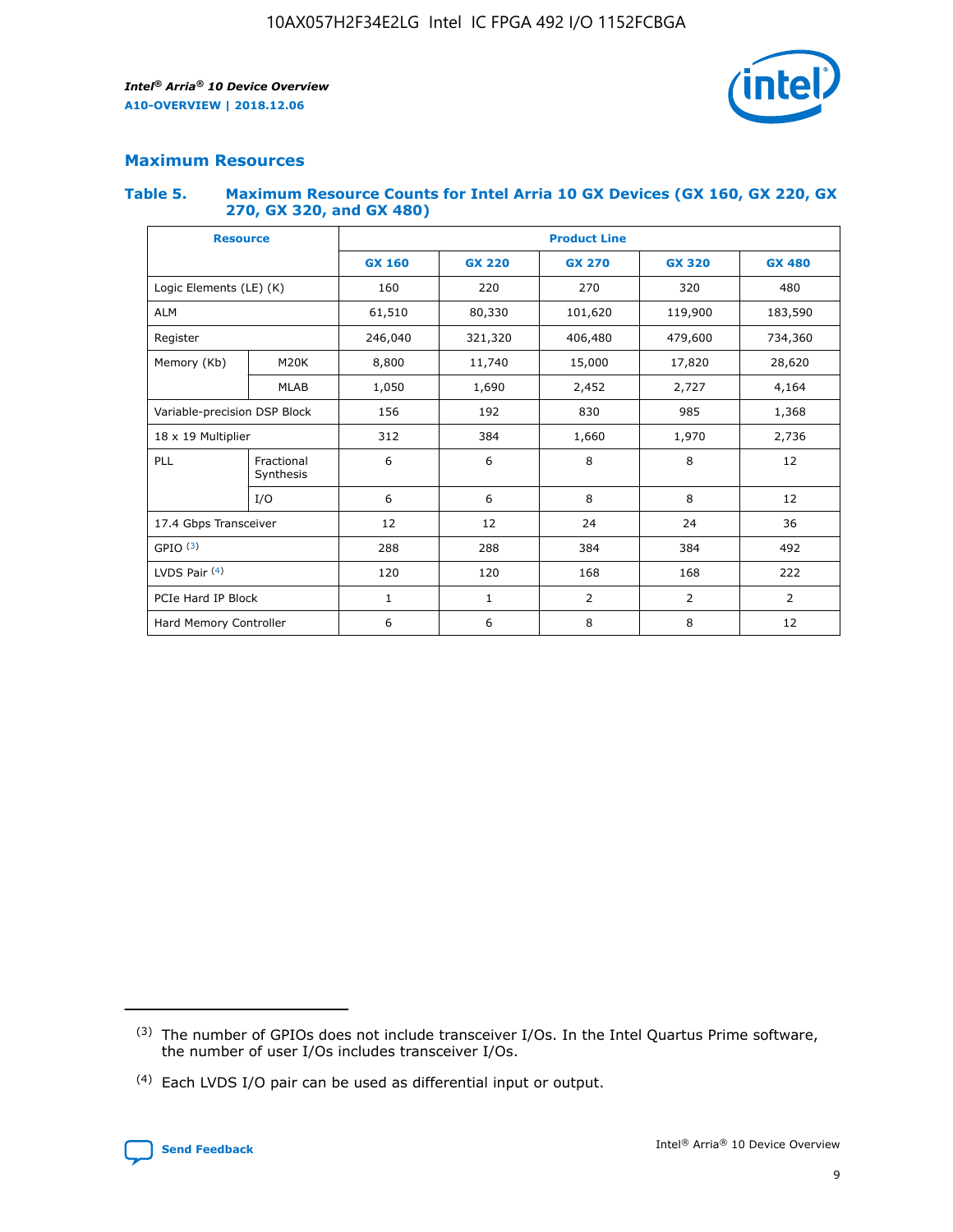

## **Table 6. Maximum Resource Counts for Intel Arria 10 GX Devices (GX 570, GX 660, GX 900, and GX 1150)**

|                              | <b>Resource</b>         | <b>Product Line</b> |                |                |                |  |  |  |
|------------------------------|-------------------------|---------------------|----------------|----------------|----------------|--|--|--|
|                              |                         | <b>GX 570</b>       | <b>GX 660</b>  | <b>GX 900</b>  | <b>GX 1150</b> |  |  |  |
| Logic Elements (LE) (K)      |                         | 570                 | 660            | 900            | 1,150          |  |  |  |
| <b>ALM</b>                   |                         | 217,080             | 251,680        | 339,620        | 427,200        |  |  |  |
| Register                     |                         | 868,320             | 1,006,720      |                | 1,708,800      |  |  |  |
| Memory (Kb)                  | <b>M20K</b>             | 36,000              | 42,620         | 48,460         | 54,260         |  |  |  |
|                              | <b>MLAB</b>             | 5,096               | 5,788          | 9,386          | 12,984         |  |  |  |
| Variable-precision DSP Block |                         | 1,523               | 1,687          | 1,518          | 1,518          |  |  |  |
| $18 \times 19$ Multiplier    |                         | 3,046               | 3,374          | 3,036          | 3,036          |  |  |  |
| PLL                          | Fractional<br>Synthesis | 16                  | 16             | 32             | 32             |  |  |  |
|                              | I/O                     | 16                  | 16             | 16             | 16             |  |  |  |
| 17.4 Gbps Transceiver        |                         | 48                  | 48<br>96       |                | 96             |  |  |  |
| GPIO <sup>(3)</sup>          |                         | 696                 | 696            | 768            | 768            |  |  |  |
| LVDS Pair $(4)$              |                         | 324                 | 324            | 384            | 384            |  |  |  |
| PCIe Hard IP Block           |                         | 2                   | $\overline{2}$ | $\overline{4}$ | 4              |  |  |  |
| Hard Memory Controller       |                         | 16                  | 16             | 16             | 16             |  |  |  |

# **Package Plan**

## **Table 7. Package Plan for Intel Arria 10 GX Devices (U19, F27, and F29)**

Refer to I/O and High Speed I/O in Intel Arria 10 Devices chapter for the number of 3 V I/O, LVDS I/O, and LVDS channels in each device package.

| <b>Product Line</b> | <b>U19</b><br>$(19 \text{ mm} \times 19 \text{ mm})$<br>484-pin UBGA) |          |             |         | <b>F27</b><br>(27 mm × 27 mm,<br>672-pin FBGA) |             | <b>F29</b><br>(29 mm × 29 mm,<br>780-pin FBGA) |          |             |  |
|---------------------|-----------------------------------------------------------------------|----------|-------------|---------|------------------------------------------------|-------------|------------------------------------------------|----------|-------------|--|
|                     | 3 V I/O                                                               | LVDS I/O | <b>XCVR</b> | 3 V I/O | <b>LVDS I/O</b>                                | <b>XCVR</b> | 3 V I/O                                        | LVDS I/O | <b>XCVR</b> |  |
| GX 160              | 48                                                                    | 192      | 6           | 48      | 192                                            | 12          | 48                                             | 240      | 12          |  |
| GX 220              | 48                                                                    | 192      | 6           | 48      | 192                                            | 12          | 48                                             | 240      | 12          |  |
| GX 270              |                                                                       |          |             | 48      | 192                                            | 12          | 48                                             | 312      | 12          |  |
| GX 320              |                                                                       |          |             | 48      | 192                                            | 12          | 48                                             | 312      | 12          |  |
| GX 480              |                                                                       |          |             |         |                                                |             | 48                                             | 312      | 12          |  |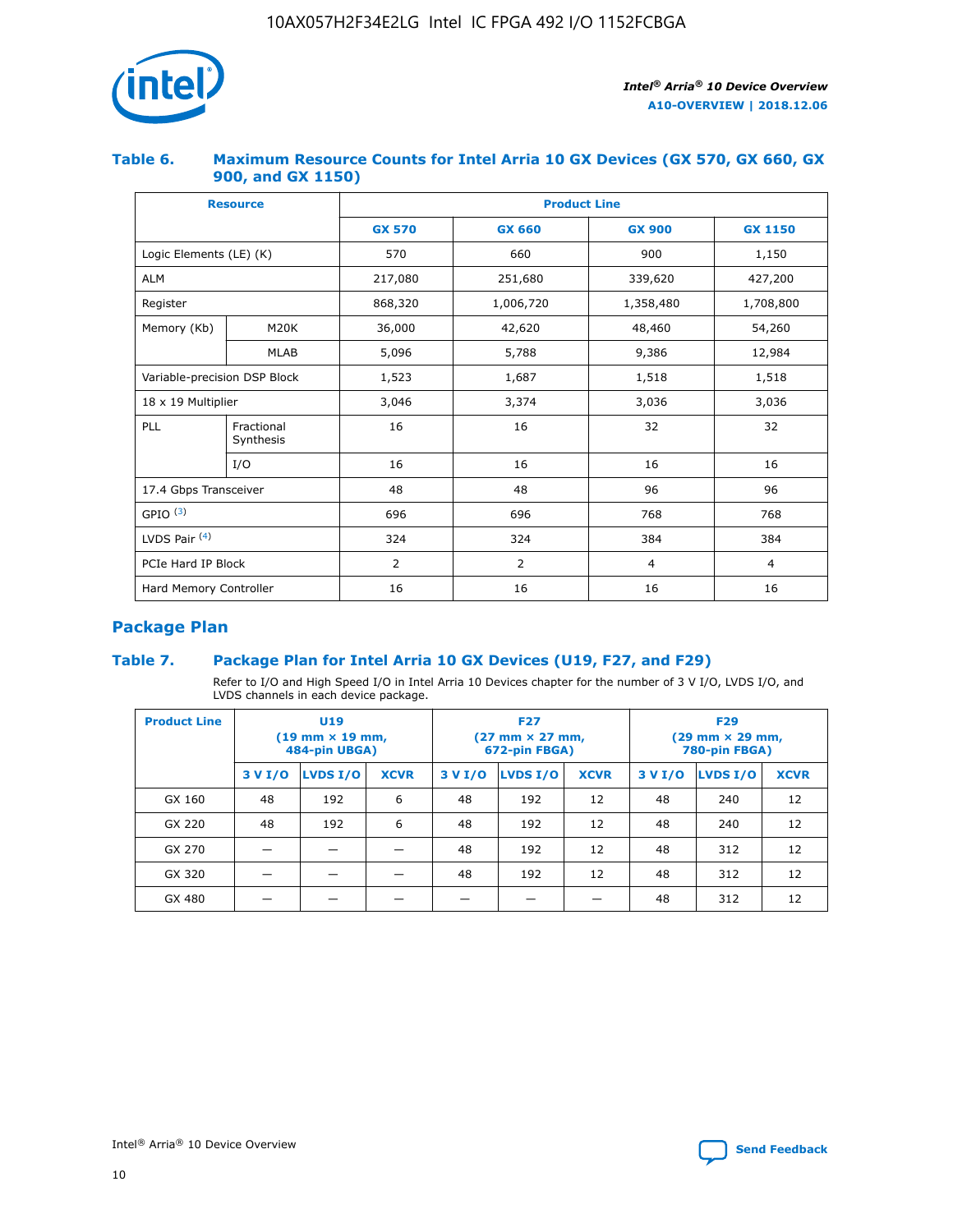

#### **Table 8. Package Plan for Intel Arria 10 GX Devices (F34, F35, NF40, and KF40)**

Refer to I/O and High Speed I/O in Intel Arria 10 Devices chapter for the number of 3 V I/O, LVDS I/O, and LVDS channels in each device package.

| <b>Product Line</b> | <b>F34</b><br>$(35 \text{ mm} \times 35 \text{ mm})$<br>1152-pin FBGA) |                    | <b>F35</b><br>$(35 \text{ mm} \times 35 \text{ mm})$<br><b>1152-pin FBGA)</b> |           | <b>KF40</b><br>$(40$ mm $\times$ 40 mm,<br>1517-pin FBGA) |             |           | <b>NF40</b><br>$(40$ mm $\times$ 40 mm,<br><b>1517-pin FBGA)</b> |             |            |                    |             |
|---------------------|------------------------------------------------------------------------|--------------------|-------------------------------------------------------------------------------|-----------|-----------------------------------------------------------|-------------|-----------|------------------------------------------------------------------|-------------|------------|--------------------|-------------|
|                     | 3V<br>I/O                                                              | <b>LVDS</b><br>I/O | <b>XCVR</b>                                                                   | 3V<br>I/O | <b>LVDS</b><br>I/O                                        | <b>XCVR</b> | 3V<br>I/O | <b>LVDS</b><br>I/O                                               | <b>XCVR</b> | 3 V<br>I/O | <b>LVDS</b><br>I/O | <b>XCVR</b> |
| GX 270              | 48                                                                     | 336                | 24                                                                            | 48        | 336                                                       | 24          |           |                                                                  |             |            |                    |             |
| GX 320              | 48                                                                     | 336                | 24                                                                            | 48        | 336                                                       | 24          |           |                                                                  |             |            |                    |             |
| GX 480              | 48                                                                     | 444                | 24                                                                            | 48        | 348                                                       | 36          |           |                                                                  |             |            |                    |             |
| GX 570              | 48                                                                     | 444                | 24                                                                            | 48        | 348                                                       | 36          | 96        | 600                                                              | 36          | 48         | 540                | 48          |
| GX 660              | 48                                                                     | 444                | 24                                                                            | 48        | 348                                                       | 36          | 96        | 600                                                              | 36          | 48         | 540                | 48          |
| GX 900              |                                                                        | 504                | 24                                                                            | -         |                                                           |             |           |                                                                  |             |            | 600                | 48          |
| GX 1150             |                                                                        | 504                | 24                                                                            |           |                                                           |             |           |                                                                  |             |            | 600                | 48          |

#### **Table 9. Package Plan for Intel Arria 10 GX Devices (RF40, NF45, SF45, and UF45)**

Refer to I/O and High Speed I/O in Intel Arria 10 Devices chapter for the number of 3 V I/O, LVDS I/O, and LVDS channels in each device package.

| <b>Product Line</b> | <b>RF40</b><br>$(40$ mm $\times$ 40 mm,<br>1517-pin FBGA) |                    | <b>NF45</b><br>$(45 \text{ mm} \times 45 \text{ mm})$<br><b>1932-pin FBGA)</b> |            |                    | <b>SF45</b><br>$(45 \text{ mm} \times 45 \text{ mm})$<br><b>1932-pin FBGA)</b> |            |                    | <b>UF45</b><br>$(45 \text{ mm} \times 45 \text{ mm})$<br><b>1932-pin FBGA)</b> |           |                    |             |
|---------------------|-----------------------------------------------------------|--------------------|--------------------------------------------------------------------------------|------------|--------------------|--------------------------------------------------------------------------------|------------|--------------------|--------------------------------------------------------------------------------|-----------|--------------------|-------------|
|                     | 3V<br>I/O                                                 | <b>LVDS</b><br>I/O | <b>XCVR</b>                                                                    | 3 V<br>I/O | <b>LVDS</b><br>I/O | <b>XCVR</b>                                                                    | 3 V<br>I/O | <b>LVDS</b><br>I/O | <b>XCVR</b>                                                                    | 3V<br>I/O | <b>LVDS</b><br>I/O | <b>XCVR</b> |
| GX 900              |                                                           | 342                | 66                                                                             | _          | 768                | 48                                                                             |            | 624                | 72                                                                             |           | 480                | 96          |
| GX 1150             |                                                           | 342                | 66                                                                             | _          | 768                | 48                                                                             |            | 624                | 72                                                                             |           | 480                | 96          |

#### **Related Information**

[I/O and High-Speed Differential I/O Interfaces in Intel Arria 10 Devices chapter, Intel](https://www.intel.com/content/www/us/en/programmable/documentation/sam1403482614086.html#sam1403482030321) [Arria 10 Device Handbook](https://www.intel.com/content/www/us/en/programmable/documentation/sam1403482614086.html#sam1403482030321)

Provides the number of 3 V and LVDS I/Os, and LVDS channels for each Intel Arria 10 device package.

# **Intel Arria 10 GT**

This section provides the available options, maximum resource counts, and package plan for the Intel Arria 10 GT devices.

The information in this section is correct at the time of publication. For the latest information and to get more details, refer to the Intel FPGA Product Selector.

#### **Related Information**

#### [Intel FPGA Product Selector](http://www.altera.com/products/selector/psg-selector.html)

Provides the latest information on Intel products.

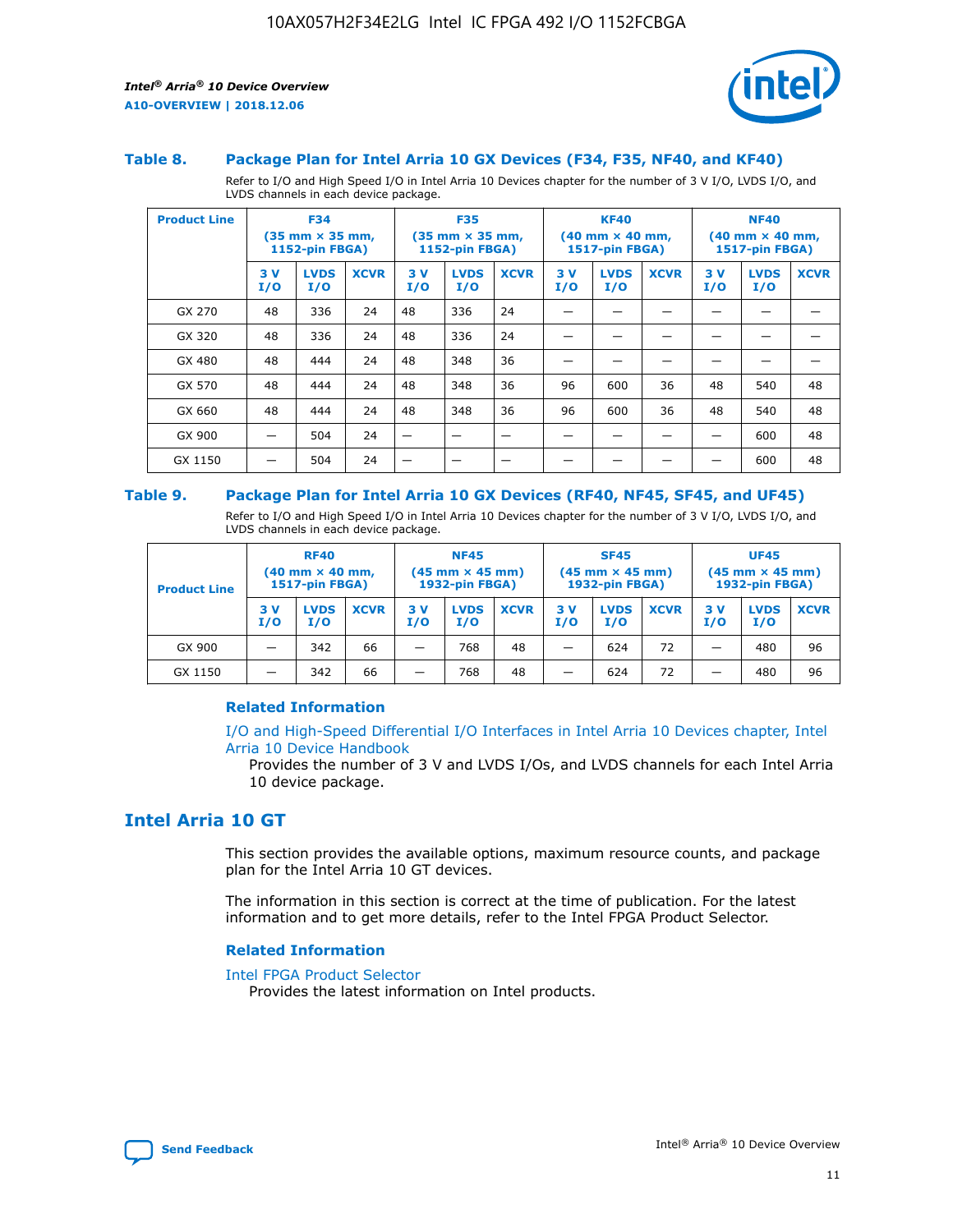

# **Available Options**

# **Figure 2. Sample Ordering Code and Available Options for Intel Arria 10 GT Devices**

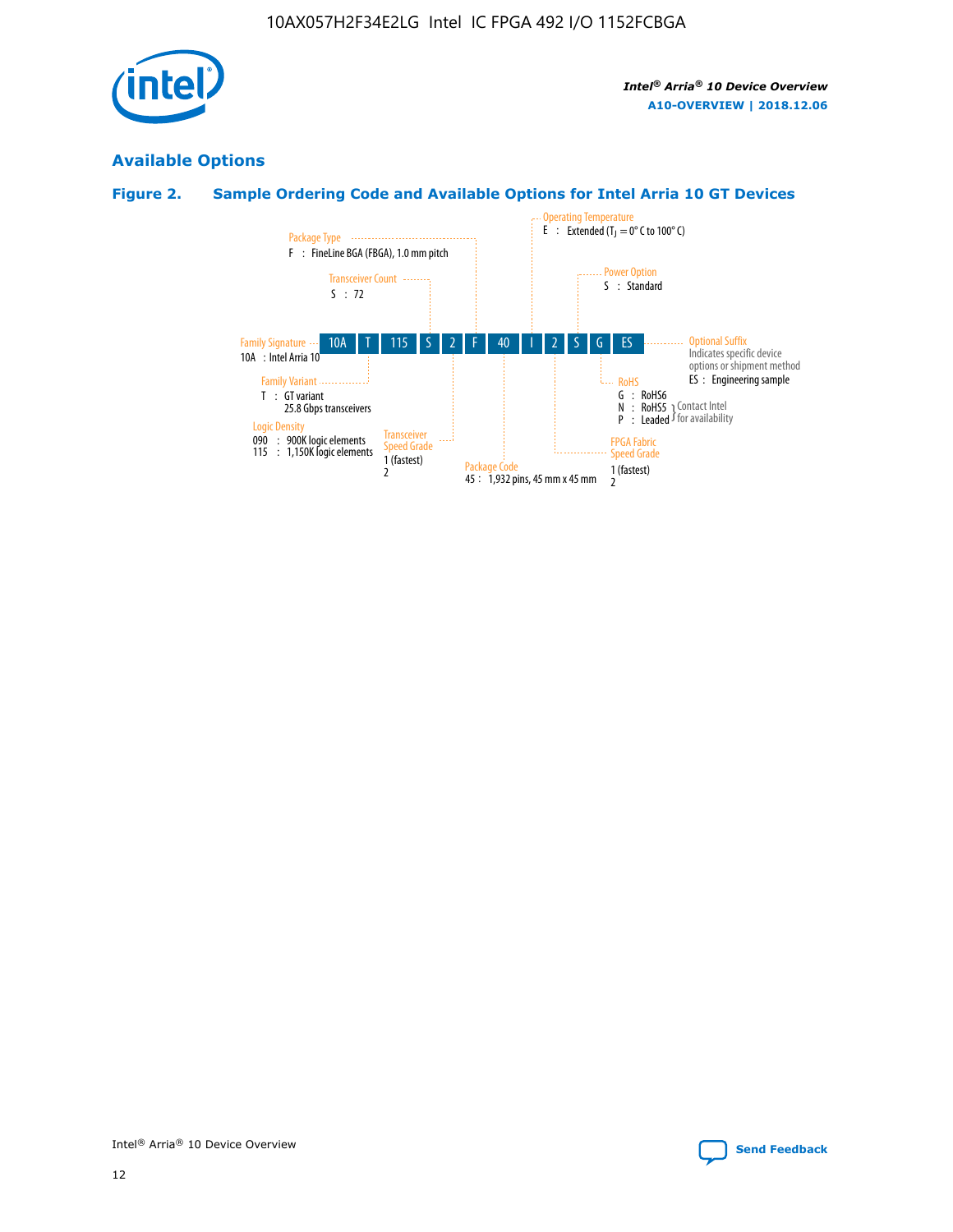

## **Maximum Resources**

#### **Table 10. Maximum Resource Counts for Intel Arria 10 GT Devices**

| <b>Resource</b>              |                      |                | <b>Product Line</b> |  |
|------------------------------|----------------------|----------------|---------------------|--|
|                              |                      | <b>GT 900</b>  | <b>GT 1150</b>      |  |
| Logic Elements (LE) (K)      |                      | 900            | 1,150               |  |
| <b>ALM</b>                   |                      | 339,620        | 427,200             |  |
| Register                     |                      | 1,358,480      | 1,708,800           |  |
| Memory (Kb)                  | M20K                 | 48,460         | 54,260              |  |
|                              | <b>MLAB</b>          | 9,386          | 12,984              |  |
| Variable-precision DSP Block |                      | 1,518          | 1,518               |  |
| 18 x 19 Multiplier           |                      | 3,036          | 3,036               |  |
| PLL                          | Fractional Synthesis | 32             | 32                  |  |
|                              | I/O                  | 16             | 16                  |  |
| Transceiver                  | 17.4 Gbps            | 72(5)          | 72(5)               |  |
|                              | 25.8 Gbps            | 6              | 6                   |  |
| GPIO <sup>(6)</sup>          |                      | 624            | 624                 |  |
| LVDS Pair $(7)$              |                      | 312            | 312                 |  |
| PCIe Hard IP Block           |                      | $\overline{4}$ | $\overline{4}$      |  |
| Hard Memory Controller       |                      | 16             | 16                  |  |

#### **Related Information**

#### [Intel Arria 10 GT Channel Usage](https://www.intel.com/content/www/us/en/programmable/documentation/nik1398707230472.html#nik1398707008178)

Configuring GT/GX channels in Intel Arria 10 GT devices.

## **Package Plan**

#### **Table 11. Package Plan for Intel Arria 10 GT Devices**

Refer to I/O and High Speed I/O in Intel Arria 10 Devices chapter for the number of 3 V I/O, LVDS I/O, and LVDS channels in each device package.

| <b>Product Line</b> | <b>SF45</b><br>(45 mm × 45 mm, 1932-pin FBGA) |                 |             |  |  |  |
|---------------------|-----------------------------------------------|-----------------|-------------|--|--|--|
|                     | 3 V I/O                                       | <b>LVDS I/O</b> | <b>XCVR</b> |  |  |  |
| GT 900              |                                               | 624             | 72          |  |  |  |
| GT 1150             |                                               | 624             |             |  |  |  |

<sup>(7)</sup> Each LVDS I/O pair can be used as differential input or output.



 $(5)$  If all 6 GT channels are in use, 12 of the GX channels are not usable.

<sup>(6)</sup> The number of GPIOs does not include transceiver I/Os. In the Intel Quartus Prime software, the number of user I/Os includes transceiver I/Os.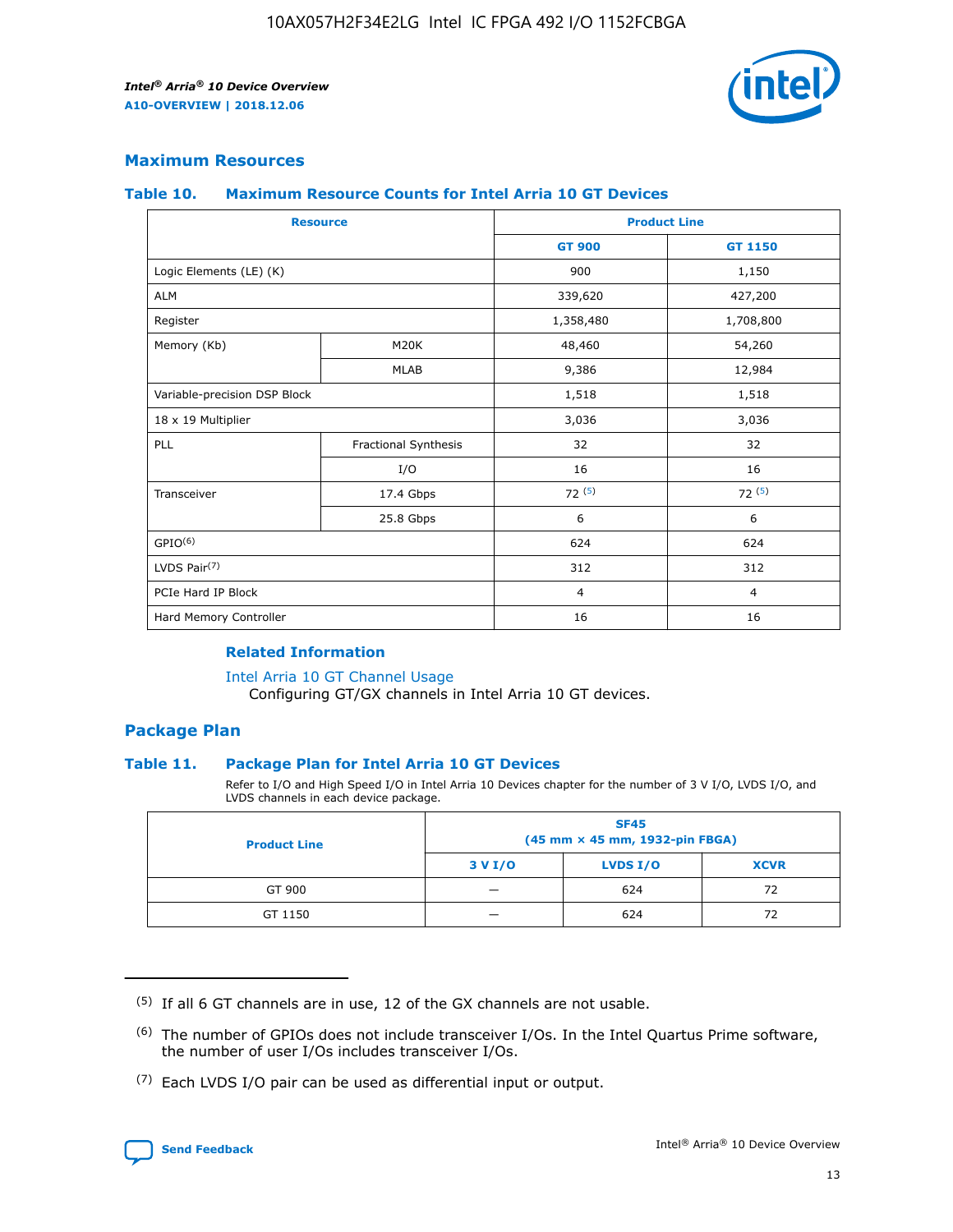

#### **Related Information**

[I/O and High-Speed Differential I/O Interfaces in Intel Arria 10 Devices chapter, Intel](https://www.intel.com/content/www/us/en/programmable/documentation/sam1403482614086.html#sam1403482030321) [Arria 10 Device Handbook](https://www.intel.com/content/www/us/en/programmable/documentation/sam1403482614086.html#sam1403482030321)

Provides the number of 3 V and LVDS I/Os, and LVDS channels for each Intel Arria 10 device package.

# **Intel Arria 10 SX**

This section provides the available options, maximum resource counts, and package plan for the Intel Arria 10 SX devices.

The information in this section is correct at the time of publication. For the latest information and to get more details, refer to the Intel FPGA Product Selector.

#### **Related Information**

[Intel FPGA Product Selector](http://www.altera.com/products/selector/psg-selector.html) Provides the latest information on Intel products.

#### **Available Options**

#### **Figure 3. Sample Ordering Code and Available Options for Intel Arria 10 SX Devices**



#### **Related Information**

[Transceiver Performance for Intel Arria 10 GX/SX Devices](https://www.intel.com/content/www/us/en/programmable/documentation/mcn1413182292568.html#mcn1413213965502) Provides more information about the transceiver speed grade.

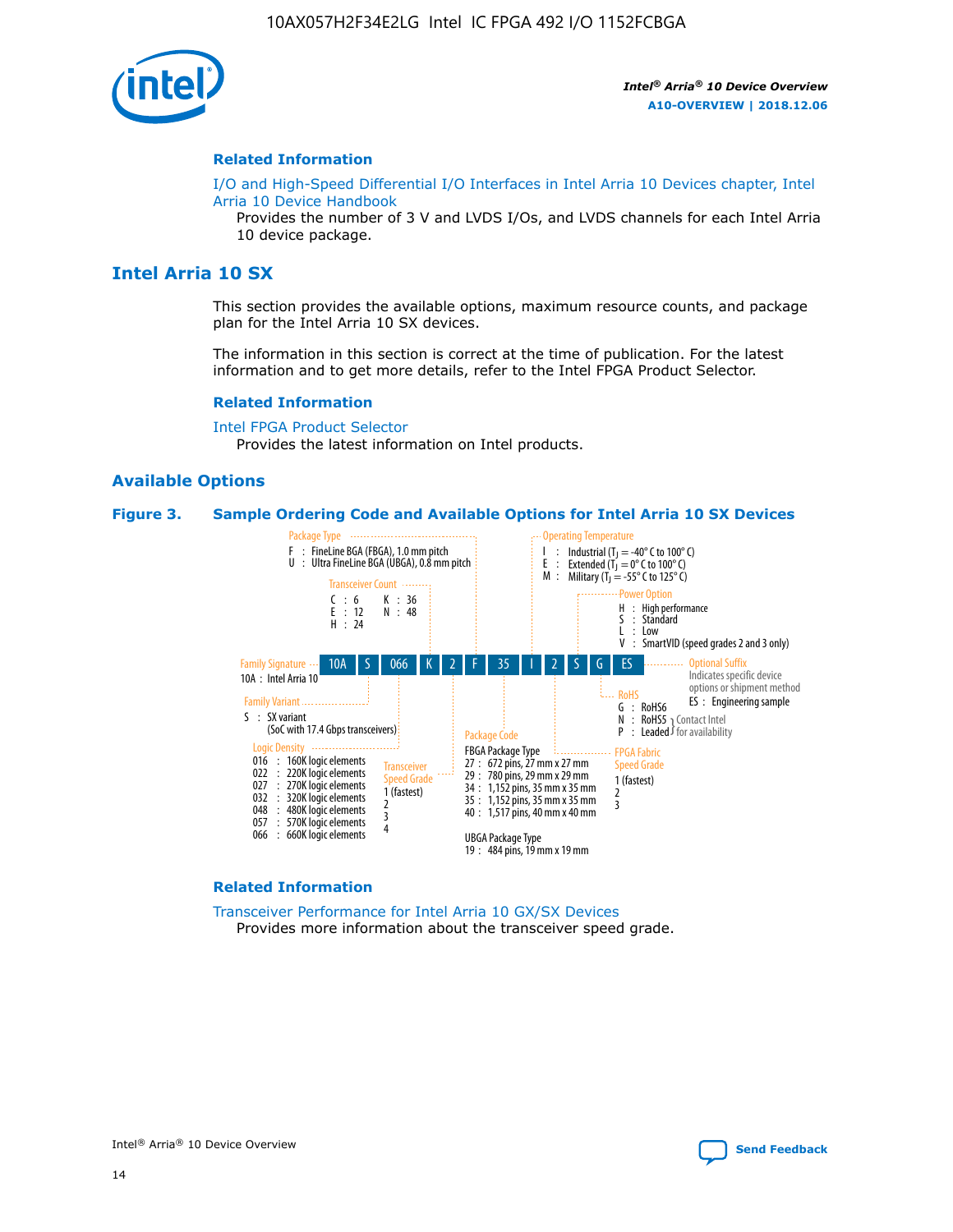

## **Maximum Resources**

#### **Table 12. Maximum Resource Counts for Intel Arria 10 SX Devices**

| <b>Resource</b>                   |                         | <b>Product Line</b> |               |               |                |               |               |               |  |  |  |
|-----------------------------------|-------------------------|---------------------|---------------|---------------|----------------|---------------|---------------|---------------|--|--|--|
|                                   |                         | <b>SX 160</b>       | <b>SX 220</b> | <b>SX 270</b> | <b>SX 320</b>  | <b>SX 480</b> | <b>SX 570</b> | <b>SX 660</b> |  |  |  |
| Logic Elements (LE) (K)           |                         | 160                 | 220           | 270           | 320            | 480           | 570           | 660           |  |  |  |
| <b>ALM</b>                        |                         | 61,510              | 80,330        | 101,620       | 119,900        | 183,590       | 217,080       | 251,680       |  |  |  |
| Register                          |                         | 246,040             | 321,320       | 406,480       | 479,600        | 734,360       | 868,320       | 1,006,720     |  |  |  |
| Memory (Kb)                       | M20K                    | 8,800               | 11,740        | 15,000        | 17,820         | 28,620        | 36,000        | 42,620        |  |  |  |
|                                   | <b>MLAB</b>             | 1,050               | 1,690         | 2,452         | 2,727          | 4,164         | 5,096         | 5,788         |  |  |  |
| Variable-precision DSP Block      |                         | 156                 | 192           | 830           | 985            | 1,368         | 1,523         | 1,687         |  |  |  |
| 18 x 19 Multiplier                |                         | 312                 | 384           | 1,660         | 1,970          | 2,736         | 3,046         | 3,374         |  |  |  |
| PLL                               | Fractional<br>Synthesis | 6                   | 6             | 8             | 8              | 12            | 16            | 16            |  |  |  |
|                                   | I/O                     | 6                   | 6             | 8             | 8              | 12            | 16            | 16            |  |  |  |
| 17.4 Gbps Transceiver             |                         | 12                  | 12            | 24            | 24             | 36            | 48            | 48            |  |  |  |
| GPIO <sup>(8)</sup>               |                         | 288                 | 288           | 384           | 384            | 492           | 696           | 696           |  |  |  |
| LVDS Pair $(9)$                   |                         | 120                 | 120           | 168           | 168            | 174           | 324           | 324           |  |  |  |
| PCIe Hard IP Block                |                         | $\mathbf{1}$        | $\mathbf{1}$  | 2             | $\overline{2}$ | 2             | 2             | 2             |  |  |  |
| Hard Memory Controller            |                         | 6                   | 6             | 8             | 8              | 12            | 16            | 16            |  |  |  |
| ARM Cortex-A9 MPCore<br>Processor |                         | Yes                 | Yes           | Yes           | Yes            | Yes           | Yes           | Yes           |  |  |  |

## **Package Plan**

#### **Table 13. Package Plan for Intel Arria 10 SX Devices (U19, F27, F29, and F34)**

Refer to I/O and High Speed I/O in Intel Arria 10 Devices chapter for the number of 3 V I/O, LVDS I/O, and LVDS channels in each device package.

| <b>Product Line</b> | U19<br>$(19 \text{ mm} \times 19 \text{ mm})$ .<br>484-pin UBGA) |                    |             | <b>F27</b><br>$(27 \text{ mm} \times 27 \text{ mm})$<br>672-pin FBGA) |                    | <b>F29</b><br>$(29 \text{ mm} \times 29 \text{ mm})$<br>780-pin FBGA) |           |                    | <b>F34</b><br>$(35 \text{ mm} \times 35 \text{ mm})$<br><b>1152-pin FBGA)</b> |           |                    |             |
|---------------------|------------------------------------------------------------------|--------------------|-------------|-----------------------------------------------------------------------|--------------------|-----------------------------------------------------------------------|-----------|--------------------|-------------------------------------------------------------------------------|-----------|--------------------|-------------|
|                     | 3V<br>I/O                                                        | <b>LVDS</b><br>I/O | <b>XCVR</b> | 3V<br>I/O                                                             | <b>LVDS</b><br>I/O | <b>XCVR</b>                                                           | 3V<br>I/O | <b>LVDS</b><br>I/O | <b>XCVR</b>                                                                   | 3V<br>I/O | <b>LVDS</b><br>I/O | <b>XCVR</b> |
| SX 160              | 48                                                               | 144                | 6           | 48                                                                    | 192                | 12                                                                    | 48        | 240                | 12                                                                            |           |                    |             |
| SX 220              | 48                                                               | 144                | 6           | 48                                                                    | 192                | 12                                                                    | 48        | 240                | 12                                                                            |           |                    |             |
| SX 270              |                                                                  |                    |             | 48                                                                    | 192                | 12                                                                    | 48        | 312                | 12                                                                            | 48        | 336                | 24          |
| SX 320              |                                                                  |                    |             | 48                                                                    | 192                | 12                                                                    | 48        | 312                | 12                                                                            | 48        | 336                | 24          |
|                     | continued                                                        |                    |             |                                                                       |                    |                                                                       |           |                    |                                                                               |           |                    |             |

 $(8)$  The number of GPIOs does not include transceiver I/Os. In the Intel Quartus Prime software, the number of user I/Os includes transceiver I/Os.

 $(9)$  Each LVDS I/O pair can be used as differential input or output.

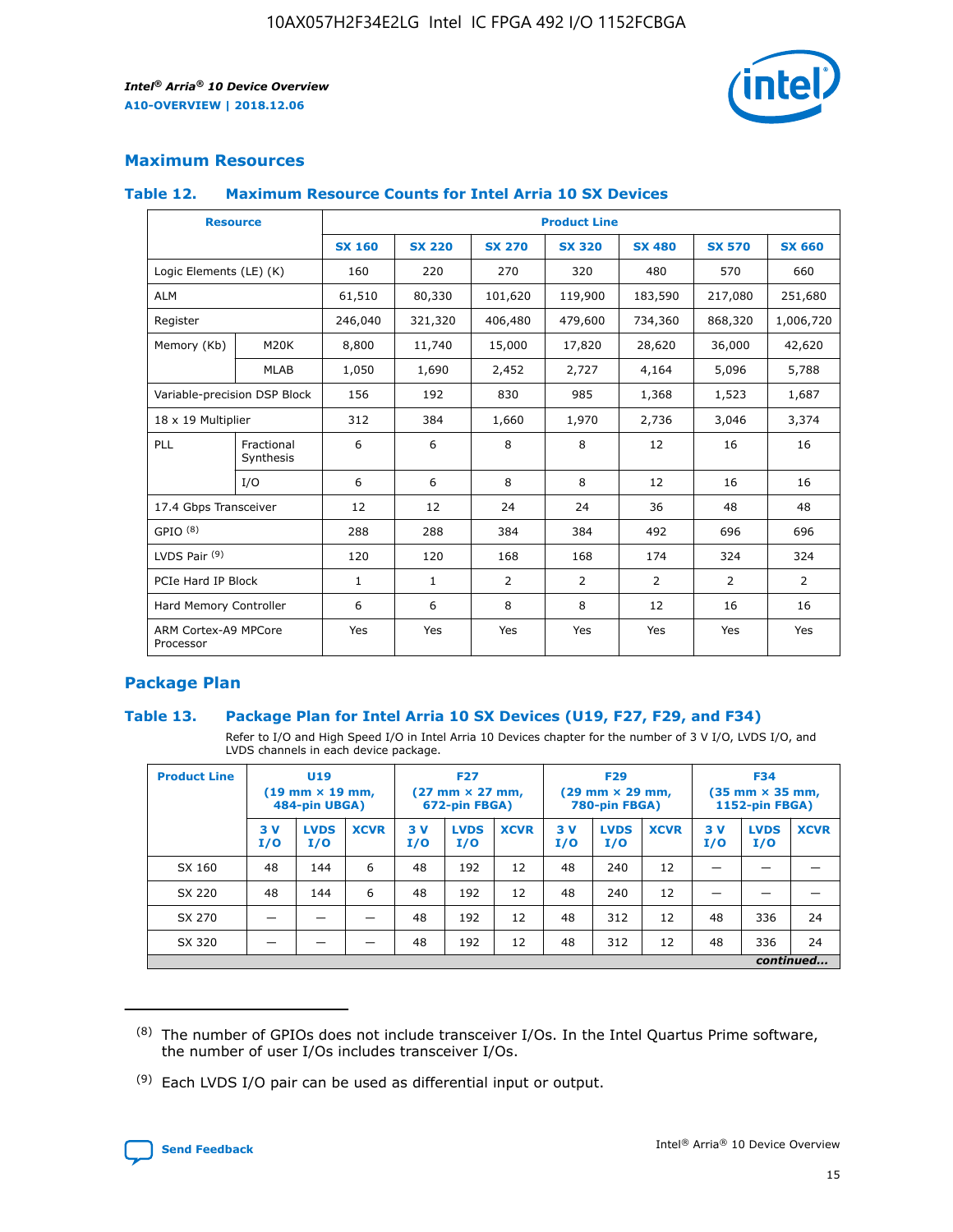

| <b>Product Line</b> | U <sub>19</sub><br>$(19 \text{ mm} \times 19 \text{ mm})$<br>484-pin UBGA) |                    |             | <b>F27</b><br>$(27 \text{ mm} \times 27 \text{ mm})$<br>672-pin FBGA) |                    |             | <b>F29</b><br>$(29 \text{ mm} \times 29 \text{ mm})$<br>780-pin FBGA) |                    |             | <b>F34</b><br>$(35$ mm $\times$ 35 mm,<br><b>1152-pin FBGA)</b> |                    |             |
|---------------------|----------------------------------------------------------------------------|--------------------|-------------|-----------------------------------------------------------------------|--------------------|-------------|-----------------------------------------------------------------------|--------------------|-------------|-----------------------------------------------------------------|--------------------|-------------|
|                     | 3 V<br>I/O                                                                 | <b>LVDS</b><br>I/O | <b>XCVR</b> | 3V<br>I/O                                                             | <b>LVDS</b><br>I/O | <b>XCVR</b> | 3V<br>I/O                                                             | <b>LVDS</b><br>I/O | <b>XCVR</b> | 3V<br>I/O                                                       | <b>LVDS</b><br>I/O | <b>XCVR</b> |
| SX 480              |                                                                            |                    |             |                                                                       |                    |             | 48                                                                    | 312                | 12          | 48                                                              | 444                | 24          |
| SX 570              |                                                                            |                    |             |                                                                       |                    |             |                                                                       |                    |             | 48                                                              | 444                | 24          |
| SX 660              |                                                                            |                    |             |                                                                       |                    |             |                                                                       |                    |             | 48                                                              | 444                | 24          |

## **Table 14. Package Plan for Intel Arria 10 SX Devices (F35, KF40, and NF40)**

Refer to I/O and High Speed I/O in Intel Arria 10 Devices chapter for the number of 3 V I/O, LVDS I/O, and LVDS channels in each device package.

| <b>Product Line</b> | <b>F35</b><br>(35 mm × 35 mm,<br><b>1152-pin FBGA)</b> |          |             |                                           | <b>KF40</b><br>(40 mm × 40 mm,<br>1517-pin FBGA) |    | <b>NF40</b><br>$(40 \text{ mm} \times 40 \text{ mm})$<br>1517-pin FBGA) |          |             |  |
|---------------------|--------------------------------------------------------|----------|-------------|-------------------------------------------|--------------------------------------------------|----|-------------------------------------------------------------------------|----------|-------------|--|
|                     | 3 V I/O                                                | LVDS I/O | <b>XCVR</b> | <b>LVDS I/O</b><br>3 V I/O<br><b>XCVR</b> |                                                  |    | 3 V I/O                                                                 | LVDS I/O | <b>XCVR</b> |  |
| SX 270              | 48                                                     | 336      | 24          |                                           |                                                  |    |                                                                         |          |             |  |
| SX 320              | 48                                                     | 336      | 24          |                                           |                                                  |    |                                                                         |          |             |  |
| SX 480              | 48                                                     | 348      | 36          |                                           |                                                  |    |                                                                         |          |             |  |
| SX 570              | 48                                                     | 348      | 36          | 96                                        | 600                                              | 36 | 48                                                                      | 540      | 48          |  |
| SX 660              | 48                                                     | 348      | 36          | 96                                        | 600                                              | 36 | 48                                                                      | 540      | 48          |  |

# **Related Information**

[I/O and High-Speed Differential I/O Interfaces in Intel Arria 10 Devices chapter, Intel](https://www.intel.com/content/www/us/en/programmable/documentation/sam1403482614086.html#sam1403482030321) [Arria 10 Device Handbook](https://www.intel.com/content/www/us/en/programmable/documentation/sam1403482614086.html#sam1403482030321)

Provides the number of 3 V and LVDS I/Os, and LVDS channels for each Intel Arria 10 device package.

Intel<sup>®</sup> Arria<sup>®</sup> 10 Device Overview **[Send Feedback](mailto:FPGAtechdocfeedback@intel.com?subject=Feedback%20on%20Intel%20Arria%2010%20Device%20Overview%20(A10-OVERVIEW%202018.12.06)&body=We%20appreciate%20your%20feedback.%20In%20your%20comments,%20also%20specify%20the%20page%20number%20or%20paragraph.%20Thank%20you.)** Send Feedback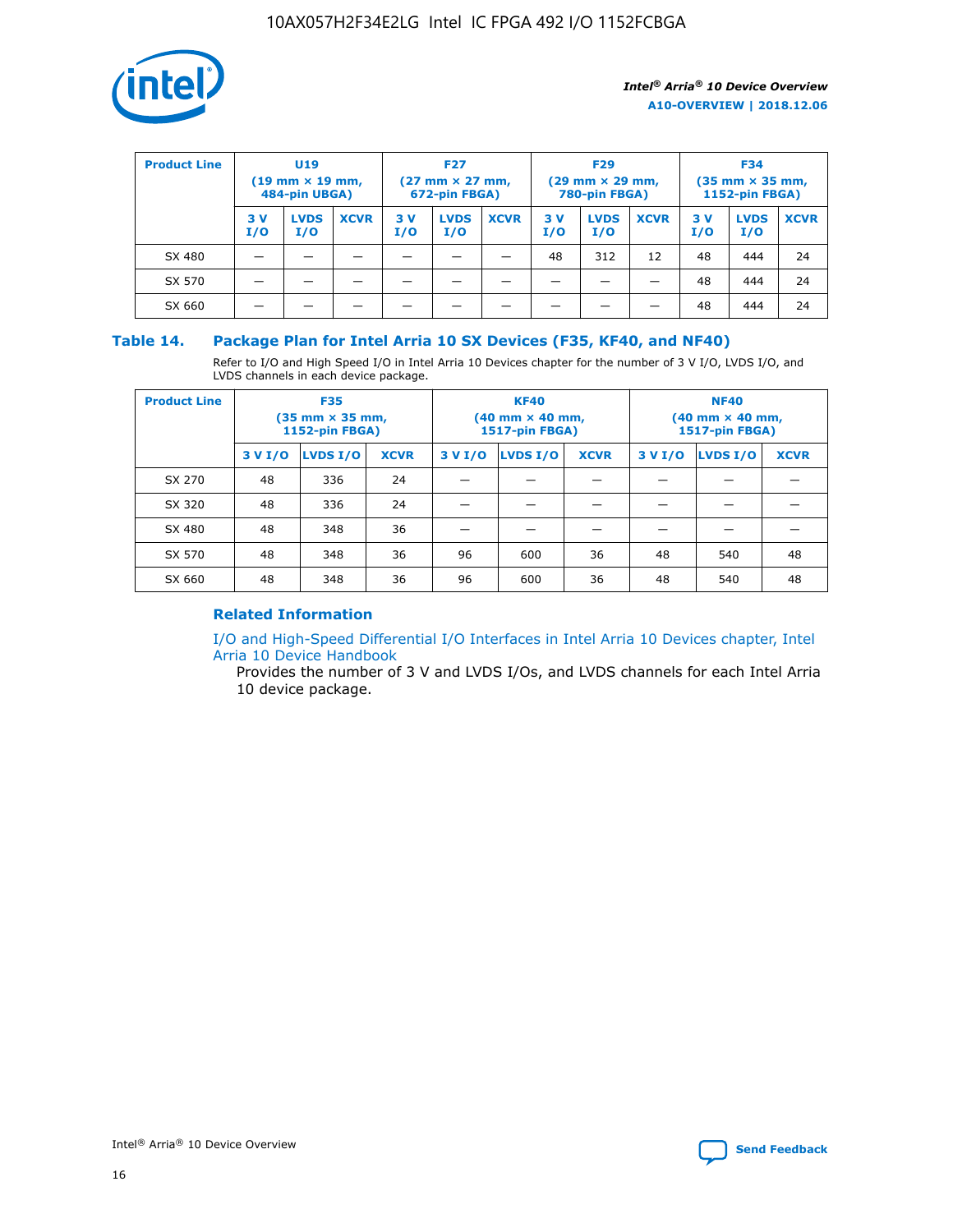

# **I/O Vertical Migration for Intel Arria 10 Devices**

#### **Figure 4. Migration Capability Across Intel Arria 10 Product Lines**

- The arrows indicate the migration paths. The devices included in each vertical migration path are shaded. Devices with fewer resources in the same path have lighter shades.
- To achieve the full I/O migration across product lines in the same migration path, restrict I/Os and transceivers usage to match the product line with the lowest I/O and transceiver counts.
- An LVDS I/O bank in the source device may be mapped to a 3 V I/O bank in the target device. To use memory interface clock frequency higher than 533 MHz, assign external memory interface pins only to banks that are LVDS I/O in both devices.
- There may be nominal 0.15 mm package height difference between some product lines in the same package type.
	- **Variant Product Line Package U19 F27 F29 F34 F35 KF40 NF40 RF40 NF45 SF45 UF45** Intel® Arria® 10 GX GX 160 GX 220 GX 270 GX 320 GX 480 GX 570 GX 660 GX 900 GX 1150 Intel Arria 10 GT GT 900 GT 1150 Intel Arria 10 SX SX 160 SX 220 SX 270 SX 320 SX 480 SX 570 SX 660
- Some migration paths are not shown in the Intel Quartus Prime software **Pin Migration View**.

*Note:* To verify the pin migration compatibility, use the **Pin Migration View** window in the Intel Quartus Prime software Pin Planner.

# **Adaptive Logic Module**

Intel Arria 10 devices use a 20 nm ALM as the basic building block of the logic fabric.

The ALM architecture is the same as the previous generation FPGAs, allowing for efficient implementation of logic functions and easy conversion of IP between the device generations.

The ALM, as shown in following figure, uses an 8-input fracturable look-up table (LUT) with four dedicated registers to help improve timing closure in register-rich designs and achieve an even higher design packing capability than the traditional two-register per LUT architecture.

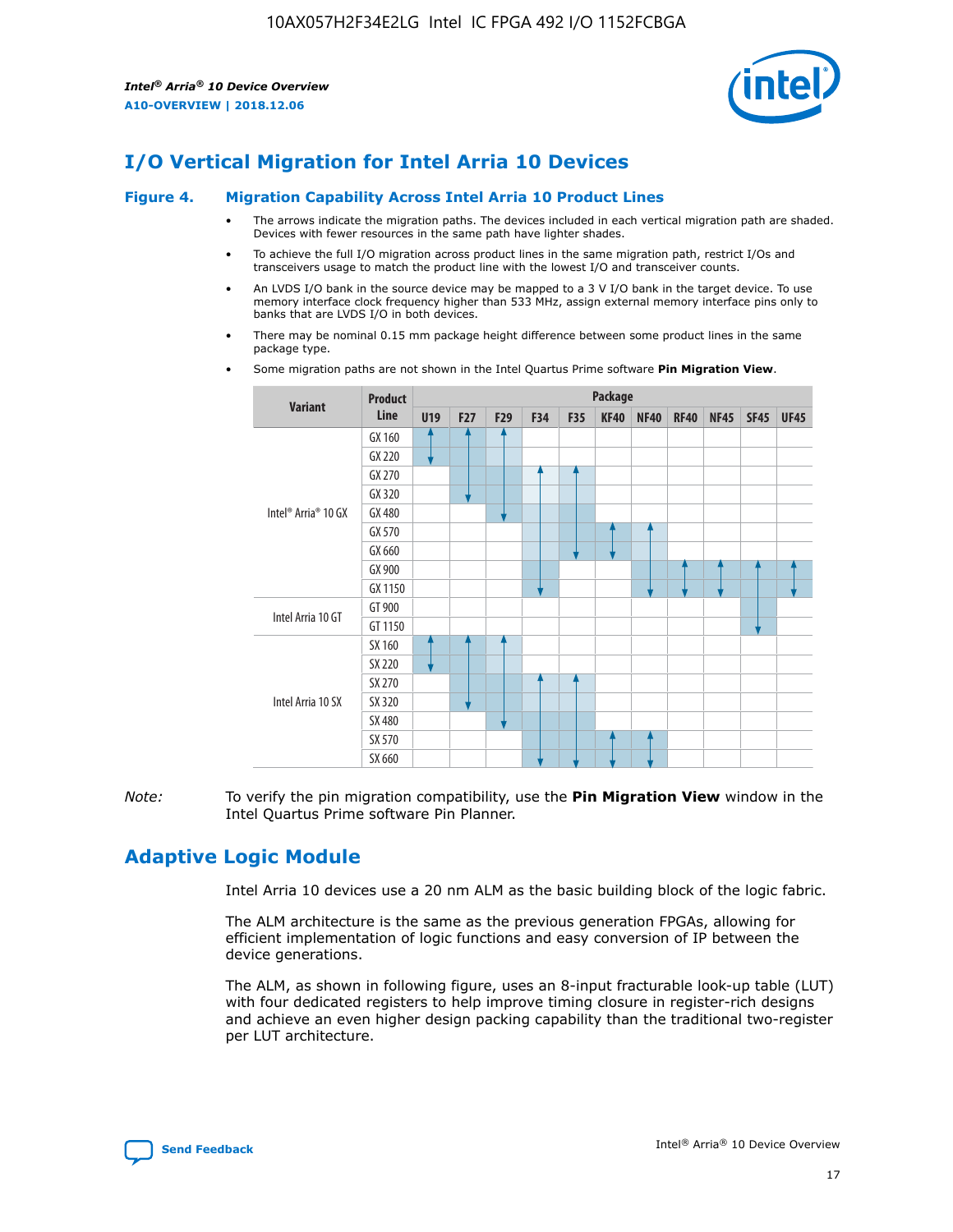

**Figure 5. ALM for Intel Arria 10 Devices**



The Intel Quartus Prime software optimizes your design according to the ALM logic structure and automatically maps legacy designs into the Intel Arria 10 ALM architecture.

# **Variable-Precision DSP Block**

The Intel Arria 10 variable precision DSP blocks support fixed-point arithmetic and floating-point arithmetic.

Features for fixed-point arithmetic:

- High-performance, power-optimized, and fully registered multiplication operations
- 18-bit and 27-bit word lengths
- Two 18 x 19 multipliers or one 27 x 27 multiplier per DSP block
- Built-in addition, subtraction, and 64-bit double accumulation register to combine multiplication results
- Cascading 19-bit or 27-bit when pre-adder is disabled and cascading 18-bit when pre-adder is used to form the tap-delay line for filtering applications
- Cascading 64-bit output bus to propagate output results from one block to the next block without external logic support
- Hard pre-adder supported in 19-bit and 27-bit modes for symmetric filters
- Internal coefficient register bank in both 18-bit and 27-bit modes for filter implementation
- 18-bit and 27-bit systolic finite impulse response (FIR) filters with distributed output adder
- Biased rounding support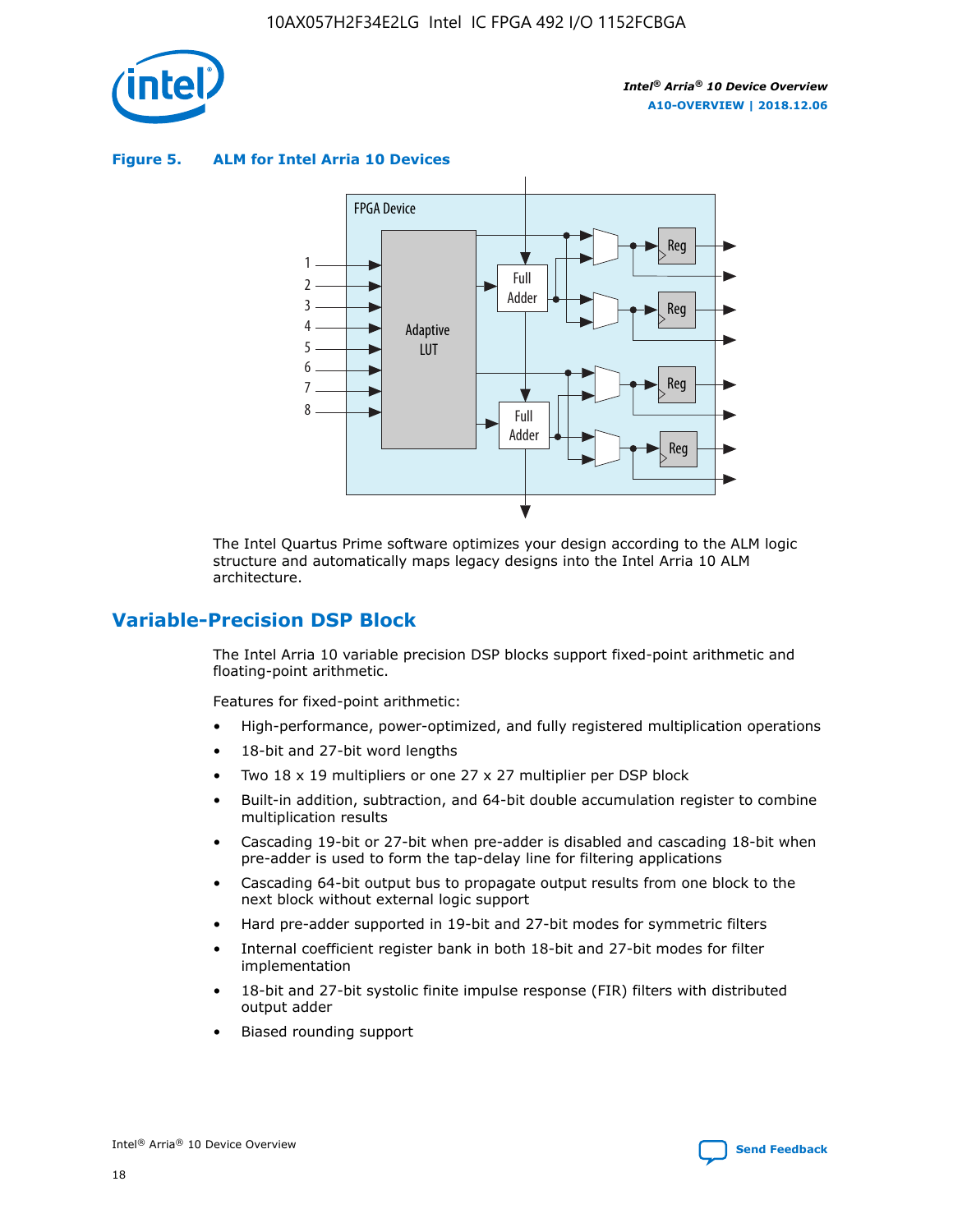

Features for floating-point arithmetic:

- A completely hardened architecture that supports multiplication, addition, subtraction, multiply-add, and multiply-subtract
- Multiplication with accumulation capability and a dynamic accumulator reset control
- Multiplication with cascade summation capability
- Multiplication with cascade subtraction capability
- Complex multiplication
- Direct vector dot product
- Systolic FIR filter

#### **Table 15. Variable-Precision DSP Block Configurations for Intel Arria 10 Devices**

| <b>Usage Example</b>                                       | <b>Multiplier Size (Bit)</b>    | <b>DSP Block Resources</b> |
|------------------------------------------------------------|---------------------------------|----------------------------|
| Medium precision fixed point                               | Two 18 x 19                     |                            |
| High precision fixed or Single precision<br>floating point | One 27 x 27                     |                            |
| Fixed point FFTs                                           | One 19 x 36 with external adder |                            |
| Very high precision fixed point                            | One 36 x 36 with external adder |                            |
| Double precision floating point                            | One 54 x 54 with external adder | 4                          |

#### **Table 16. Resources for Fixed-Point Arithmetic in Intel Arria 10 Devices**

The table lists the variable-precision DSP resources by bit precision for each Intel Arria 10 device.

| <b>Variant</b>  | <b>Product Line</b> | Variable-<br>precision<br><b>DSP Block</b> | <b>Independent Input and Output</b><br><b>Multiplications Operator</b> |                                     | 18 x 19<br><b>Multiplier</b><br><b>Adder Sum</b> | $18 \times 18$<br><b>Multiplier</b><br><b>Adder</b> |
|-----------------|---------------------|--------------------------------------------|------------------------------------------------------------------------|-------------------------------------|--------------------------------------------------|-----------------------------------------------------|
|                 |                     |                                            | 18 x 19<br><b>Multiplier</b>                                           | $27 \times 27$<br><b>Multiplier</b> | <b>Mode</b>                                      | <b>Summed with</b><br>36 bit Input                  |
| AIntel Arria 10 | GX 160              | 156                                        | 312                                                                    | 156                                 | 156                                              | 156                                                 |
| GX              | GX 220              | 192                                        | 384                                                                    | 192                                 | 192                                              | 192                                                 |
|                 | GX 270              | 830                                        | 1,660                                                                  | 830                                 | 830                                              | 830                                                 |
|                 | GX 320              | 984                                        | 1,968                                                                  | 984                                 | 984                                              | 984                                                 |
|                 | GX 480              | 1,368                                      | 2,736                                                                  | 1,368                               | 1,368                                            | 1,368                                               |
|                 | GX 570              | 1,523                                      | 3,046                                                                  | 1,523                               | 1,523                                            | 1,523                                               |
|                 | GX 660              | 1,687                                      | 3,374                                                                  | 1,687                               | 1,687                                            | 1,687                                               |
|                 | GX 900              | 1,518                                      | 3,036                                                                  | 1,518                               | 1,518                                            | 1,518                                               |
|                 | GX 1150             | 1,518                                      | 3,036                                                                  | 1,518                               | 1,518                                            | 1,518                                               |
| Intel Arria 10  | GT 900              | 1,518                                      | 3,036                                                                  | 1,518                               | 1,518                                            | 1,518                                               |
| GT              | GT 1150             | 1,518                                      | 3,036                                                                  | 1,518                               | 1,518                                            | 1,518                                               |
| Intel Arria 10  | SX 160              | 156                                        | 312                                                                    | 156                                 | 156                                              | 156                                                 |
| <b>SX</b>       | SX 220              | 192                                        | 384                                                                    | 192                                 | 192                                              | 192                                                 |
|                 | SX 270              | 830                                        | 1,660                                                                  | 830                                 | 830                                              | 830                                                 |
|                 |                     |                                            |                                                                        |                                     |                                                  | continued                                           |

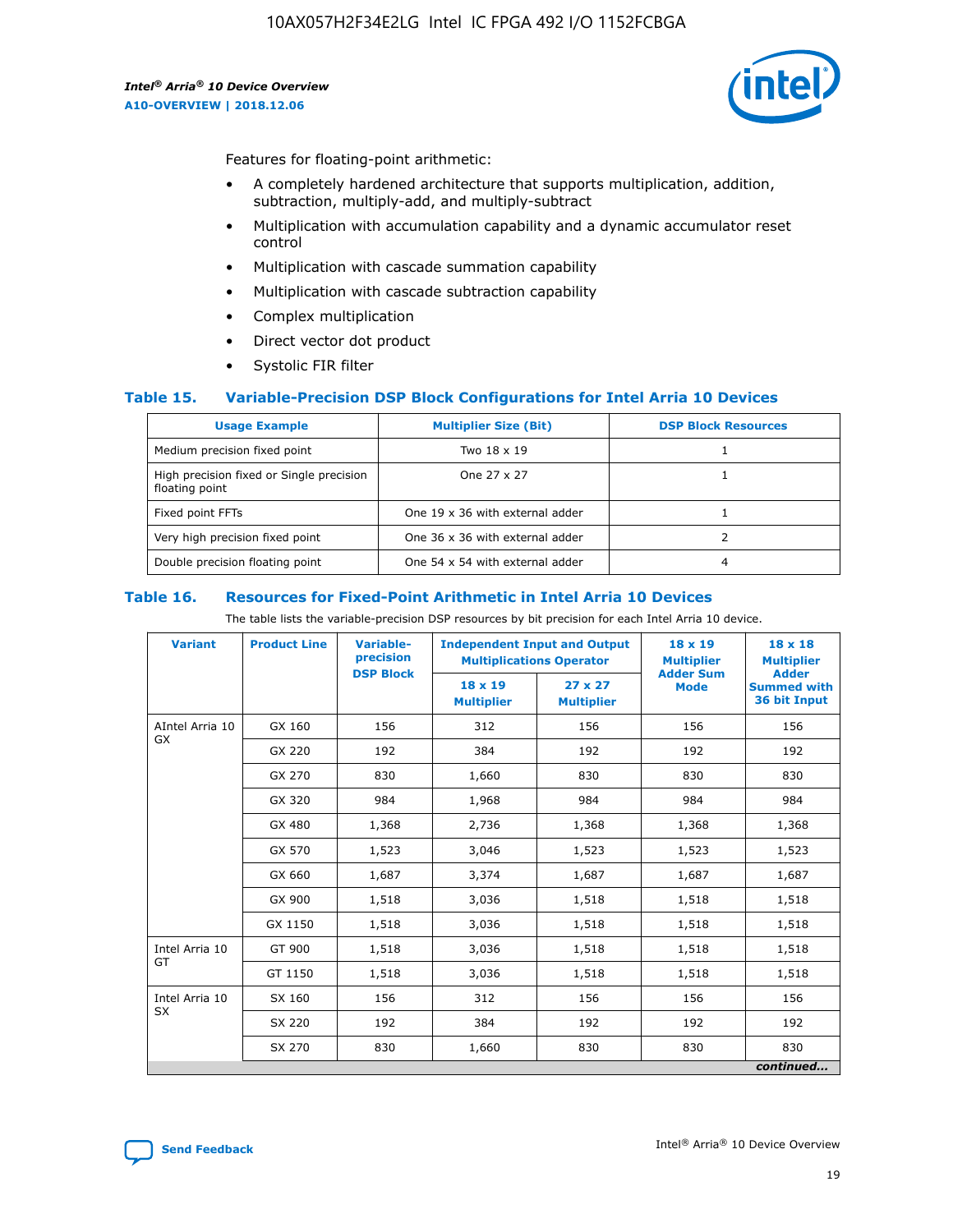

| <b>Variant</b> | <b>Product Line</b> | Variable-<br>precision | <b>Independent Input and Output</b><br><b>Multiplications Operator</b> |                                     | $18 \times 19$<br><b>Multiplier</b> | $18 \times 18$<br><b>Multiplier</b><br><b>Adder</b> |  |
|----------------|---------------------|------------------------|------------------------------------------------------------------------|-------------------------------------|-------------------------------------|-----------------------------------------------------|--|
|                |                     | <b>DSP Block</b>       | $18 \times 19$<br><b>Multiplier</b>                                    | $27 \times 27$<br><b>Multiplier</b> | <b>Adder Sum</b><br><b>Mode</b>     | <b>Summed with</b><br>36 bit Input                  |  |
|                | SX 320              | 984                    | 1,968                                                                  | 984                                 | 984                                 | 984                                                 |  |
|                | SX 480              | 1,368                  | 2,736                                                                  | 1,368                               | 1,368                               | 1,368                                               |  |
|                | SX 570              | 1,523                  | 3,046                                                                  | 1,523                               | 1,523                               | 1,523                                               |  |
|                | SX 660              | 1,687                  | 3,374                                                                  | 1,687                               | 1,687                               | 1,687                                               |  |

# **Table 17. Resources for Floating-Point Arithmetic in Intel Arria 10 Devices**

The table lists the variable-precision DSP resources by bit precision for each Intel Arria 10 device.

| <b>Variant</b> | <b>Product Line</b> | <b>Variable-</b><br>precision<br><b>DSP Block</b> | <b>Single</b><br><b>Precision</b><br><b>Floating-Point</b><br><b>Multiplication</b><br><b>Mode</b> | <b>Single-Precision</b><br><b>Floating-Point</b><br><b>Adder Mode</b> | Single-<br><b>Precision</b><br><b>Floating-Point</b><br><b>Multiply</b><br><b>Accumulate</b><br><b>Mode</b> | <b>Peak</b><br><b>Giga Floating-</b><br><b>Point</b><br><b>Operations</b><br>per Second<br>(GFLOPs) |
|----------------|---------------------|---------------------------------------------------|----------------------------------------------------------------------------------------------------|-----------------------------------------------------------------------|-------------------------------------------------------------------------------------------------------------|-----------------------------------------------------------------------------------------------------|
| Intel Arria 10 | GX 160              | 156                                               | 156                                                                                                | 156                                                                   | 156                                                                                                         | 140                                                                                                 |
| GX             | GX 220              | 192                                               | 192                                                                                                | 192                                                                   | 192                                                                                                         | 173                                                                                                 |
|                | GX 270              | 830                                               | 830                                                                                                | 830                                                                   | 830                                                                                                         | 747                                                                                                 |
|                | GX 320              | 984                                               | 984                                                                                                | 984                                                                   | 984                                                                                                         | 886                                                                                                 |
|                | GX 480              | 1,369                                             | 1,368                                                                                              | 1,368                                                                 | 1,368                                                                                                       | 1,231                                                                                               |
|                | GX 570              | 1,523                                             | 1,523                                                                                              | 1,523                                                                 | 1,523                                                                                                       | 1,371                                                                                               |
|                | GX 660              | 1,687                                             | 1,687                                                                                              | 1,687                                                                 | 1,687                                                                                                       | 1,518                                                                                               |
|                | GX 900              | 1,518                                             | 1,518                                                                                              | 1,518                                                                 | 1,518                                                                                                       | 1,366                                                                                               |
|                | GX 1150             | 1,518                                             | 1,518                                                                                              | 1,518                                                                 | 1,518                                                                                                       | 1,366                                                                                               |
| Intel Arria 10 | GT 900              | 1,518                                             | 1,518                                                                                              | 1,518                                                                 | 1,518                                                                                                       | 1,366                                                                                               |
| GT             | GT 1150             | 1,518                                             | 1,518                                                                                              | 1,518                                                                 | 1,518                                                                                                       | 1,366                                                                                               |
| Intel Arria 10 | SX 160              | 156                                               | 156                                                                                                | 156                                                                   | 156                                                                                                         | 140                                                                                                 |
| SX             | SX 220              | 192                                               | 192                                                                                                | 192                                                                   | 192                                                                                                         | 173                                                                                                 |
|                | SX 270              | 830                                               | 830                                                                                                | 830                                                                   | 830                                                                                                         | 747                                                                                                 |
|                | SX 320              | 984                                               | 984                                                                                                | 984                                                                   | 984                                                                                                         | 886                                                                                                 |
|                | SX 480              | 1,369                                             | 1,368                                                                                              | 1,368                                                                 | 1,368                                                                                                       | 1,231                                                                                               |
|                | SX 570              | 1,523                                             | 1,523                                                                                              | 1,523                                                                 | 1,523                                                                                                       | 1,371                                                                                               |
|                | SX 660              | 1,687                                             | 1,687                                                                                              | 1,687                                                                 | 1,687                                                                                                       | 1,518                                                                                               |

# **Embedded Memory Blocks**

The embedded memory blocks in the devices are flexible and designed to provide an optimal amount of small- and large-sized memory arrays to fit your design requirements.

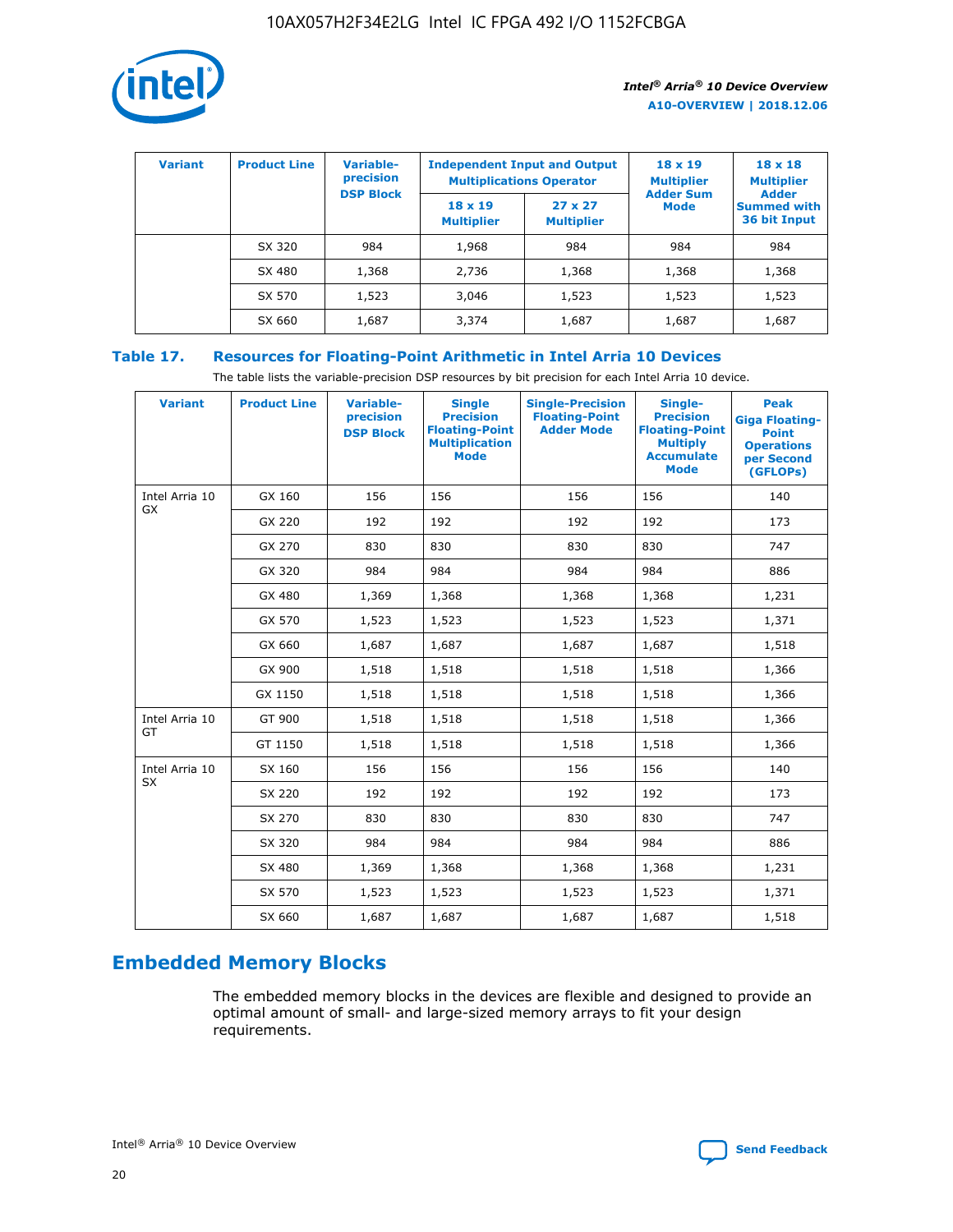

# **Types of Embedded Memory**

The Intel Arria 10 devices contain two types of memory blocks:

- 20 Kb M20K blocks—blocks of dedicated memory resources. The M20K blocks are ideal for larger memory arrays while still providing a large number of independent ports.
- 640 bit memory logic array blocks (MLABs)—enhanced memory blocks that are configured from dual-purpose logic array blocks (LABs). The MLABs are ideal for wide and shallow memory arrays. The MLABs are optimized for implementation of shift registers for digital signal processing (DSP) applications, wide and shallow FIFO buffers, and filter delay lines. Each MLAB is made up of ten adaptive logic modules (ALMs). In the Intel Arria 10 devices, you can configure these ALMs as ten 32 x 2 blocks, giving you one 32 x 20 simple dual-port SRAM block per MLAB.

# **Embedded Memory Capacity in Intel Arria 10 Devices**

|                   | <b>Product</b> |              | <b>M20K</b>         | <b>MLAB</b>  |                     | <b>Total RAM Bit</b> |
|-------------------|----------------|--------------|---------------------|--------------|---------------------|----------------------|
| <b>Variant</b>    | Line           | <b>Block</b> | <b>RAM Bit (Kb)</b> | <b>Block</b> | <b>RAM Bit (Kb)</b> | (Kb)                 |
| Intel Arria 10 GX | GX 160         | 440          | 8,800               | 1,680        | 1,050               | 9,850                |
|                   | GX 220         | 587          | 11,740              | 2,703        | 1,690               | 13,430               |
|                   | GX 270         | 750          | 15,000              | 3,922        | 2,452               | 17,452               |
|                   | GX 320         | 891          | 17,820              | 4,363        | 2,727               | 20,547               |
|                   | GX 480         | 1,431        | 28,620              | 6,662        | 4,164               | 32,784               |
|                   | GX 570         | 1,800        | 36,000              | 8,153        | 5,096               | 41,096               |
|                   | GX 660         | 2,131        | 42,620              | 9,260        | 5,788               | 48,408               |
|                   | GX 900         | 2,423        | 48,460              | 15,017       | 9,386               | 57,846               |
|                   | GX 1150        | 2,713        | 54,260              | 20,774       | 12,984              | 67,244               |
| Intel Arria 10 GT | GT 900         | 2,423        | 48,460              | 15,017       | 9,386               | 57,846               |
|                   | GT 1150        | 2,713        | 54,260              | 20,774       | 12,984              | 67,244               |
| Intel Arria 10 SX | SX 160         | 440          | 8,800               | 1,680        | 1,050               | 9,850                |
|                   | SX 220         | 587          | 11,740              | 2,703        | 1,690               | 13,430               |
|                   | SX 270         | 750          | 15,000              | 3,922        | 2,452               | 17,452               |
|                   | SX 320         | 891          | 17,820              | 4,363        | 2,727               | 20,547               |
|                   | SX 480         | 1,431        | 28,620              | 6,662        | 4,164               | 32,784               |
|                   | SX 570         | 1,800        | 36,000              | 8,153        | 5,096               | 41,096               |
|                   | SX 660         | 2,131        | 42,620              | 9,260        | 5,788               | 48,408               |

#### **Table 18. Embedded Memory Capacity and Distribution in Intel Arria 10 Devices**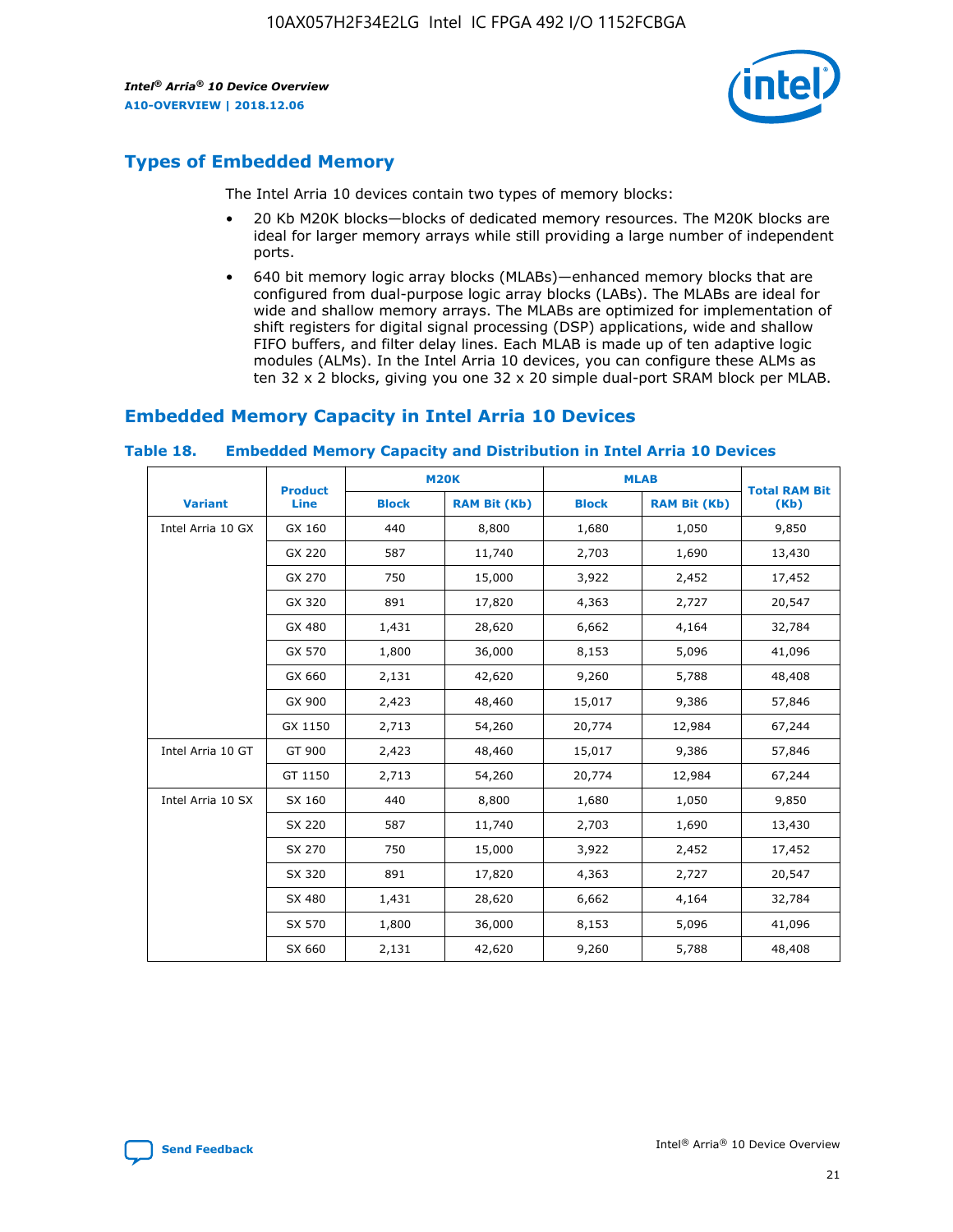

# **Embedded Memory Configurations for Single-port Mode**

#### **Table 19. Single-port Embedded Memory Configurations for Intel Arria 10 Devices**

This table lists the maximum configurations supported for single-port RAM and ROM modes.

| <b>Memory Block</b> | Depth (bits) | <b>Programmable Width</b> |
|---------------------|--------------|---------------------------|
| MLAB                | 32           | x16, x18, or x20          |
|                     | 64(10)       | x8, x9, x10               |
| M20K                | 512          | x40, x32                  |
|                     | 1K           | x20, x16                  |
|                     | 2K           | x10, x8                   |
|                     | 4K           | x5, x4                    |
|                     | 8K           | x2                        |
|                     | 16K          | x1                        |

# **Clock Networks and PLL Clock Sources**

The clock network architecture is based on Intel's global, regional, and peripheral clock structure. This clock structure is supported by dedicated clock input pins, fractional clock synthesis PLLs, and integer I/O PLLs.

## **Clock Networks**

The Intel Arria 10 core clock networks are capable of up to 800 MHz fabric operation across the full industrial temperature range. For the external memory interface, the clock network supports the hard memory controller with speeds up to 2,400 Mbps in a quarter-rate transfer.

To reduce power consumption, the Intel Quartus Prime software identifies all unused sections of the clock network and powers them down.

## **Fractional Synthesis and I/O PLLs**

Intel Arria 10 devices contain up to 32 fractional synthesis PLLs and up to 16 I/O PLLs that are available for both specific and general purpose uses in the core:

- Fractional synthesis PLLs—located in the column adjacent to the transceiver blocks
- I/O PLLs—located in each bank of the 48 I/Os

#### **Fractional Synthesis PLLs**

You can use the fractional synthesis PLLs to:

- Reduce the number of oscillators that are required on your board
- Reduce the number of clock pins that are used in the device by synthesizing multiple clock frequencies from a single reference clock source

<sup>(10)</sup> Supported through software emulation and consumes additional MLAB blocks.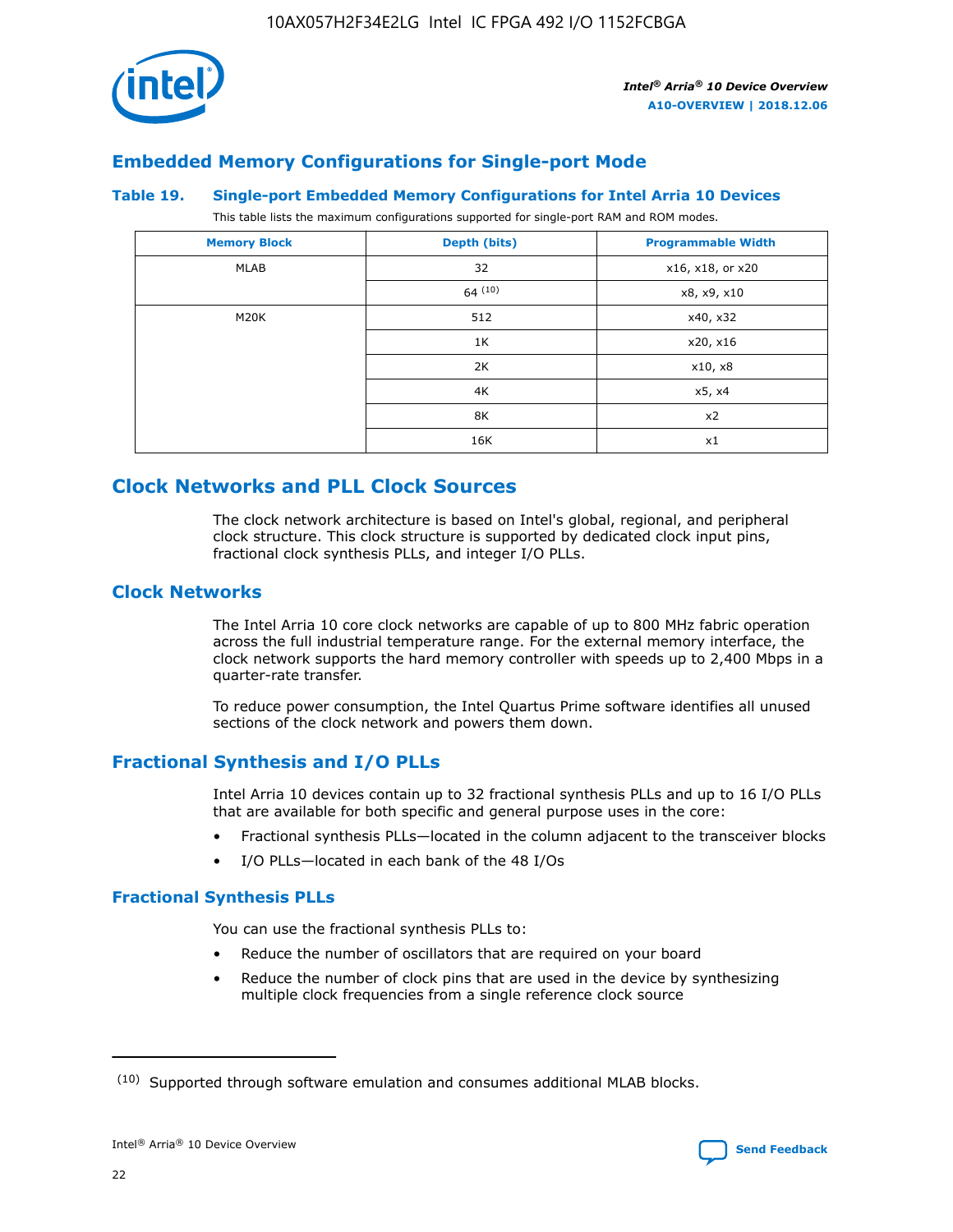10AX057H2F34E2LG Intel IC FPGA 492 I/O 1152FCBGA

*Intel® Arria® 10 Device Overview* **A10-OVERVIEW | 2018.12.06**



The fractional synthesis PLLs support the following features:

- Reference clock frequency synthesis for transceiver CMU and Advanced Transmit (ATX) PLLs
- Clock network delay compensation
- Zero-delay buffering
- Direct transmit clocking for transceivers
- Independently configurable into two modes:
	- Conventional integer mode equivalent to the general purpose PLL
	- Enhanced fractional mode with third order delta-sigma modulation
- PLL cascading

## **I/O PLLs**

The integer mode I/O PLLs are located in each bank of 48 I/Os. You can use the I/O PLLs to simplify the design of external memory and high-speed LVDS interfaces.

In each I/O bank, the I/O PLLs are adjacent to the hard memory controllers and LVDS SERDES. Because these PLLs are tightly coupled with the I/Os that need to use them, it makes it easier to close timing.

You can use the I/O PLLs for general purpose applications in the core such as clock network delay compensation and zero-delay buffering.

Intel Arria 10 devices support PLL-to-PLL cascading.

# **FPGA General Purpose I/O**

Intel Arria 10 devices offer highly configurable GPIOs. Each I/O bank contains 48 general purpose I/Os and a high-efficiency hard memory controller.

The following list describes the features of the GPIOs:

- Consist of 3 V I/Os for high-voltage application and LVDS I/Os for differential signaling
	- Up to two 3 V I/O banks, available in some devices, that support up to 3 V I/O standards
	- LVDS I/O banks that support up to 1.8 V I/O standards
- Support a wide range of single-ended and differential I/O interfaces
- LVDS speeds up to 1.6 Gbps
- Each LVDS pair of pins has differential input and output buffers, allowing you to configure the LVDS direction for each pair.
- Programmable bus hold and weak pull-up
- Programmable differential output voltage  $(V_{OD})$  and programmable pre-emphasis

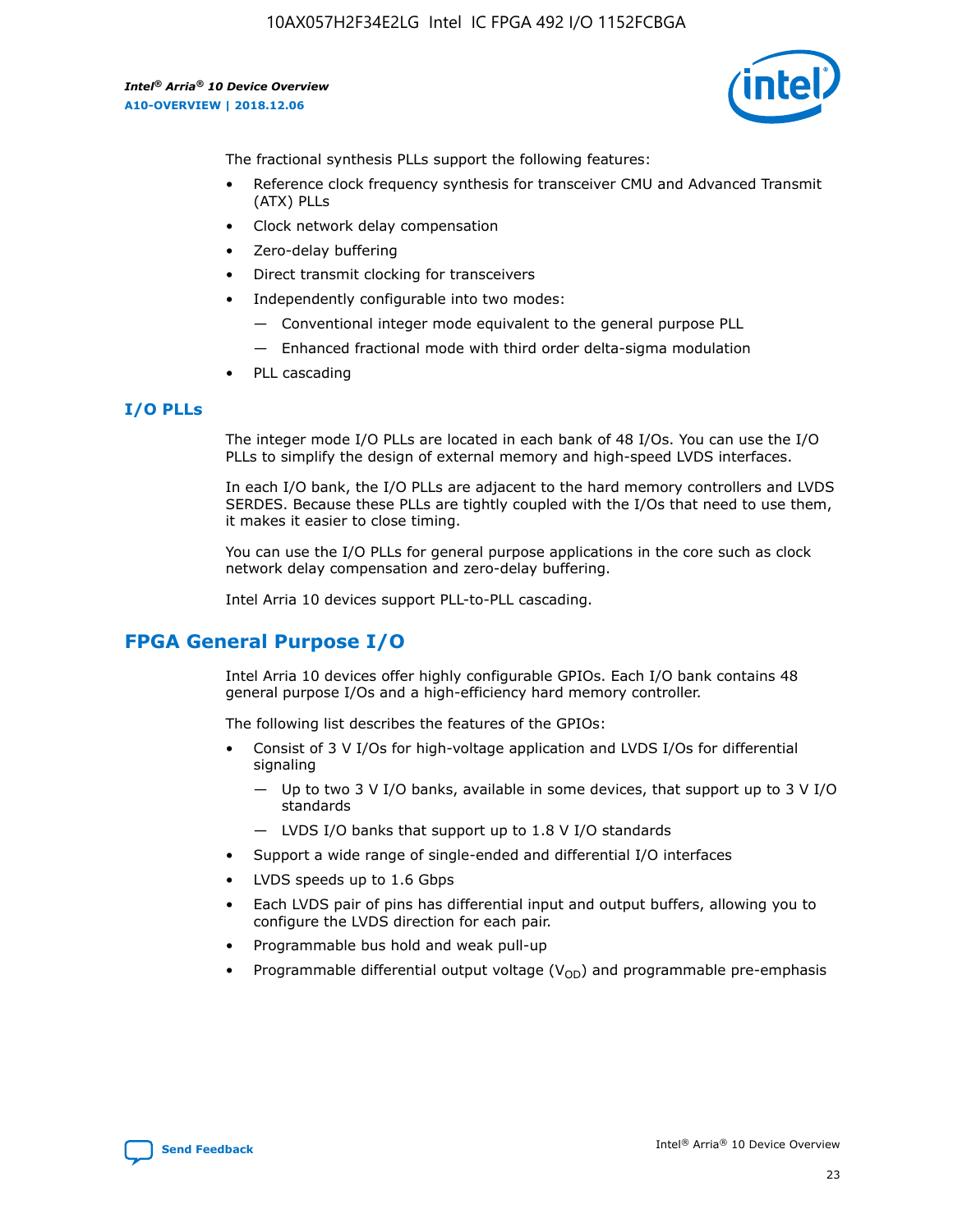

- Series (R<sub>S</sub>) and parallel (R<sub>T</sub>) on-chip termination (OCT) for all I/O banks with OCT calibration to limit the termination impedance variation
- On-chip dynamic termination that has the ability to swap between series and parallel termination, depending on whether there is read or write on a common bus for signal integrity
- Easy timing closure support using the hard read FIFO in the input register path, and delay-locked loop (DLL) delay chain with fine and coarse architecture

# **External Memory Interface**

Intel Arria 10 devices offer massive external memory bandwidth, with up to seven 32 bit DDR4 memory interfaces running at up to 2,400 Mbps. This bandwidth provides additional ease of design, lower power, and resource efficiencies of hardened highperformance memory controllers.

The memory interface within Intel Arria 10 FPGAs and SoCs delivers the highest performance and ease of use. You can configure up to a maximum width of 144 bits when using the hard or soft memory controllers. If required, you can bypass the hard memory controller and use a soft controller implemented in the user logic.

Each I/O contains a hardened DDR read/write path (PHY) capable of performing key memory interface functionality such as read/write leveling, FIFO buffering to lower latency and improve margin, timing calibration, and on-chip termination.

The timing calibration is aided by the inclusion of hard microcontrollers based on Intel's Nios® II technology, specifically tailored to control the calibration of multiple memory interfaces. This calibration allows the Intel Arria 10 device to compensate for any changes in process, voltage, or temperature either within the Intel Arria 10 device itself, or within the external memory device. The advanced calibration algorithms ensure maximum bandwidth and robust timing margin across all operating conditions.

In addition to parallel memory interfaces, Intel Arria 10 devices support serial memory technologies such as the Hybrid Memory Cube (HMC). The HMC is supported by the Intel Arria 10 high-speed serial transceivers which connect up to four HMC links, with each link running at data rates up to 15 Gbps.

#### **Related Information**

#### [External Memory Interface Spec Estimator](http://www.altera.com/technology/memory/estimator/mem-emif-index.html)

Provides a parametric tool that allows you to find and compare the performance of the supported external memory interfaces in IntelFPGAs.

# **Memory Standards Supported by Intel Arria 10 Devices**

The I/Os are designed to provide high performance support for existing and emerging external memory standards.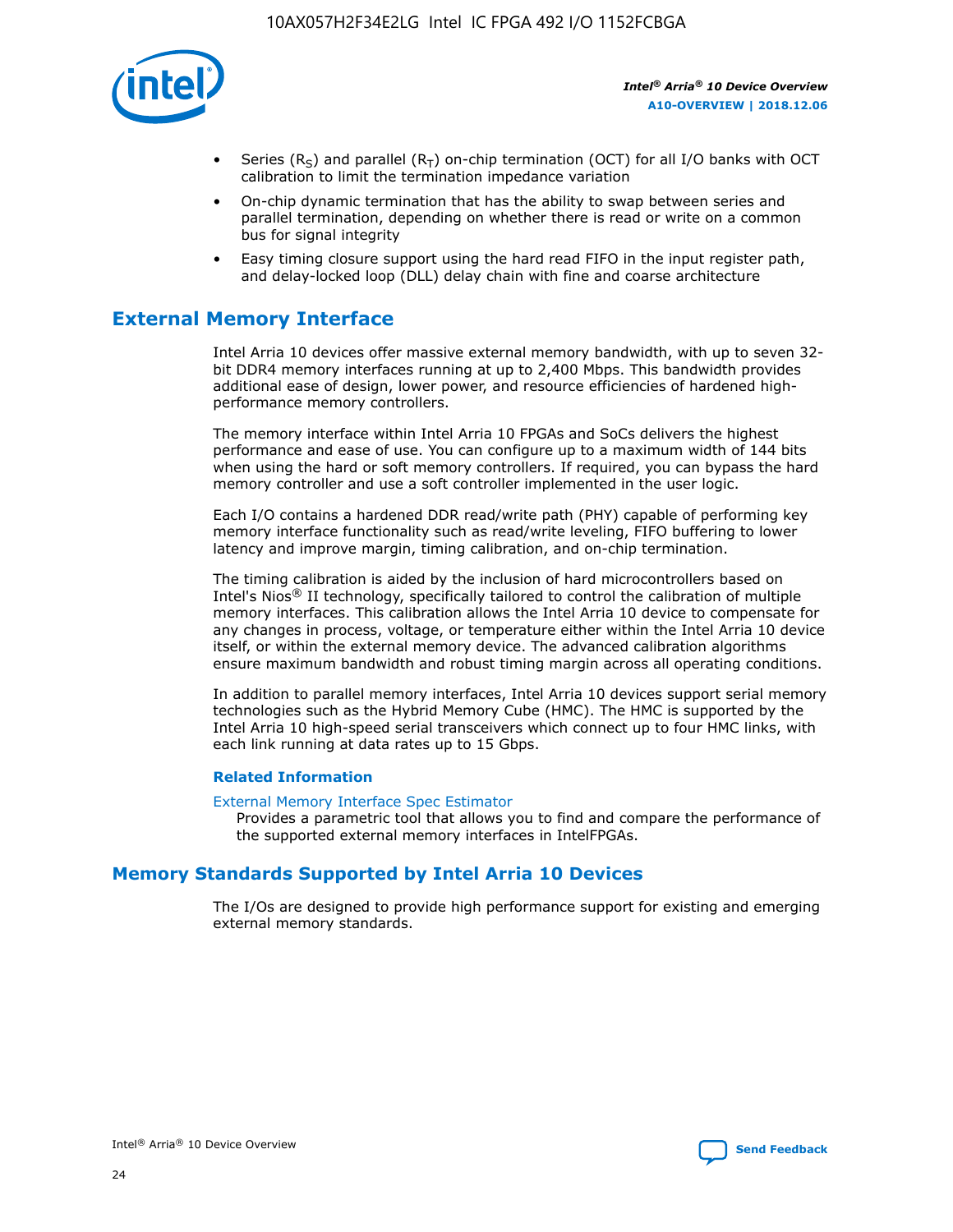

#### **Table 20. Memory Standards Supported by the Hard Memory Controller**

This table lists the overall capability of the hard memory controller. For specific details, refer to the External Memory Interface Spec Estimator and Intel Arria 10 Device Datasheet.

| <b>Memory Standard</b> | <b>Rate Support</b> | <b>Ping Pong PHY Support</b> | <b>Maximum Frequency</b><br>(MHz) |
|------------------------|---------------------|------------------------------|-----------------------------------|
| <b>DDR4 SDRAM</b>      | Quarter rate        | Yes                          | 1,067                             |
|                        |                     |                              | 1,200                             |
| DDR3 SDRAM             | Half rate           | Yes                          | 533                               |
|                        |                     |                              | 667                               |
|                        | Quarter rate        | Yes                          | 1,067                             |
|                        |                     |                              | 1,067                             |
| <b>DDR3L SDRAM</b>     | Half rate           | Yes                          | 533                               |
|                        |                     |                              | 667                               |
|                        | Quarter rate        | Yes                          | 933                               |
|                        |                     |                              | 933                               |
| LPDDR3 SDRAM           | Half rate           |                              | 533                               |
|                        | Quarter rate        |                              | 800                               |

#### **Table 21. Memory Standards Supported by the Soft Memory Controller**

| <b>Memory Standard</b>      | <b>Rate Support</b> | <b>Maximum Frequency</b><br>(MHz) |
|-----------------------------|---------------------|-----------------------------------|
| <b>RLDRAM 3 (11)</b>        | Quarter rate        | 1,200                             |
| ODR IV SRAM <sup>(11)</sup> | Quarter rate        | 1,067                             |
| <b>ODR II SRAM</b>          | Full rate           | 333                               |
|                             | Half rate           | 633                               |
| <b>ODR II+ SRAM</b>         | Full rate           | 333                               |
|                             | Half rate           | 633                               |
| <b>ODR II+ Xtreme SRAM</b>  | Full rate           | 333                               |
|                             | Half rate           | 633                               |

#### **Table 22. Memory Standards Supported by the HPS Hard Memory Controller**

The hard processor system (HPS) is available in Intel Arria 10 SoC devices only.

| <b>Memory Standard</b> | <b>Rate Support</b> | <b>Maximum Frequency</b><br>(MHz) |
|------------------------|---------------------|-----------------------------------|
| <b>DDR4 SDRAM</b>      | Half rate           | 1,200                             |
| <b>DDR3 SDRAM</b>      | Half rate           | 1,067                             |
| <b>DDR3L SDRAM</b>     | Half rate           | 933                               |

<sup>(11)</sup> Intel Arria 10 devices support this external memory interface using hard PHY with soft memory controller.

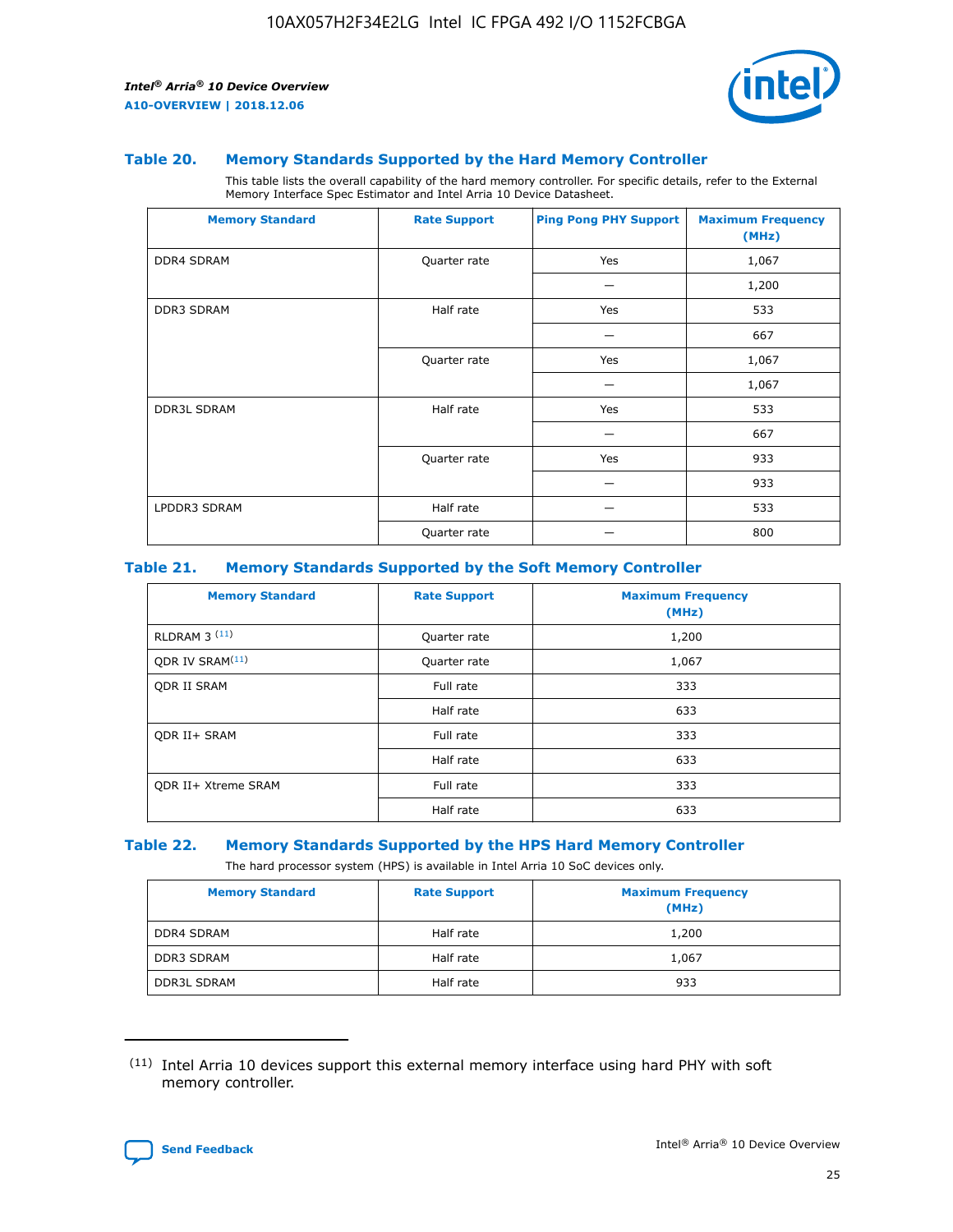

#### **Related Information**

#### [Intel Arria 10 Device Datasheet](https://www.intel.com/content/www/us/en/programmable/documentation/mcn1413182292568.html#mcn1413182153340)

Lists the memory interface performance according to memory interface standards, rank or chip select configurations, and Intel Arria 10 device speed grades.

# **PCIe Gen1, Gen2, and Gen3 Hard IP**

Intel Arria 10 devices contain PCIe hard IP that is designed for performance and ease-of-use:

- Includes all layers of the PCIe stack—transaction, data link and physical layers.
- Supports PCIe Gen3, Gen2, and Gen1 Endpoint and Root Port in x1, x2, x4, or x8 lane configuration.
- Operates independently from the core logic—optional configuration via protocol (CvP) allows the PCIe link to power up and complete link training in less than 100 ms while the Intel Arria 10 device completes loading the programming file for the rest of the FPGA.
- Provides added functionality that makes it easier to support emerging features such as Single Root I/O Virtualization (SR-IOV) and optional protocol extensions.
- Provides improved end-to-end datapath protection using ECC.
- Supports FPGA configuration via protocol (CvP) using PCIe at Gen3, Gen2, or Gen1 speed.

#### **Related Information**

PCS Features on page 30

# **Enhanced PCS Hard IP for Interlaken and 10 Gbps Ethernet**

# **Interlaken Support**

The Intel Arria 10 enhanced PCS hard IP provides integrated Interlaken PCS supporting rates up to 25.8 Gbps per lane.

The Interlaken PCS is based on the proven functionality of the PCS developed for Intel's previous generation FPGAs, which demonstrated interoperability with Interlaken ASSP vendors and third-party IP suppliers. The Interlaken PCS is present in every transceiver channel in Intel Arria 10 devices.

#### **Related Information**

PCS Features on page 30

## **10 Gbps Ethernet Support**

The Intel Arria 10 enhanced PCS hard IP supports 10GBASE-R PCS compliant with IEEE 802.3 10 Gbps Ethernet (10GbE). The integrated hard IP support for 10GbE and the 10 Gbps transceivers save external PHY cost, board space, and system power.

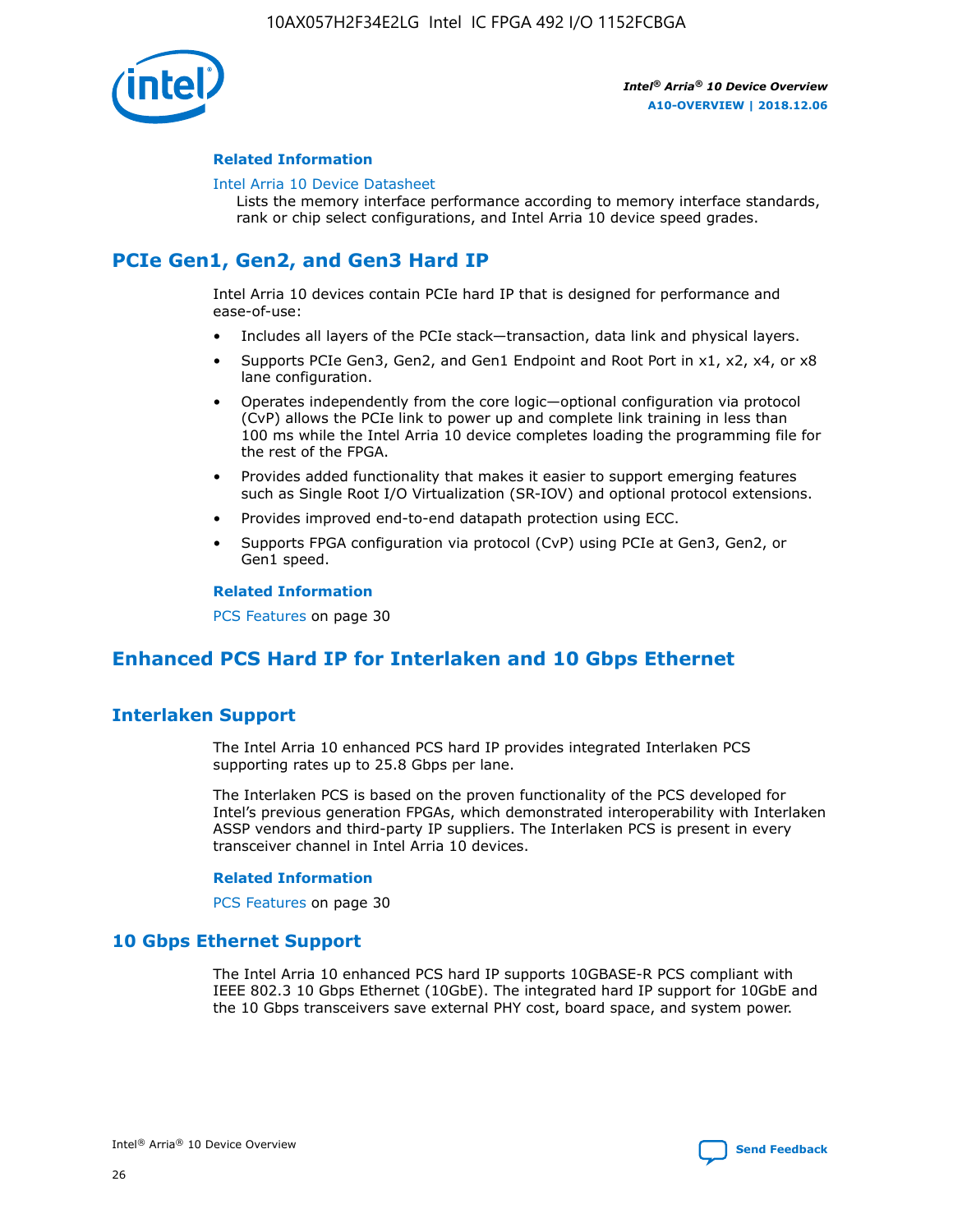

The scalable hard IP supports multiple independent 10GbE ports while using a single PLL for all the 10GBASE-R PCS instantiations, which saves on core logic resources and clock networks:

- Simplifies multiport 10GbE systems compared to XAUI interfaces that require an external XAUI-to-10G PHY.
- Incorporates Electronic Dispersion Compensation (EDC), which enables direct connection to standard 10 Gbps XFP and SFP+ pluggable optical modules.
- Supports backplane Ethernet applications and includes a hard 10GBASE-KR Forward Error Correction (FEC) circuit that you can use for 10 Gbps and 40 Gbps applications.

The 10 Gbps Ethernet PCS hard IP and 10GBASE-KR FEC are present in every transceiver channel.

#### **Related Information**

PCS Features on page 30

# **Low Power Serial Transceivers**

Intel Arria 10 FPGAs and SoCs include lowest power transceivers that deliver high bandwidth, throughput and low latency.

Intel Arria 10 devices deliver the industry's lowest power consumption per transceiver channel:

- 12.5 Gbps transceivers at as low as 242 mW
- 10 Gbps transceivers at as low as 168 mW
- 6 Gbps transceivers at as low as 117 mW

Intel Arria 10 transceivers support various data rates according to application:

- Chip-to-chip and chip-to-module applications—from 1 Gbps up to 25.8 Gbps
- Long reach and backplane applications—from 1 Gbps up to 12.5 with advanced adaptive equalization
- Critical power sensitive applications—from 1 Gbps up to 11.3 Gbps using lower power modes

The combination of 20 nm process technology and architectural advances provide the following benefits:

- Significant reduction in die area and power consumption
- Increase of up to two times in transceiver I/O density compared to previous generation devices while maintaining optimal signal integrity
- Up to 72 total transceiver channels—you can configure up to 6 of these channels to run as fast as 25.8 Gbps
- All channels feature continuous data rate support up to the maximum rated speed

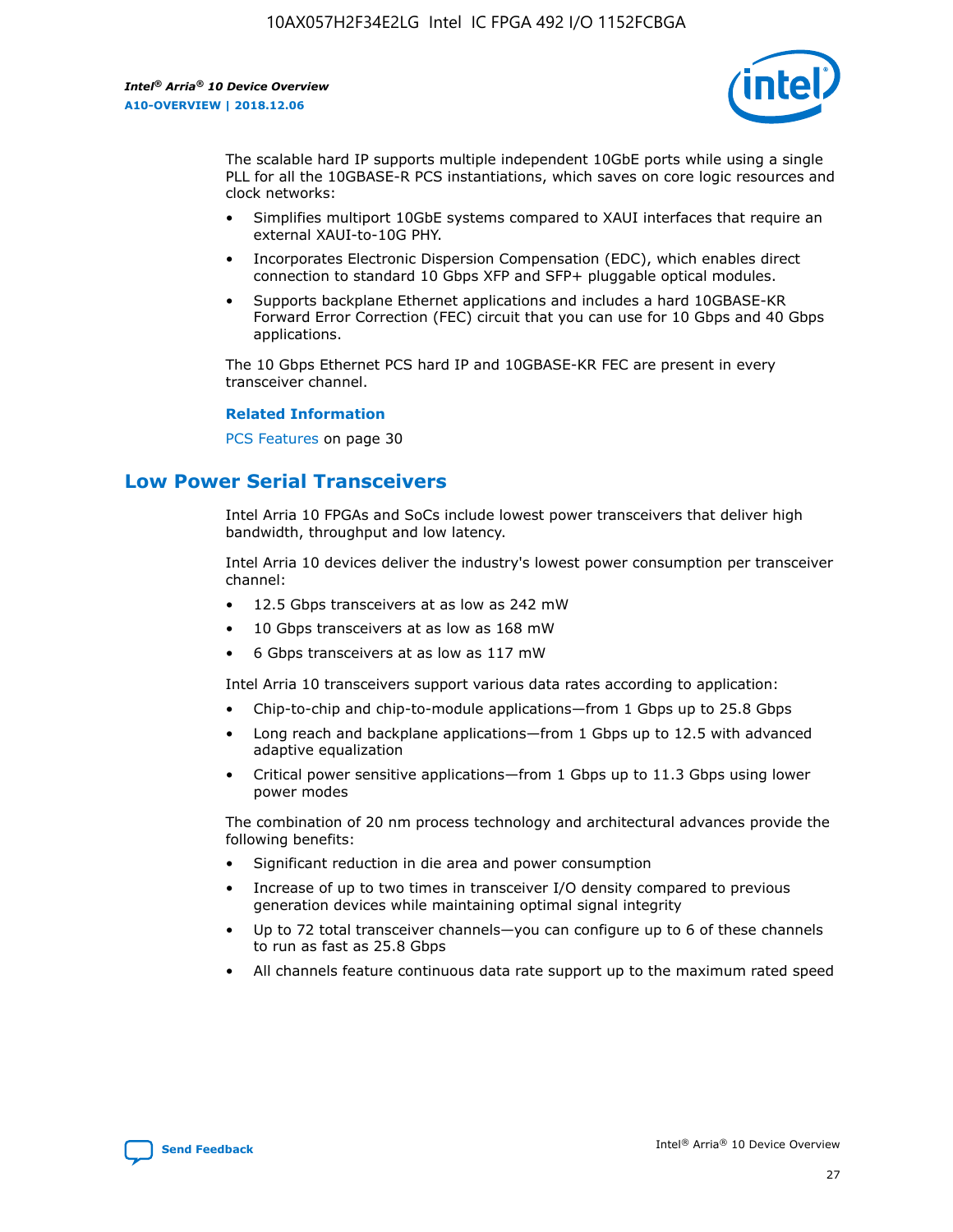



## **Figure 6. Intel Arria 10 Transceiver Block Architecture**

# **Transceiver Channels**

All transceiver channels feature a dedicated Physical Medium Attachment (PMA) and a hardened Physical Coding Sublayer (PCS).

- The PMA provides primary interfacing capabilities to physical channels.
- The PCS typically handles encoding/decoding, word alignment, and other preprocessing functions before transferring data to the FPGA core fabric.

A transceiver channel consists of a PMA and a PCS block. Most transceiver banks have 6 channels. There are some transceiver banks that contain only 3 channels.

A wide variety of bonded and non-bonded data rate configurations is possible using a highly configurable clock distribution network. Up to 80 independent transceiver data rates can be configured.

The following figures are graphical representations of top views of the silicon die, which correspond to reverse views for flip chip packages. Different Intel Arria 10 devices may have different floorplans than the ones shown in the figures.

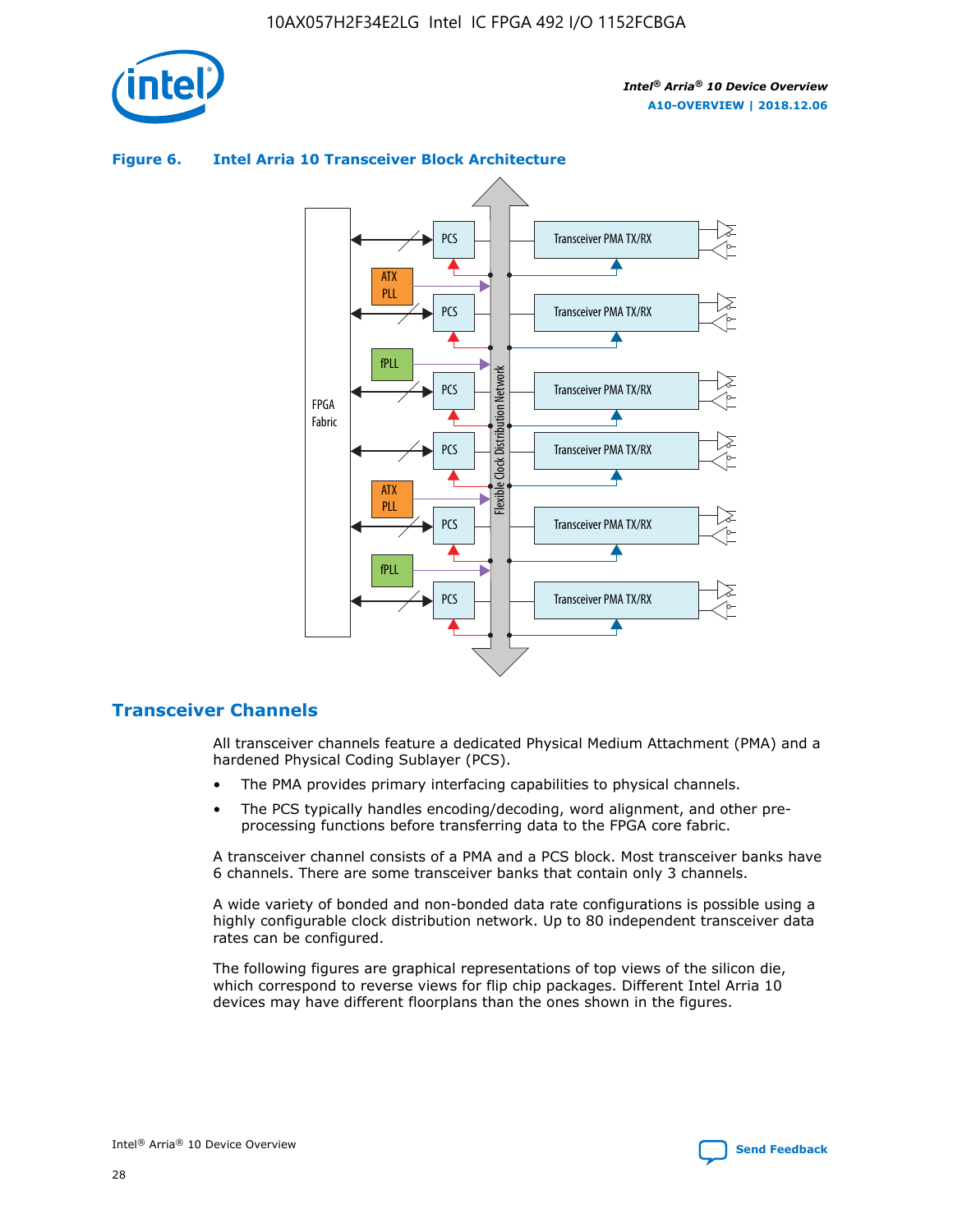

## **Figure 7. Device Chip Overview for Intel Arria 10 GX and GT Devices**



M20K Internal Memory Blocks Core Logic Fabric Transceiver Channels Hard IP Per Transceiver: Standard PCS and Enhanced PCS Hard IPs PCI Express Gen3 Hard IP Fractional PLLs M20K Internal Memory Blocks PCI Express Gen3 Hard IP Variable Precision DSP Blocks I/O PLLs Hard Memory Controllers, General-Purpose I/O Cells, LVDS Hard Processor Subsystem, Dual-Core ARM Cortex A9 M20K Internal Memory Blocks Variable Precision DSP Blocks M20K Internal Memory Blocks Core Logic Fabric I/O PLLs Hard Memory Controllers, General-Purpose I/O Cells, LVDS M20K Internal Memory Blocks Variable Precision DSP Blocks M20K Internal Memory Blocks Transceiver Channels Hard IP Per Transceiver: Standard PCS and Enhanced PCS Hard IPs PCI Express Gen3 Hard IP Fractional PLLs PCI Express Gen3 Hard IP Hard PCS Hard PCS Hard PCS Hard PCS Hard PCS Hard PCS Hard PCS Hard PCS Transceiver PMA Transceiver PMA Transceiver PMA Transceiver PMA Transceiver PMA Transceiver PMA Unused transceiver chann can be used as additional transceiver transmit PLLs Transceiver PMA Transceiver PMA Transceiver Clock Networks ATX (LC) **Transmit** PLL fPLL ATX (LC) Transmi PLL fPLL ATX (LC) **Transmit** PLL

## **PMA Features**

Intel Arria 10 transceivers provide exceptional signal integrity at data rates up to 25.8 Gbps. Clocking options include ultra-low jitter ATX PLLs (LC tank based), clock multiplier unit (CMU) PLLs, and fractional PLLs.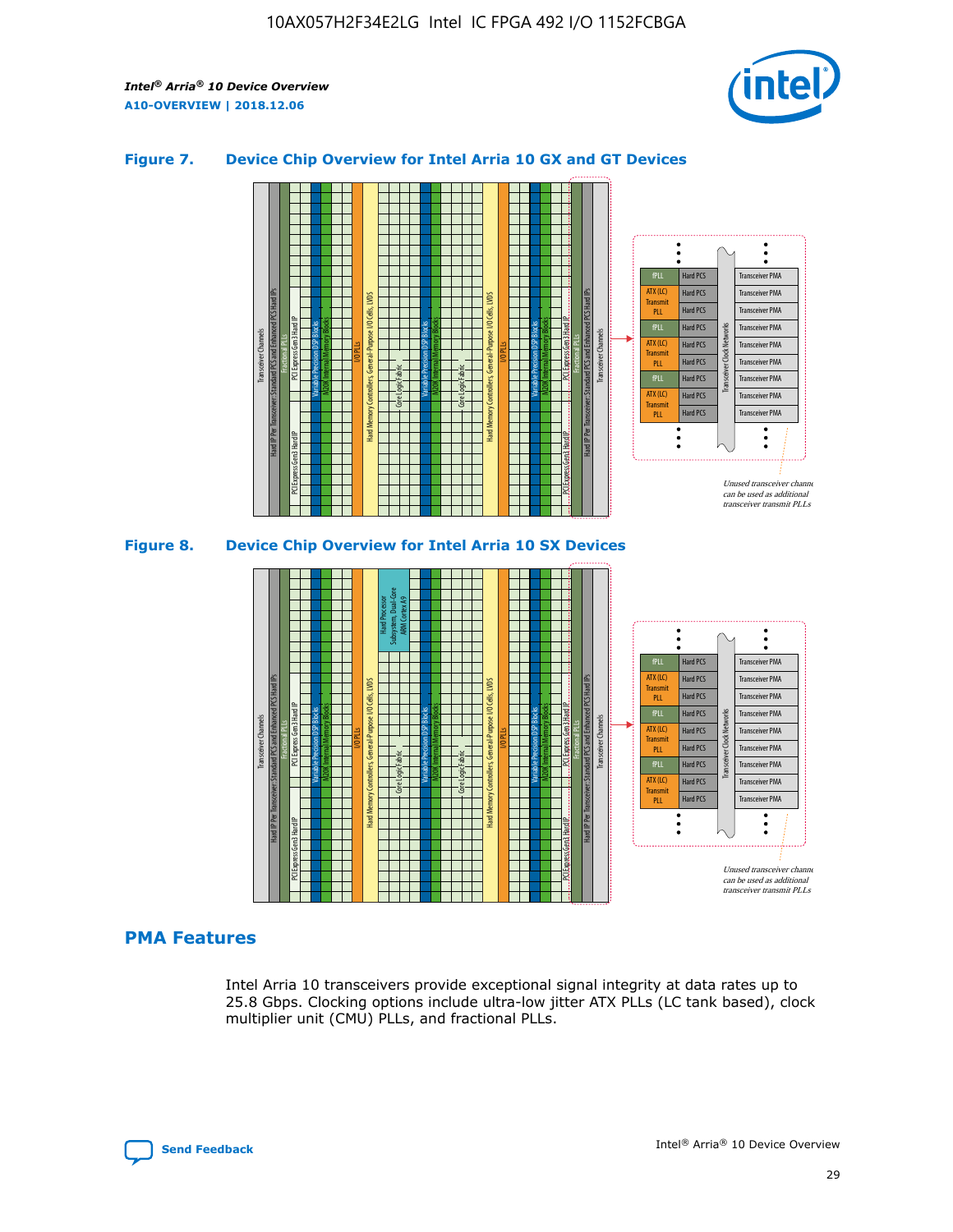

Each transceiver channel contains a channel PLL that can be used as the CMU PLL or clock data recovery (CDR) PLL. In CDR mode, the channel PLL recovers the receiver clock and data in the transceiver channel. Up to 80 independent data rates can be configured on a single Intel Arria 10 device.

## **Table 23. PMA Features of the Transceivers in Intel Arria 10 Devices**

| <b>Feature</b>                                             | <b>Capability</b>                                                                                                                                                                                                             |
|------------------------------------------------------------|-------------------------------------------------------------------------------------------------------------------------------------------------------------------------------------------------------------------------------|
| Chip-to-Chip Data Rates                                    | 1 Gbps to 17.4 Gbps (Intel Arria 10 GX devices)<br>1 Gbps to 25.8 Gbps (Intel Arria 10 GT devices)                                                                                                                            |
| <b>Backplane Support</b>                                   | Drive backplanes at data rates up to 12.5 Gbps                                                                                                                                                                                |
| <b>Optical Module Support</b>                              | SFP+/SFP, XFP, CXP, QSFP/QSFP28, CFP/CFP2/CFP4                                                                                                                                                                                |
| Cable Driving Support                                      | SFP+ Direct Attach, PCI Express over cable, eSATA                                                                                                                                                                             |
| Transmit Pre-Emphasis                                      | 4-tap transmit pre-emphasis and de-emphasis to compensate for system channel loss                                                                                                                                             |
| Continuous Time Linear<br>Equalizer (CTLE)                 | Dual mode, high-gain, and high-data rate, linear receive equalization to compensate for<br>system channel loss                                                                                                                |
| Decision Feedback Equalizer<br>(DFE)                       | 7-fixed and 4-floating tap DFE to equalize backplane channel loss in the presence of<br>crosstalk and noisy environments                                                                                                      |
| Variable Gain Amplifier                                    | Optimizes the signal amplitude prior to the CDR sampling and operates in fixed and<br>adaptive modes                                                                                                                          |
| Altera Digital Adaptive<br>Parametric Tuning (ADAPT)       | Fully digital adaptation engine to automatically adjust all link equalization parameters-<br>including CTLE, DFE, and variable gain amplifier blocks—that provide optimal link margin<br>without intervention from user logic |
| Precision Signal Integrity<br>Calibration Engine (PreSICE) | Hardened calibration controller to quickly calibrate all transceiver control parameters on<br>power-up, which provides the optimal signal integrity and jitter performance                                                    |
| Advanced Transmit (ATX)<br>PLL                             | Low jitter ATX (LC tank based) PLLs with continuous tuning range to cover a wide range of<br>standard and proprietary protocols                                                                                               |
| <b>Fractional PLLs</b>                                     | On-chip fractional frequency synthesizers to replace on-board crystal oscillators and reduce<br>system cost                                                                                                                   |
| Digitally Assisted Analog<br><b>CDR</b>                    | Superior jitter tolerance with fast lock time                                                                                                                                                                                 |
| Dynamic Partial<br>Reconfiguration                         | Allows independent control of the Avalon memory-mapped interface of each transceiver<br>channel for the highest transceiver flexibility                                                                                       |
| Multiple PCS-PMA and PCS-<br>PLD interface widths          | 8-, 10-, 16-, 20-, 32-, 40-, or 64-bit interface widths for flexibility of deserialization width,<br>encoding, and reduced latency                                                                                            |

# **PCS Features**

This table summarizes the Intel Arria 10 transceiver PCS features. You can use the transceiver PCS to support a wide range of protocols ranging from 1 Gbps to 25.8 Gbps.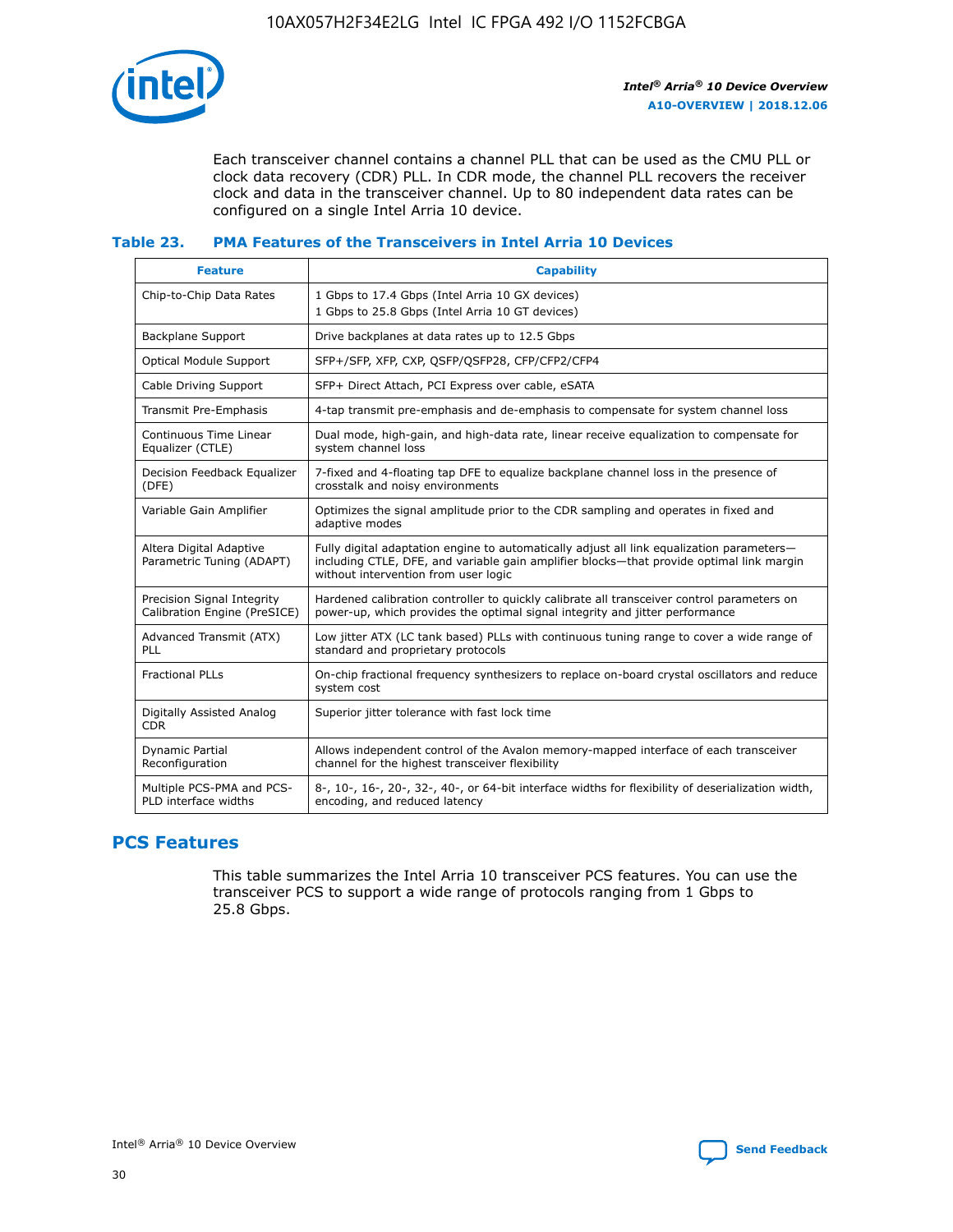

| <b>PCS</b>    | <b>Description</b>                                                                                                                                                                                                                                                                                                                                                                                             |
|---------------|----------------------------------------------------------------------------------------------------------------------------------------------------------------------------------------------------------------------------------------------------------------------------------------------------------------------------------------------------------------------------------------------------------------|
| Standard PCS  | Operates at a data rate up to 12 Gbps<br>Supports protocols such as PCI-Express, CPRI 4.2+, GigE, IEEE 1588 in Hard PCS<br>Implements other protocols using Basic/Custom (Standard PCS) transceiver<br>configuration rules.                                                                                                                                                                                    |
| Enhanced PCS  | Performs functions common to most serial data industry standards, such as word<br>alignment, encoding/decoding, and framing, before data is sent or received off-chip<br>through the PMA<br>• Handles data transfer to and from the FPGA fabric<br>Handles data transfer internally to and from the PMA<br>Provides frequency compensation<br>Performs channel bonding for multi-channel low skew applications |
| PCIe Gen3 PCS | Supports the seamless switching of Data and Clock between the Gen1, Gen2, and Gen3<br>data rates<br>Provides support for PIPE 3.0 features<br>Supports the PIPE interface with the Hard IP enabled, as well as with the Hard IP<br>bypassed                                                                                                                                                                    |

#### **Related Information**

- PCIe Gen1, Gen2, and Gen3 Hard IP on page 26
- Interlaken Support on page 26
- 10 Gbps Ethernet Support on page 26

# **PCS Protocol Support**

This table lists some of the protocols supported by the Intel Arria 10 transceiver PCS. For more information about the blocks in the transmitter and receiver data paths, refer to the related information.

| <b>Protocol</b>                                 | <b>Data Rate</b><br>(Gbps) | <b>Transceiver IP</b>       | <b>PCS Support</b>                      |
|-------------------------------------------------|----------------------------|-----------------------------|-----------------------------------------|
| PCIe Gen3 x1, x2, x4, x8                        | 8.0                        | Native PHY (PIPE)           | Standard PCS and PCIe<br>Gen3 PCS       |
| PCIe Gen2 x1, x2, x4, x8                        | 5.0                        | Native PHY (PIPE)           | <b>Standard PCS</b>                     |
| PCIe Gen1 x1, x2, x4, x8                        | 2.5                        | Native PHY (PIPE)           | Standard PCS                            |
| 1000BASE-X Gigabit Ethernet                     | 1.25                       | Native PHY                  | <b>Standard PCS</b>                     |
| 1000BASE-X Gigabit Ethernet with<br>IEEE 1588v2 | 1.25                       | Native PHY                  | Standard PCS                            |
| 10GBASE-R                                       | 10.3125                    | Native PHY                  | <b>Enhanced PCS</b>                     |
| 10GBASE-R with IEEE 1588v2                      | 10.3125                    | Native PHY                  | <b>Enhanced PCS</b>                     |
| 10GBASE-R with KR FEC                           | 10.3125                    | Native PHY                  | <b>Enhanced PCS</b>                     |
| 10GBASE-KR and 1000BASE-X                       | 10.3125                    | 1G/10GbE and 10GBASE-KR PHY | Standard PCS and<br><b>Enhanced PCS</b> |
| Interlaken (CEI-6G/11G)                         | 3.125 to 17.4              | Native PHY                  | <b>Enhanced PCS</b>                     |
| SFI-S/SFI-5.2                                   | 11.2                       | Native PHY                  | <b>Enhanced PCS</b>                     |
| $10G$ SDI                                       | 10.692                     | Native PHY                  | <b>Enhanced PCS</b>                     |
|                                                 |                            |                             | continued                               |

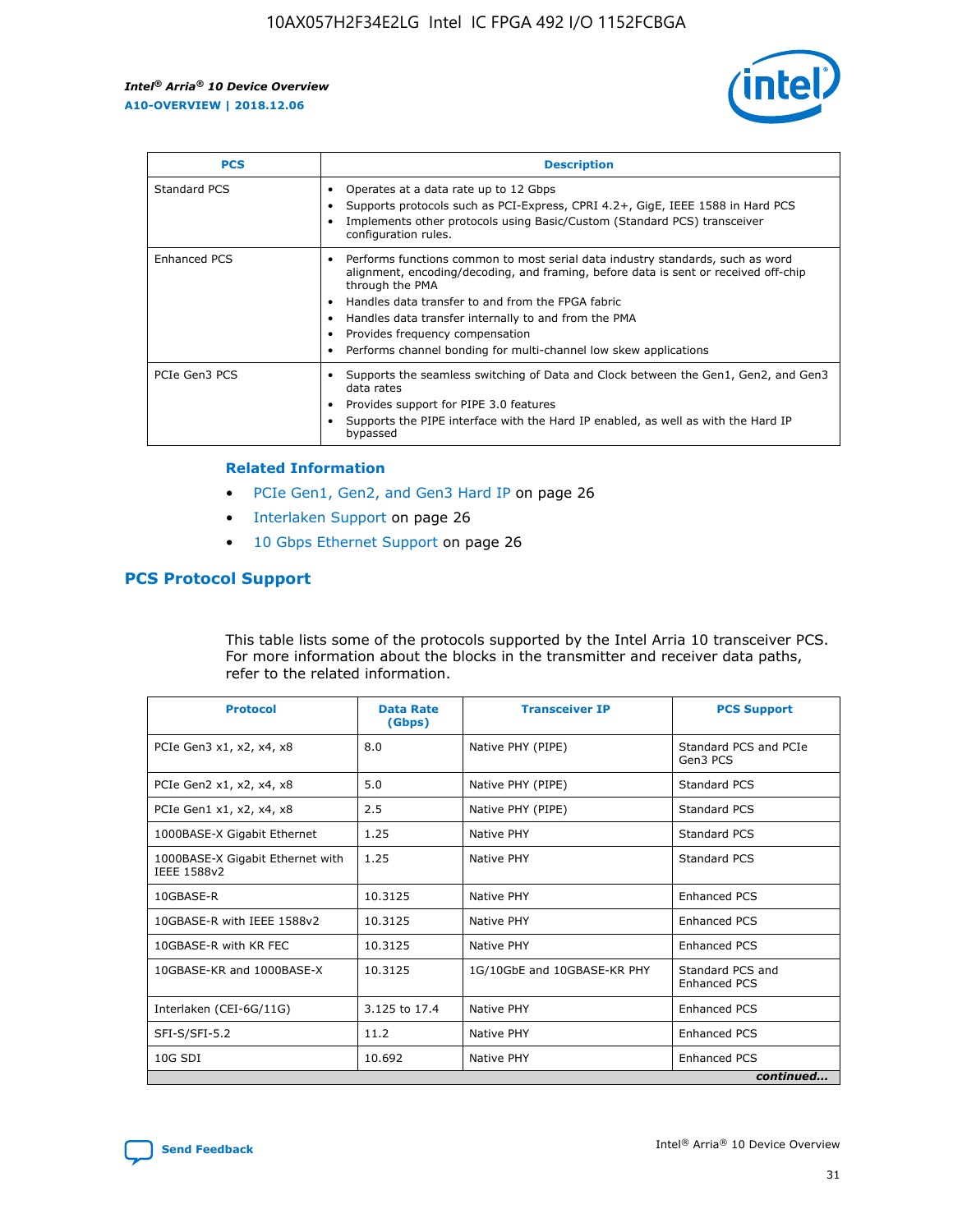

| <b>Protocol</b>      | <b>Data Rate</b><br>(Gbps) | <b>Transceiver IP</b> | <b>PCS Support</b> |
|----------------------|----------------------------|-----------------------|--------------------|
| CPRI 6.0 (64B/66B)   | 0.6144 to<br>10.1376       | Native PHY            | Enhanced PCS       |
| CPRI 4.2 (8B/10B)    | 0.6144 to<br>9.8304        | Native PHY            | Standard PCS       |
| OBSAI RP3 v4.2       | 0.6144 to 6.144            | Native PHY            | Standard PCS       |
| SD-SDI/HD-SDI/3G-SDI | $0.143(12)$ to<br>2.97     | Native PHY            | Standard PCS       |

## **Related Information**

#### [Intel Arria 10 Transceiver PHY User Guide](https://www.intel.com/content/www/us/en/programmable/documentation/nik1398707230472.html#nik1398707091164)

Provides more information about the supported transceiver protocols and PHY IP, the PMA architecture, and the standard, enhanced, and PCIe Gen3 PCS architecture.

# **SoC with Hard Processor System**

Each SoC device combines an FPGA fabric and a hard processor system (HPS) in a single device. This combination delivers the flexibility of programmable logic with the power and cost savings of hard IP in these ways:

- Reduces board space, system power, and bill of materials cost by eliminating a discrete embedded processor
- Allows you to differentiate the end product in both hardware and software, and to support virtually any interface standard
- Extends the product life and revenue through in-field hardware and software updates

 $(12)$  The 0.143 Gbps data rate is supported using oversampling of user logic that you must implement in the FPGA fabric.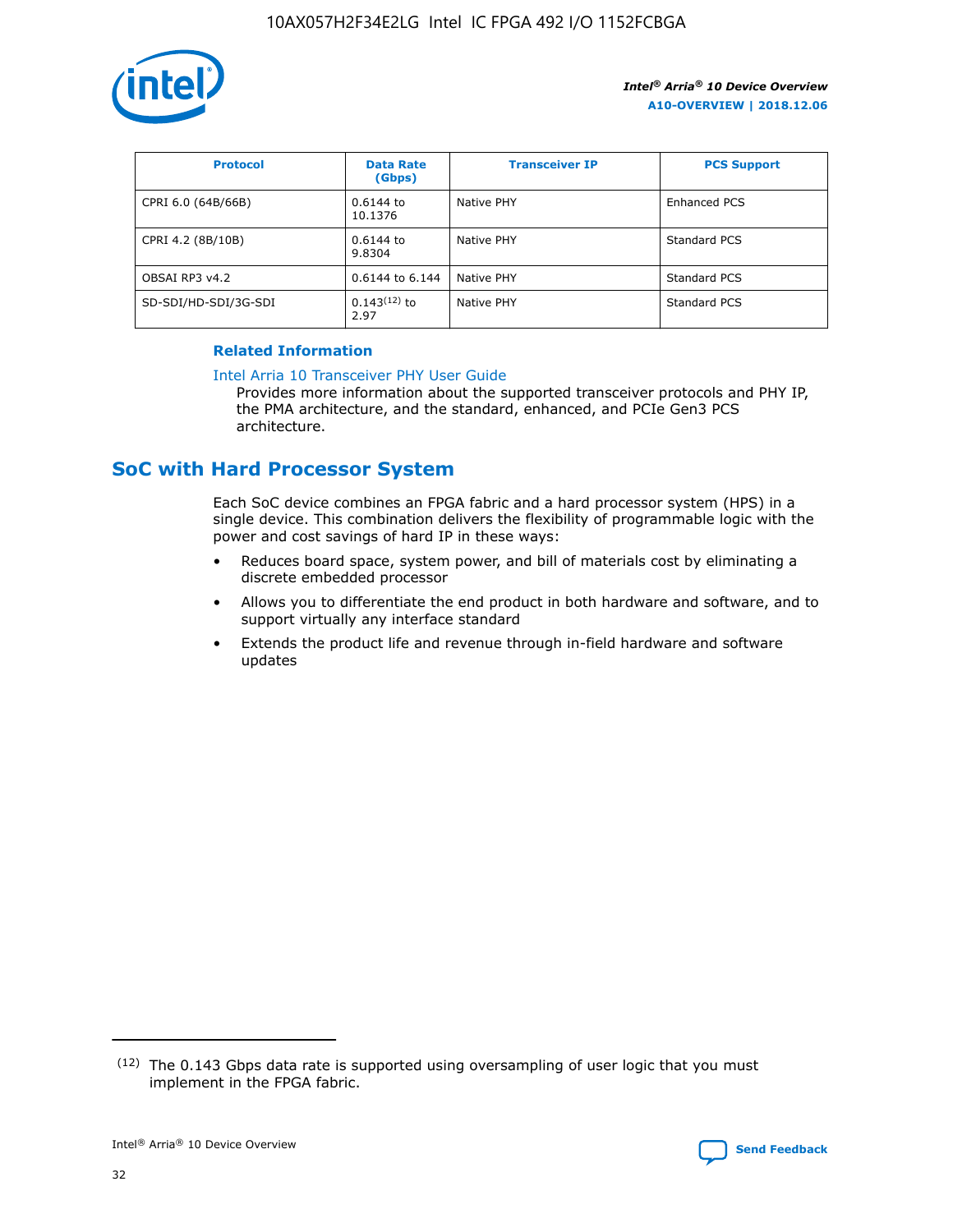

#### **Figure 9. HPS Block Diagram**

This figure shows a block diagram of the HPS with the dual ARM Cortex-A9 MPCore processor.



# **Key Advantages of 20-nm HPS**

The 20-nm HPS strikes a balance between enabling maximum software compatibility with 28-nm SoCs while still improving upon the 28-nm HPS architecture. These improvements address the requirements of the next generation target markets such as wireless and wireline communications, compute and storage equipment, broadcast and military in terms of performance, memory bandwidth, connectivity via backplane and security.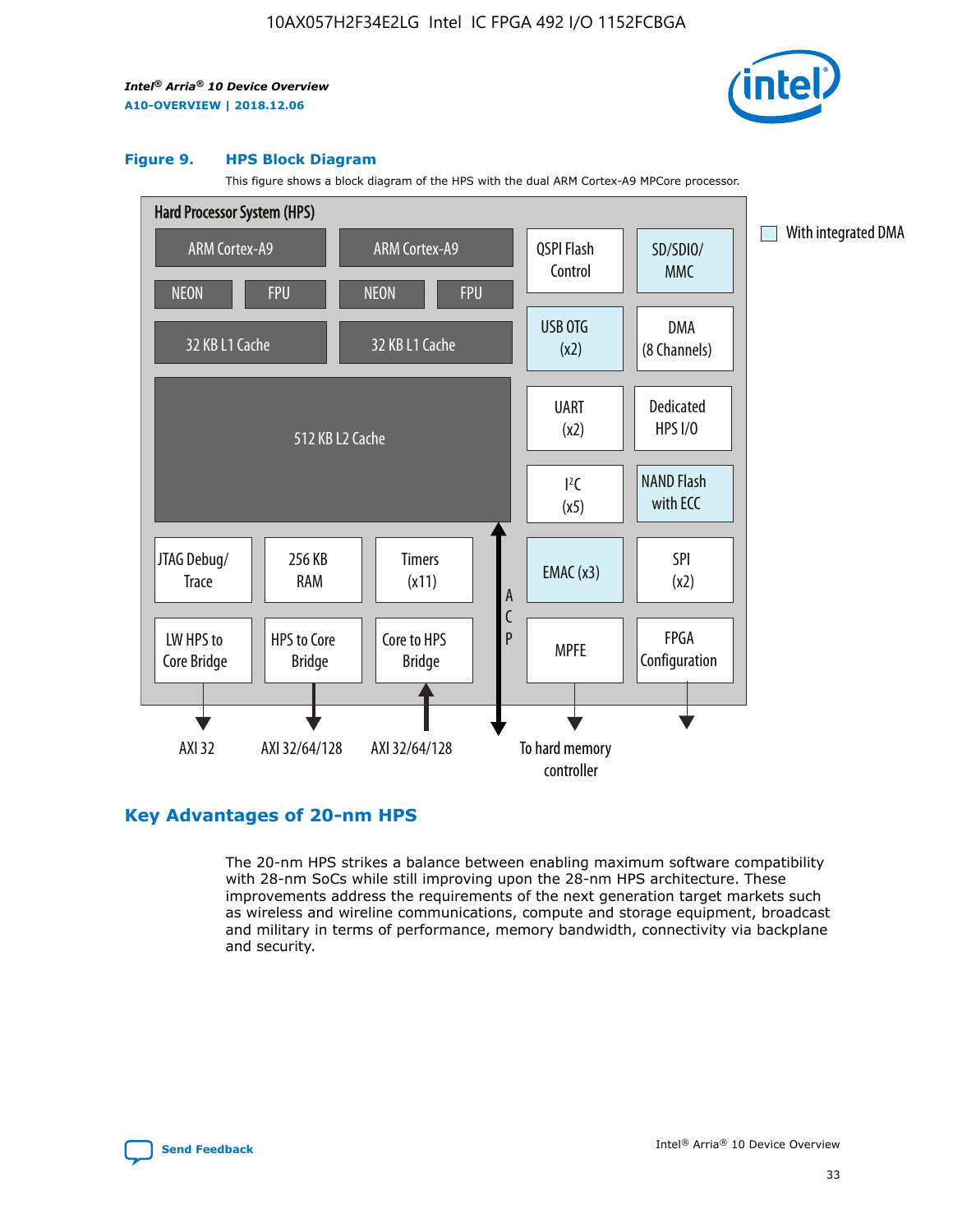

## **Table 24. Improvements in 20 nm HPS**

This table lists the key improvements of the 20 nm HPS compared to the 28 nm HPS.

| Advantages/<br><b>Improvements</b>                          | <b>Description</b>                                                                                                                                                                                                                                                                                                                                                                                                                                                                                                                                                                                                                                                                                                                                                                                                                                                                                                      |
|-------------------------------------------------------------|-------------------------------------------------------------------------------------------------------------------------------------------------------------------------------------------------------------------------------------------------------------------------------------------------------------------------------------------------------------------------------------------------------------------------------------------------------------------------------------------------------------------------------------------------------------------------------------------------------------------------------------------------------------------------------------------------------------------------------------------------------------------------------------------------------------------------------------------------------------------------------------------------------------------------|
| Increased performance and<br>overdrive capability           | While the nominal processor frequency is 1.2 GHz, the 20 nm HPS offers an "overdrive"<br>feature which enables a higher processor operating frequency. This requires a higher supply<br>voltage value that is unique to the HPS and may require a separate regulator.                                                                                                                                                                                                                                                                                                                                                                                                                                                                                                                                                                                                                                                   |
| Increased processor memory<br>bandwidth and DDR4<br>support | Up to 64-bit DDR4 memory at 2,400 Mbps support is available for the processor. The hard<br>memory controller for the HPS comprises a multi-port front end that manages connections<br>to a single port memory controller. The multi-port front end allows logic core and the HPS<br>to share ports and thereby the available bandwidth of the memory controller.                                                                                                                                                                                                                                                                                                                                                                                                                                                                                                                                                        |
| Flexible I/O sharing                                        | An advanced I/O pin muxing scheme allows improved sharing of I/O between the HPS and<br>the core logic. The following types of I/O are available for SoC:<br>17 dedicated I/Os-physically located inside the HPS block and are not accessible to<br>logic within the core. The 17 dedicated I/Os are used for HPS clock, resets, and<br>interfacing with boot devices, QSPI, and SD/MMC.<br>48 direct shared I/O-located closest to the HPS block and are ideal for high speed HPS<br>peripherals such as EMAC, USB, and others. There is one bank of 48 I/Os that supports<br>direct sharing where the 48 I/Os can be shared 12 I/Os at a time.<br>Standard (shared) I/O—all standard I/Os can be shared by the HPS peripherals and any<br>logic within the core. For designs where more than 48 I/Os are required to fully use all<br>the peripherals in the HPS, these I/Os can be connected through the core logic. |
| <b>EMAC</b> core                                            | Three EMAC cores are available in the HPS. The EMAC cores enable an application to<br>support two redundant Ethernet connections; for example, backplane, or two EMAC cores<br>for managing IEEE 1588 time stamp information while allowing a third EMAC core for debug<br>and configuration. All three EMACs can potentially share the same time stamps, simplifying<br>the 1588 time stamping implementation. A new serial time stamp interface allows core<br>logic to access and read the time stamp values. The integrated EMAC controllers can be<br>connected to external Ethernet PHY through the provided MDIO or I <sup>2</sup> C interface.                                                                                                                                                                                                                                                                  |
| On-chip memory                                              | The on-chip memory is updated to 256 KB support and can support larger data sets and<br>real time algorithms.                                                                                                                                                                                                                                                                                                                                                                                                                                                                                                                                                                                                                                                                                                                                                                                                           |
| ECC enhancements                                            | Improvements in L2 Cache ECC management allow identification of errors down to the<br>address level. ECC enhancements also enable improved error injection and status reporting<br>via the introduction of new memory mapped access to syndrome and data signals.                                                                                                                                                                                                                                                                                                                                                                                                                                                                                                                                                                                                                                                       |
| HPS to FPGA Interconnect<br>Backbone                        | Although the HPS and the Logic Core can operate independently, they are tightly coupled<br>via a high-bandwidth system interconnect built from high-performance ARM AMBA AXI bus<br>bridges. IP bus masters in the FPGA fabric have access to HPS bus slaves via the FPGA-to-<br>HPS interconnect. Similarly, HPS bus masters have access to bus slaves in the core fabric<br>via the HPS-to-FPGA bridge. Both bridges are AMBA AXI-3 compliant and support<br>simultaneous read and write transactions. Up to three masters within the core fabric can<br>share the HPS SDRAM controller with the processor. Additionally, the processor can be used<br>to configure the core fabric under program control via a dedicated 32-bit configuration port.                                                                                                                                                                  |
| FPGA configuration and HPS<br>booting                       | The FPGA fabric and HPS in the SoCs are powered independently. You can reduce the clock<br>frequencies or gate the clocks to reduce dynamic power.<br>You can configure the FPGA fabric and boot the HPS independently, in any order, providing<br>you with more design flexibility.                                                                                                                                                                                                                                                                                                                                                                                                                                                                                                                                                                                                                                    |
| Security                                                    | New security features have been introduced for anti-tamper management, secure boot,<br>encryption (AES), and authentication (SHA).                                                                                                                                                                                                                                                                                                                                                                                                                                                                                                                                                                                                                                                                                                                                                                                      |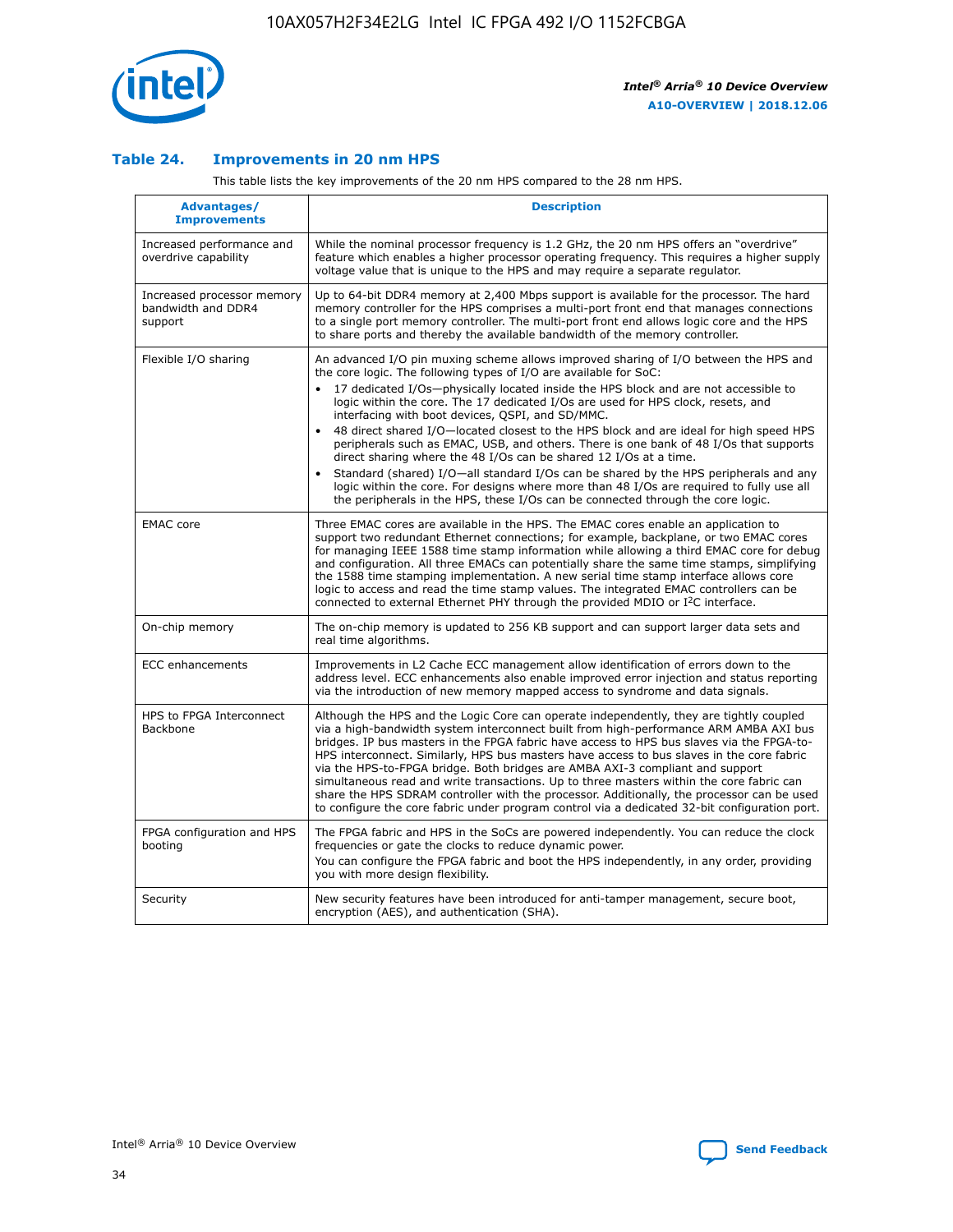

# **Features of the HPS**

The HPS has the following features:

- 1.2-GHz, dual-core ARM Cortex-A9 MPCore processor with up to 1.5-GHz via overdrive
	- ARMv7-A architecture that runs 32-bit ARM instructions, 16-bit and 32-bit Thumb instructions, and 8-bit Java byte codes in Jazelle style
	- Superscalar, variable length, out-of-order pipeline with dynamic branch prediction
	- Instruction Efficiency 2.5 MIPS/MHz, which provides total performance of 7500 MIPS at 1.5 GHz
- Each processor core includes:
	- 32 KB of L1 instruction cache, 32 KB of L1 data cache
	- Single- and double-precision floating-point unit and NEON media engine
	- CoreSight debug and trace technology
	- Snoop Control Unit (SCU) and Acceleration Coherency Port (ACP)
- 512 KB of shared L2 cache
- 256 KB of scratch RAM
- Hard memory controller with support for DDR3, DDR4 and optional error correction code (ECC) support
- Multiport Front End (MPFE) Scheduler interface to the hard memory controller
- 8-channel direct memory access (DMA) controller
- QSPI flash controller with SIO, DIO, QIO SPI Flash support
- NAND flash controller (ONFI 1.0 or later) with DMA and ECC support, updated to support 8 and 16-bit Flash devices and new command DMA to offload CPU for fast power down recovery
- Updated SD/SDIO/MMC controller to eMMC 4.5 with DMA with CE-ATA digital command support
- 3 10/100/1000 Ethernet media access control (MAC) with DMA
- 2 USB On-the-Go (OTG) controllers with DMA
- $\bullet$  5 I<sup>2</sup>C controllers (3 can be used by EMAC for MIO to external PHY)
- 2 UART 16550 Compatible controllers
- 4 serial peripheral interfaces (SPI) (2 Master, 2 Slaves)
- 62 programmable general-purpose I/Os, which includes 48 direct share I/Os that allows the HPS peripherals to connect directly to the FPGA I/Os
- 7 general-purpose timers
- 4 watchdog timers
- Anti-tamper, Secure Boot, Encryption (AES) and Authentication (SHA)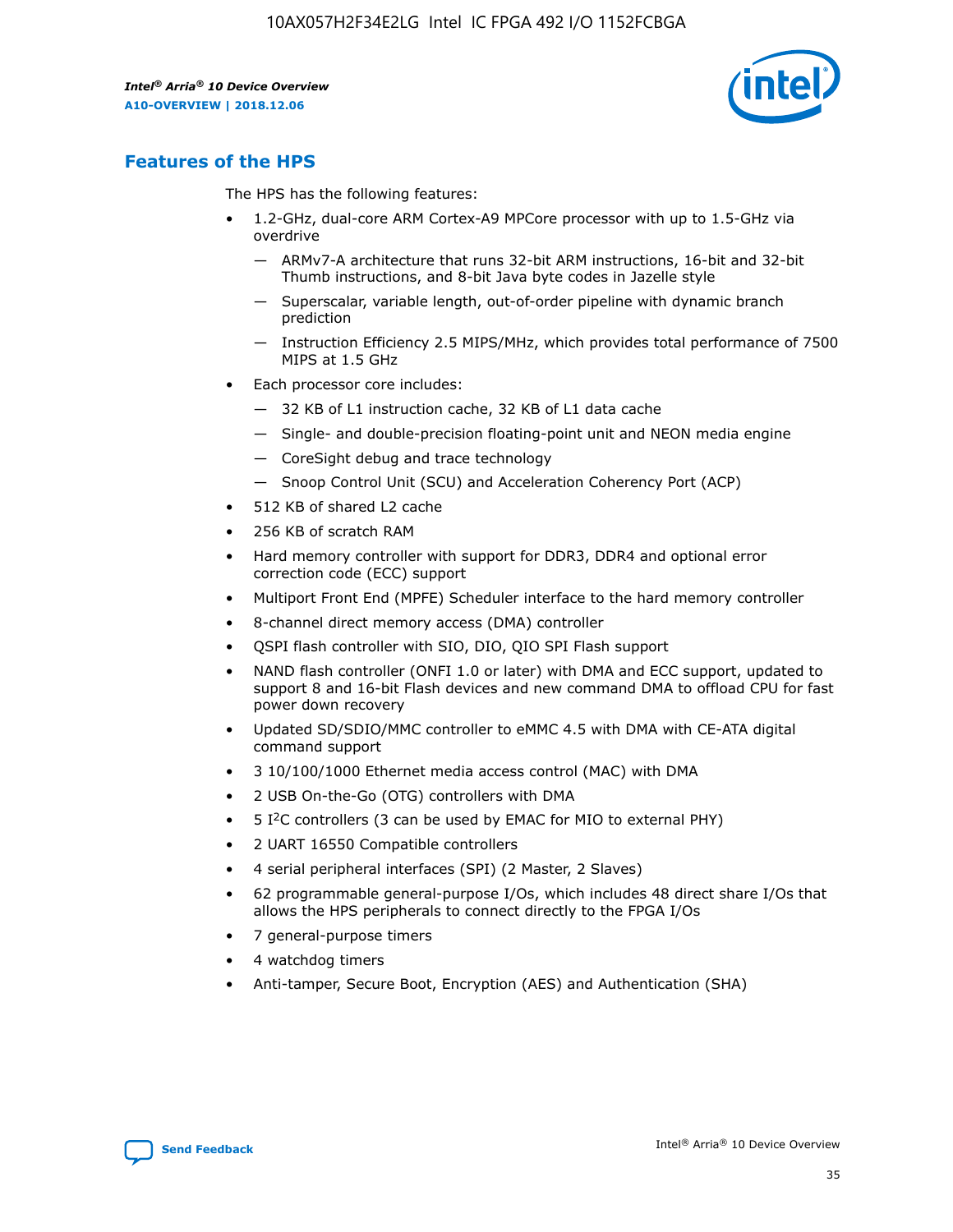

## **System Peripherals and Debug Access Port**

Each Ethernet MAC, USB OTG, NAND flash controller, and SD/MMC controller module has an integrated DMA controller. For modules without an integrated DMA controller, an additional DMA controller module provides up to eight channels of high-bandwidth data transfers. Peripherals that communicate off-chip are multiplexed with other peripherals at the HPS pin level. This allows you to choose which peripherals interface with other devices on your PCB.

The debug access port provides interfaces to industry standard JTAG debug probes and supports ARM CoreSight debug and core traces to facilitate software development.

## **HPS–FPGA AXI Bridges**

The HPS–FPGA bridges, which support the Advanced Microcontroller Bus Architecture (AMBA) Advanced eXtensible Interface (AXI™) specifications, consist of the following bridges:

- FPGA-to-HPS AMBA AXI bridge—a high-performance bus supporting 32, 64, and 128 bit data widths that allows the FPGA fabric to issue transactions to slaves in the HPS.
- HPS-to-FPGA Avalon/AMBA AXI bridge—a high-performance bus supporting 32, 64, and 128 bit data widths that allows the HPS to issue transactions to slaves in the FPGA fabric.
- Lightweight HPS-to-FPGA AXI bridge—a lower latency 32 bit width bus that allows the HPS to issue transactions to soft peripherals in the FPGA fabric. This bridge is primarily used for control and status register (CSR) accesses to peripherals in the FPGA fabric.

The HPS–FPGA AXI bridges allow masters in the FPGA fabric to communicate with slaves in the HPS logic, and vice versa. For example, the HPS-to-FPGA AXI bridge allows you to share memories instantiated in the FPGA fabric with one or both microprocessors in the HPS, while the FPGA-to-HPS AXI bridge allows logic in the FPGA fabric to access the memory and peripherals in the HPS.

Each HPS–FPGA bridge also provides asynchronous clock crossing for data transferred between the FPGA fabric and the HPS.

#### **HPS SDRAM Controller Subsystem**

The HPS SDRAM controller subsystem contains a multiport SDRAM controller and DDR PHY that are shared between the FPGA fabric (through the FPGA-to-HPS SDRAM interface), the level 2 (L2) cache, and the level 3 (L3) system interconnect. The FPGA-to-HPS SDRAM interface supports AMBA AXI and Avalon® Memory-Mapped (Avalon-MM) interface standards, and provides up to six individual ports for access by masters implemented in the FPGA fabric.

The HPS SDRAM controller supports up to 3 masters (command ports), 3x 64-bit read data ports and 3x 64-bit write data ports.

To maximize memory performance, the SDRAM controller subsystem supports command and data reordering, deficit round-robin arbitration with aging, and high-priority bypass features.

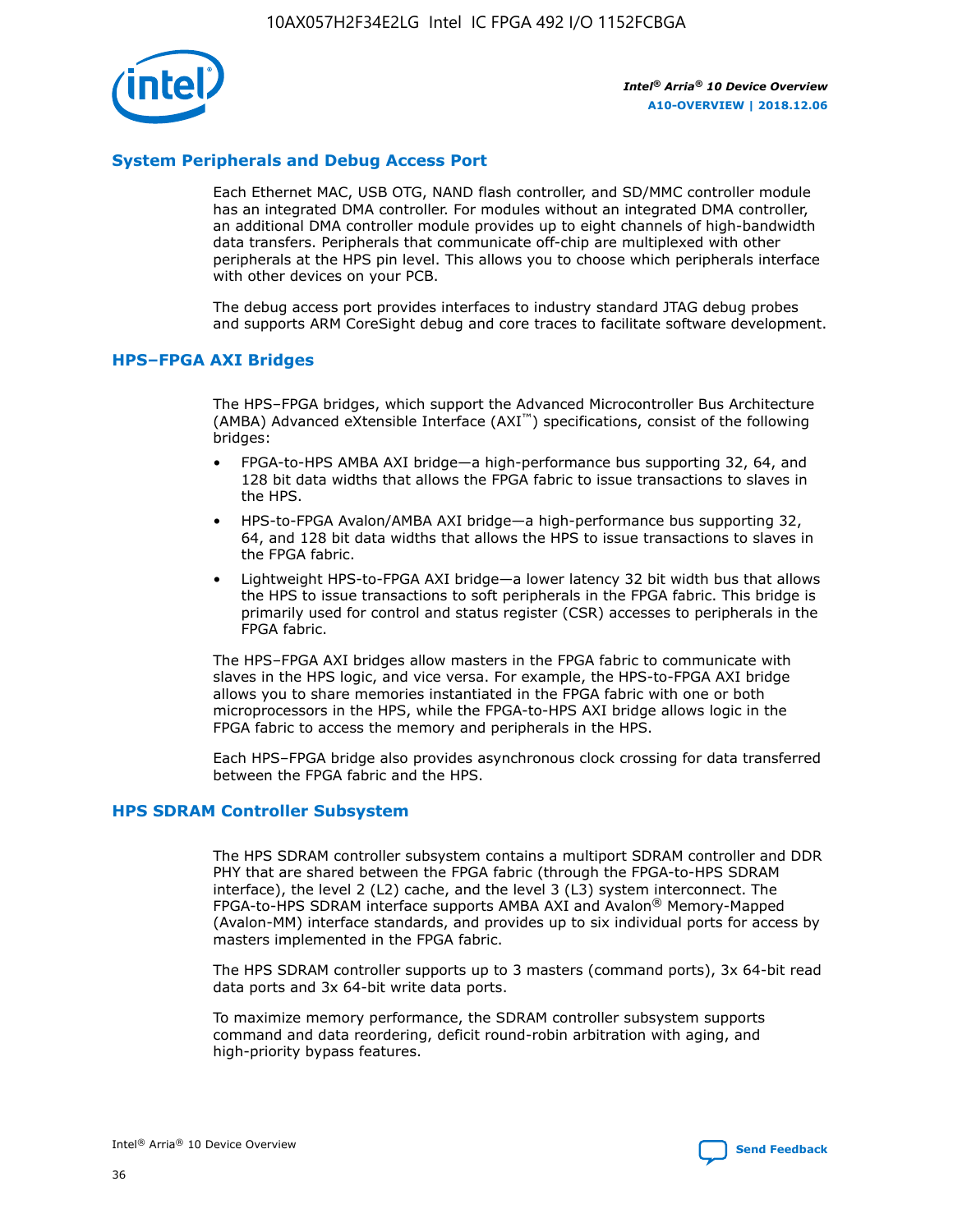

# **FPGA Configuration and HPS Booting**

The FPGA fabric and HPS in the SoC FPGA must be powered at the same time. You can reduce the clock frequencies or gate the clocks to reduce dynamic power.

Once powered, the FPGA fabric and HPS can be configured independently thus providing you with more design flexibility:

- You can boot the HPS independently. After the HPS is running, the HPS can fully or partially reconfigure the FPGA fabric at any time under software control. The HPS can also configure other FPGAs on the board through the FPGA configuration controller.
- Configure the FPGA fabric first, and then boot the HPS from memory accessible to the FPGA fabric.

## **Hardware and Software Development**

For hardware development, you can configure the HPS and connect your soft logic in the FPGA fabric to the HPS interfaces using the Platform Designer system integration tool in the Intel Quartus Prime software.

For software development, the ARM-based SoC FPGA devices inherit the rich software development ecosystem available for the ARM Cortex-A9 MPCore processor. The software development process for Intel SoC FPGAs follows the same steps as those for other SoC devices from other manufacturers. Support for Linux\*, VxWorks\*, and other operating systems are available for the SoC FPGAs. For more information on the operating systems support availability, contact the Intel FPGA sales team.

You can begin device-specific firmware and software development on the Intel SoC FPGA Virtual Target. The Virtual Target is a fast PC-based functional simulation of a target development system—a model of a complete development board. The Virtual Target enables the development of device-specific production software that can run unmodified on actual hardware.

# **Dynamic and Partial Reconfiguration**

The Intel Arria 10 devices support dynamic and partial reconfiguration. You can use dynamic and partial reconfiguration simultaneously to enable seamless reconfiguration of both the device core and transceivers.

# **Dynamic Reconfiguration**

You can reconfigure the PMA and PCS blocks while the device continues to operate. This feature allows you to change the data rates, protocol, and analog settings of a channel in a transceiver bank without affecting on-going data transfer in other transceiver banks. This feature is ideal for applications that require dynamic multiprotocol or multirate support.

# **Partial Reconfiguration**

Using partial reconfiguration, you can reconfigure some parts of the device while keeping the device in operation.

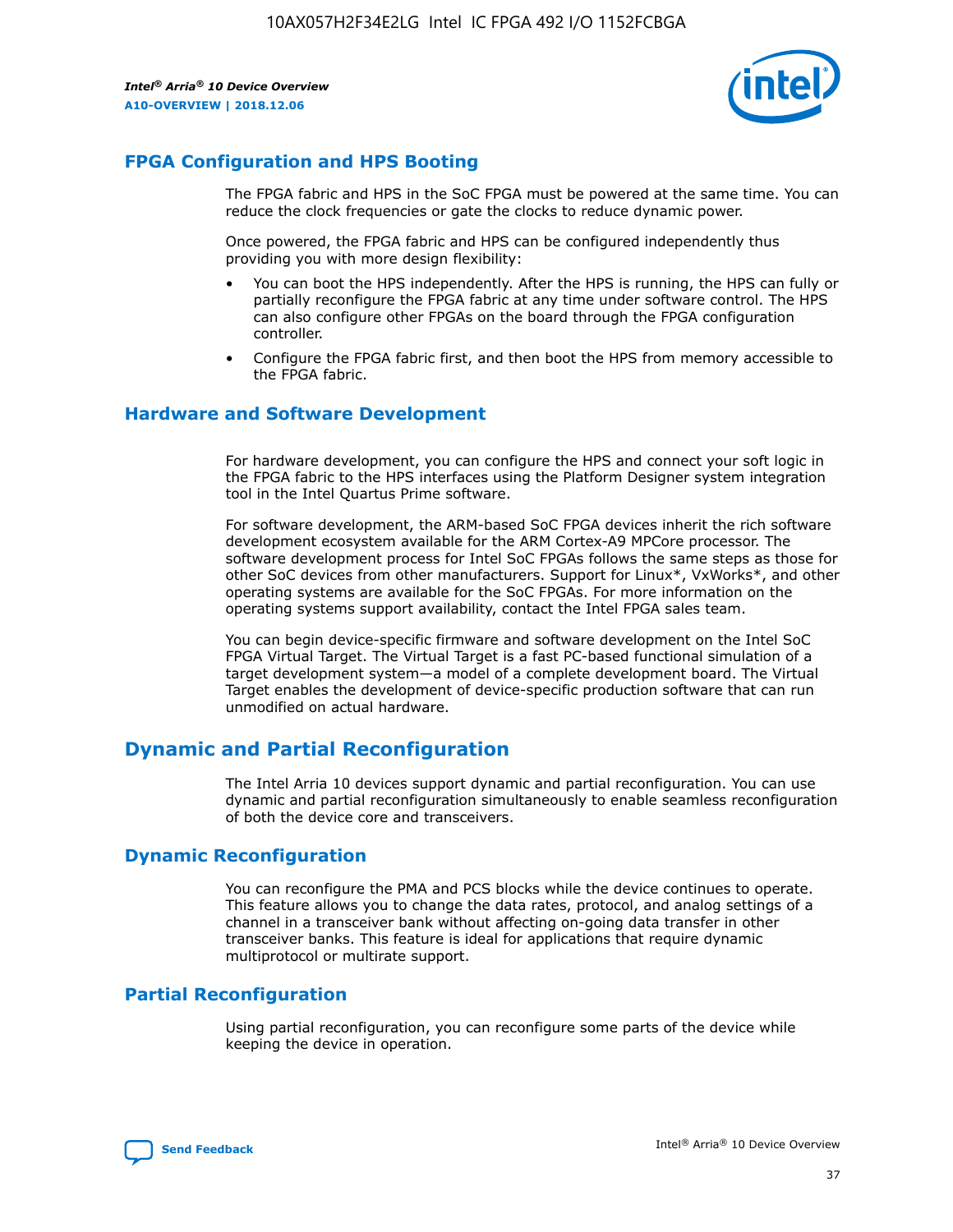

Instead of placing all device functions in the FPGA fabric, you can store some functions that do not run simultaneously in external memory and load them only when required. This capability increases the effective logic density of the device, and lowers cost and power consumption.

In the Intel solution, you do not have to worry about intricate device architecture to perform a partial reconfiguration. The partial reconfiguration capability is built into the Intel Quartus Prime design software, making such time-intensive task simple.

Intel Arria 10 devices support partial reconfiguration in the following configuration options:

- Using an internal host:
	- All supported configuration modes where the FPGA has access to external memory devices such as serial and parallel flash memory.
	- Configuration via Protocol [CvP (PCIe)]
- Using an external host—passive serial (PS), fast passive parallel (FPP) x8, FPP x16, and FPP x32 I/O interface.

# **Enhanced Configuration and Configuration via Protocol**

## **Table 25. Configuration Schemes and Features of Intel Arria 10 Devices**

Intel Arria 10 devices support 1.8 V programming voltage and several configuration schemes.

| <b>Scheme</b>                                                          | <b>Data</b><br><b>Width</b> | <b>Max Clock</b><br>Rate<br>(MHz) | <b>Max Data</b><br>Rate<br>(Mbps)<br>(13) | <b>Decompression</b> | <b>Design</b><br>Security <sup>(1</sup><br>4) | <b>Partial</b><br><b>Reconfiguration</b><br>(15) | <b>Remote</b><br><b>System</b><br><b>Update</b> |
|------------------------------------------------------------------------|-----------------------------|-----------------------------------|-------------------------------------------|----------------------|-----------------------------------------------|--------------------------------------------------|-------------------------------------------------|
| <b>JTAG</b>                                                            | 1 bit                       | 33                                | 33                                        |                      |                                               | Yes(16)                                          |                                                 |
| Active Serial (AS)<br>through the<br>EPCO-L<br>configuration<br>device | 1 bit,<br>4 bits            | 100                               | 400                                       | Yes                  | Yes                                           | $Y_{PS}(16)$                                     | Yes                                             |
| Passive serial (PS)<br>through CPLD or<br>external<br>microcontroller  | 1 bit                       | 100                               | 100                                       | Yes                  | Yes                                           | Yes(16)                                          | Parallel<br>Flash<br>Loader<br>(PFL) IP<br>core |
|                                                                        |                             |                                   |                                           |                      |                                               |                                                  | continued                                       |

<sup>(13)</sup> Enabling either compression or design security features affects the maximum data rate. Refer to the Intel Arria 10 Device Datasheet for more information.

<sup>(14)</sup> Encryption and compression cannot be used simultaneously.

 $<sup>(15)</sup>$  Partial reconfiguration is an advanced feature of the device family. If you are interested in</sup> using partial reconfiguration, contact Intel for support.

 $(16)$  Partial configuration can be performed only when it is configured as internal host.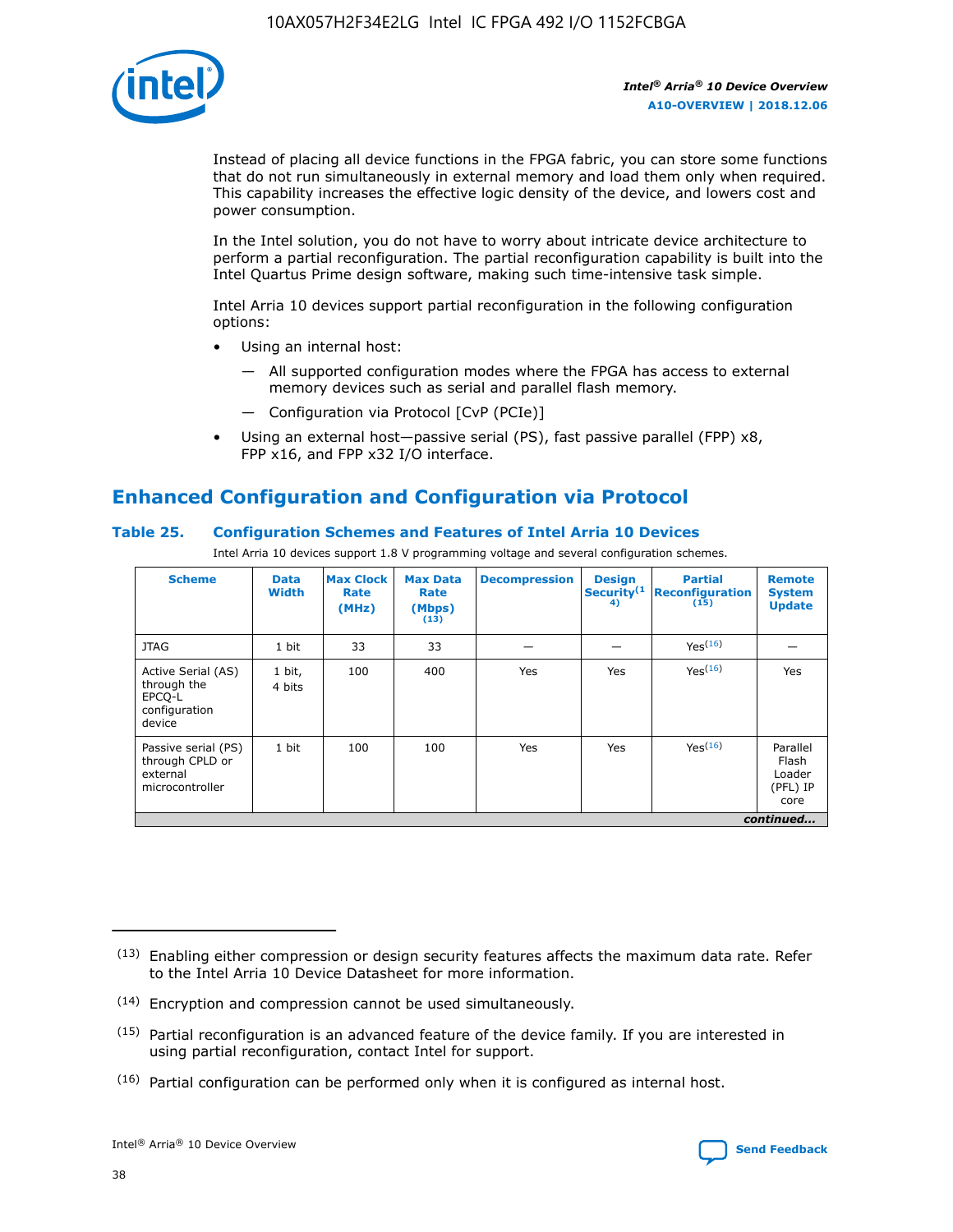

| <b>Scheme</b>                                    | <b>Data</b><br><b>Width</b> | <b>Max Clock</b><br>Rate<br>(MHz) | <b>Max Data</b><br>Rate<br>(Mbps)<br>(13) | <b>Decompression</b> | <b>Design</b><br>Security <sup>(1</sup><br>4) | <b>Partial</b><br><b>Reconfiguration</b><br>(15) | <b>Remote</b><br><b>System</b><br><b>Update</b> |
|--------------------------------------------------|-----------------------------|-----------------------------------|-------------------------------------------|----------------------|-----------------------------------------------|--------------------------------------------------|-------------------------------------------------|
| Fast passive                                     | 8 bits                      | 100                               | 3200                                      | <b>Yes</b>           | Yes                                           | Yes(17)                                          | PFL IP                                          |
| parallel (FPP)<br>through CPLD or                | 16 bits                     |                                   |                                           | Yes                  | Yes                                           |                                                  | core                                            |
| external<br>microcontroller                      | 32 bits                     |                                   |                                           | Yes                  | Yes                                           |                                                  |                                                 |
| Configuration via                                | 16 bits                     | 100                               | 3200                                      | Yes                  | Yes                                           | Yes <sup>(17)</sup>                              |                                                 |
| <b>HPS</b>                                       | 32 bits                     |                                   |                                           | Yes                  | Yes                                           |                                                  |                                                 |
| Configuration via<br>Protocol [CvP<br>$(PCIe^*)$ | x1, x2,<br>x4, x8<br>lanes  |                                   | 8000                                      | Yes                  | Yes                                           | Yes <sup>(16)</sup>                              |                                                 |

You can configure Intel Arria 10 devices through PCIe using Configuration via Protocol (CvP). The Intel Arria 10 CvP implementation conforms to the PCIe 100 ms power-up-to-active time requirement.

#### **Related Information**

[Configuration via Protocol \(CvP\) Implementation in Intel FPGAs User Guide](https://www.intel.com/content/www/us/en/programmable/documentation/dsu1441819344145.html#dsu1442269728522) Provides more information about the CvP configuration scheme.

# **SEU Error Detection and Correction**

Intel Arria 10 devices offer robust and easy-to-use single-event upset (SEU) error detection and correction circuitry.

The detection and correction circuitry includes protection for Configuration RAM (CRAM) programming bits and user memories. The CRAM is protected by a continuously running CRC error detection circuit with integrated ECC that automatically corrects one or two errors and detects higher order multi-bit errors. When more than two errors occur, correction is available through reloading of the core programming file, providing a complete design refresh while the FPGA continues to operate.

The physical layout of the Intel Arria 10 CRAM array is optimized to make the majority of multi-bit upsets appear as independent single-bit or double-bit errors which are automatically corrected by the integrated CRAM ECC circuitry. In addition to the CRAM protection, the M20K memory blocks also include integrated ECC circuitry and are layout-optimized for error detection and correction. The MLAB does not have ECC.

<sup>(17)</sup> Supported at a maximum clock rate of 100 MHz.



 $(13)$  Enabling either compression or design security features affects the maximum data rate. Refer to the Intel Arria 10 Device Datasheet for more information.

<sup>(14)</sup> Encryption and compression cannot be used simultaneously.

 $(15)$  Partial reconfiguration is an advanced feature of the device family. If you are interested in using partial reconfiguration, contact Intel for support.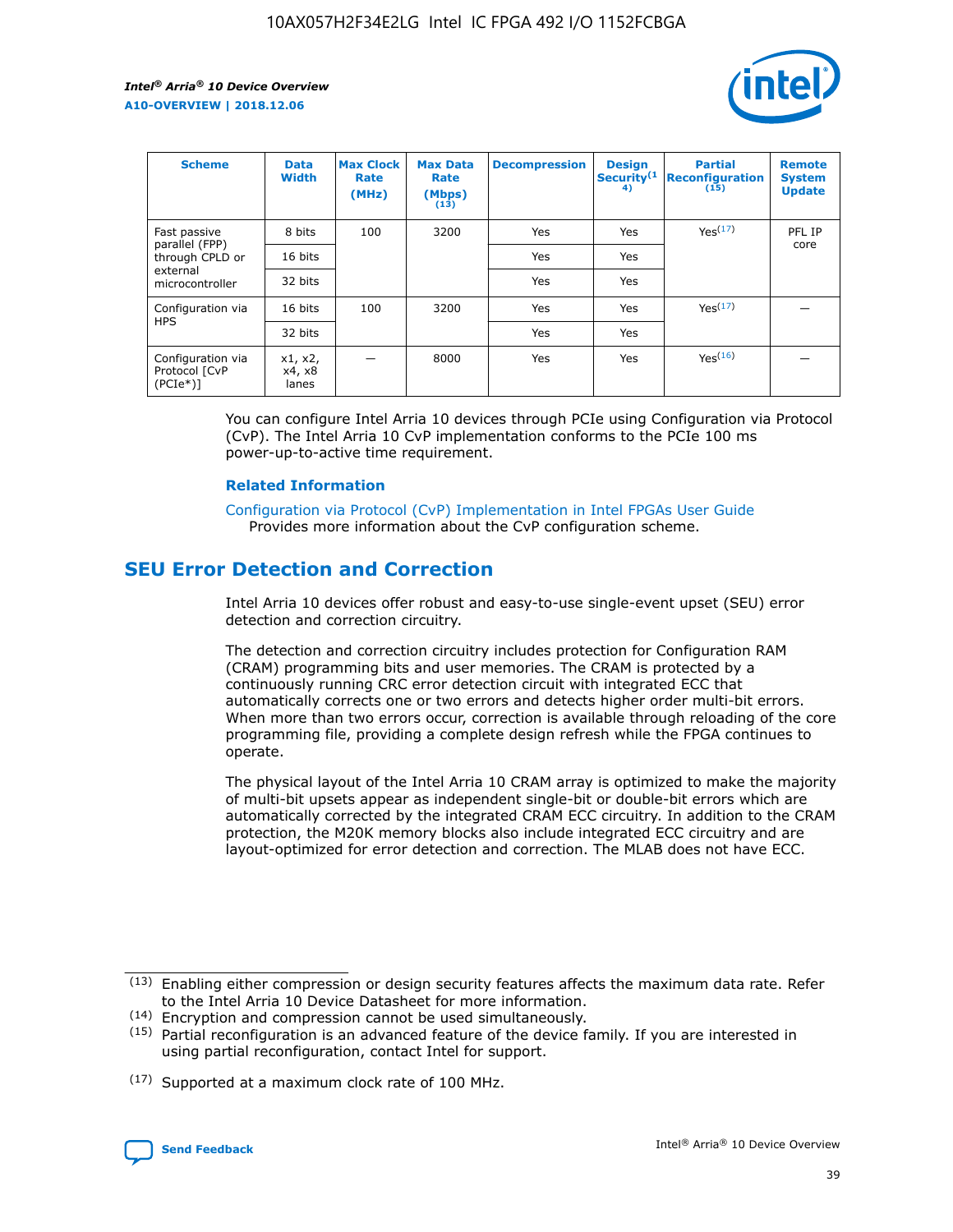

# **Power Management**

Intel Arria 10 devices leverage the advanced 20 nm process technology, a low 0.9 V core power supply, an enhanced core architecture, and several optional power reduction techniques to reduce total power consumption by as much as 40% compared to Arria V devices and as much as 60% compared to Stratix V devices.

The optional power reduction techniques in Intel Arria 10 devices include:

- **SmartVID**—a code is programmed into each device during manufacturing that allows a smart regulator to operate the device at lower core  $V_{CC}$  while maintaining performance
- **Programmable Power Technology**—non-critical timing paths are identified by the Intel Quartus Prime software and the logic in these paths is biased for low power instead of high performance
- **Low Static Power Options**—devices are available with either standard static power or low static power while maintaining performance

Furthermore, Intel Arria 10 devices feature Intel's industry-leading low power transceivers and include a number of hard IP blocks that not only reduce logic resources but also deliver substantial power savings compared to soft implementations. In general, hard IP blocks consume up to 90% less power than the equivalent soft logic implementations.

# **Incremental Compilation**

The Intel Quartus Prime software incremental compilation feature reduces compilation time and helps preserve performance to ease timing closure. The incremental compilation feature enables the partial reconfiguration flow for Intel Arria 10 devices.

Incremental compilation supports top-down, bottom-up, and team-based design flows. This feature facilitates modular, hierarchical, and team-based design flows where different designers compile their respective design sections in parallel. Furthermore, different designers or IP providers can develop and optimize different blocks of the design independently. These blocks can then be imported into the top level project.

# **Document Revision History for Intel Arria 10 Device Overview**

| <b>Document</b><br><b>Version</b> | <b>Changes</b>                                                                                                                                                                                                                                                              |
|-----------------------------------|-----------------------------------------------------------------------------------------------------------------------------------------------------------------------------------------------------------------------------------------------------------------------------|
| 2018.12.06                        | Added links to Intel Arria 10 device errata documents.<br>Removed automotive temperature option from the Intel Arria 10 GX devices.<br>Removed -3 fabric speed grade from the Intel Arria 10 GT devices.<br>Updated power options for the Intel Arria 10 GX and GT devices. |
| 2018.04.09                        | Updated the lowest $V_{CC}$ from 0.83 V to 0.82 V in the topic listing a summary of the device features.                                                                                                                                                                    |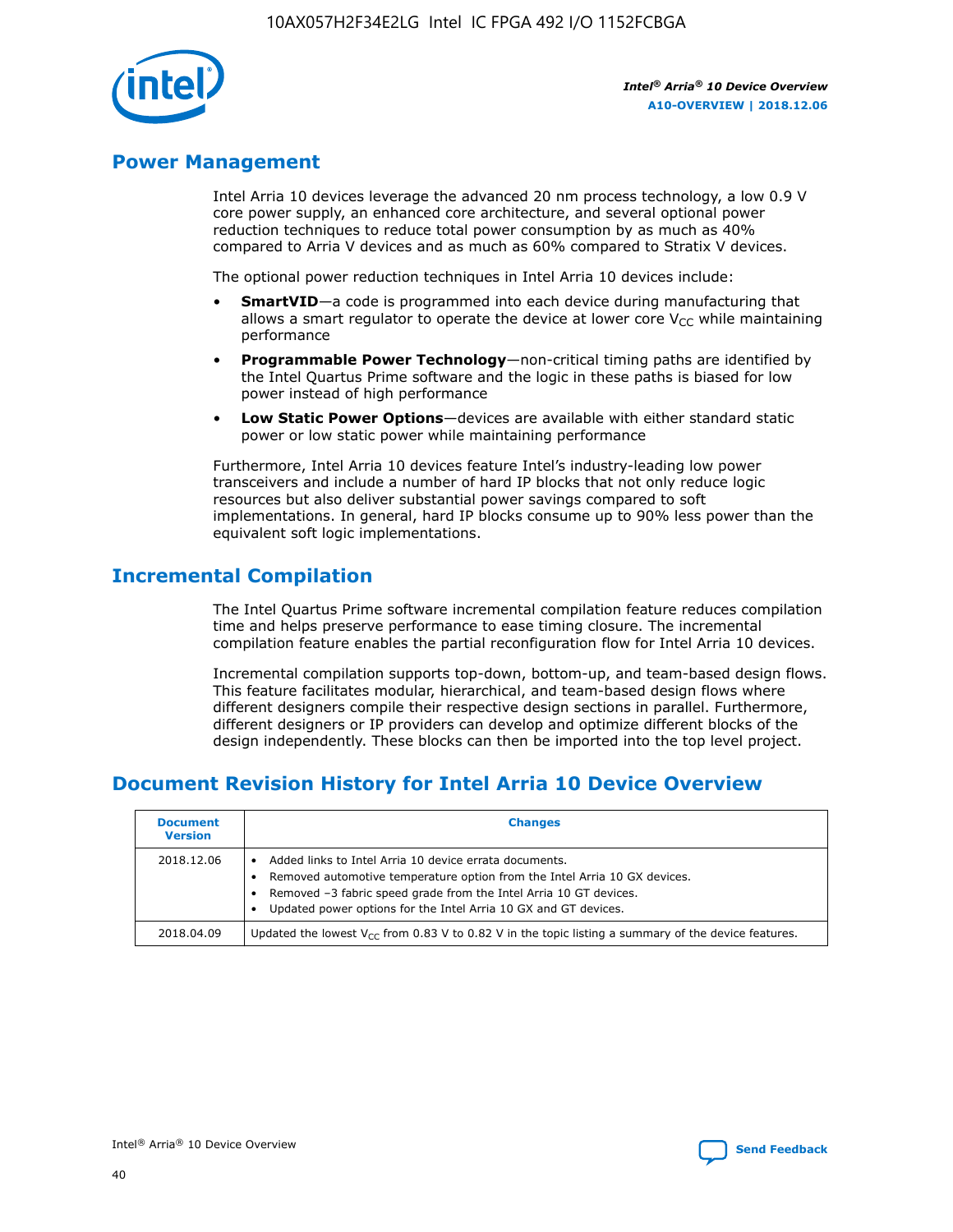*Intel® Arria® 10 Device Overview* **A10-OVERVIEW | 2018.12.06**



| <b>Date</b>    | <b>Version</b> | <b>Changes</b>                                                                                                                                                                                                                                                                                                                                                                                                                                                                                                                                                                                                                                                                                                                                                                                                                                                                                                                                                            |
|----------------|----------------|---------------------------------------------------------------------------------------------------------------------------------------------------------------------------------------------------------------------------------------------------------------------------------------------------------------------------------------------------------------------------------------------------------------------------------------------------------------------------------------------------------------------------------------------------------------------------------------------------------------------------------------------------------------------------------------------------------------------------------------------------------------------------------------------------------------------------------------------------------------------------------------------------------------------------------------------------------------------------|
| January 2018   | 2018.01.17     | Updated the maximum data rate for HPS (Intel Arria 10 SX devices<br>external memory interface DDR3 controller from 2,166 Mbps to 2,133<br>Mbps.<br>Updated maximum frequency supported for half rate QDRII and QDRII<br>+ SRAM to 633 MHz in Memory Standards Supported by the Soft<br>Memory Controller table.<br>Updated transceiver backplane capability to 12.5 Gbps.<br>$\bullet$<br>Removed transceiver speed grade 5 in Sample Ordering Core and<br>Available Options for Intel Arria 10 GX Devices figure.<br>Removed package code 40, low static power, SmartVID, industrial, and<br>military operating temperature support from Sample Ordering Core and<br>Available Options for Intel Arria 10 GT Devices figure.<br>Updated short reach transceiver rate for Intel Arria 10 GT devices to<br>25.8 Gbps.<br>Removed On-Die Instrumentation - EyeQ and Jitter Margin Tool<br>support from PMA Features of the Transceivers in Intel Arria 10 Devices<br>table. |
| September 2017 | 2017.09.20     | Updated the maximum speed of the DDR4 external memory interface from<br>1,333 MHz/2,666 Mbps to 1,200 MHz/2,400 Mbps.                                                                                                                                                                                                                                                                                                                                                                                                                                                                                                                                                                                                                                                                                                                                                                                                                                                     |
| July 2017      | 2017.07.13     | Corrected the automotive temperature range in the figure showing the<br>available options for the Intel Arria 10 GX devices from "-40°C to 100°C"<br>to "-40°C to 125°C".                                                                                                                                                                                                                                                                                                                                                                                                                                                                                                                                                                                                                                                                                                                                                                                                 |
| July 2017      | 2017.07.06     | Added automotive temperature option to Intel Arria 10 GX device family.                                                                                                                                                                                                                                                                                                                                                                                                                                                                                                                                                                                                                                                                                                                                                                                                                                                                                                   |
| May 2017       | 2017.05.08     | Corrected protocol names with "1588" to "IEEE 1588v2".<br>$\bullet$<br>Updated the vertical migration table to remove vertical migration<br>$\bullet$<br>between Intel Arria 10 GX and Intel Arria 10 SX device variants.<br>Removed all "Preliminary" marks.<br>$\bullet$                                                                                                                                                                                                                                                                                                                                                                                                                                                                                                                                                                                                                                                                                                |
| March 2017     | 2017.03.15     | Removed the topic about migration from Intel Arria 10 to Intel Stratix<br>10 devices.<br>Rebranded as Intel.<br>$\bullet$                                                                                                                                                                                                                                                                                                                                                                                                                                                                                                                                                                                                                                                                                                                                                                                                                                                 |
| October 2016   | 2016.10.31     | Removed package F36 from Intel Arria 10 GX devices.<br>Updated Intel Arria 10 GT sample ordering code and maximum GX<br>$\bullet$<br>transceiver count. Intel Arria 10 GT devices are available only in the<br>SF45 package option with a maximum of 72 transceivers.                                                                                                                                                                                                                                                                                                                                                                                                                                                                                                                                                                                                                                                                                                     |
| May 2016       | 2016.05.02     | Updated the FPGA Configuration and HPS Booting topic.<br>$\bullet$<br>Remove V <sub>CC</sub> PowerManager from the Summary of Features, Power<br>Management and Arria 10 Device Variants and packages topics. This<br>feature is no longer supported in Arria 10 devices.<br>Removed LPDDR3 from the Memory Standards Supported by the HPS<br>Hard Memory Controller table in the Memory Standards Supported by<br>Intel Arria 10 Devices topic. This standard is only supported by the<br>FPGA.<br>Removed transceiver speed grade 5 from the Device Variants and<br>Packages topic for Arria 10 GX and SX devices.                                                                                                                                                                                                                                                                                                                                                      |
| February 2016  | 2016.02.11     | Changed the maximum Arria 10 GT datarate to 25.8 Gbps and the<br>minimum datarate to 1 Gbps globally.<br>Revised the state for Core clock networks in the Summary of Features<br>$\bullet$<br>topic.<br>Changed the transceiver parameters in the "Summary of Features for<br>$\bullet$<br>Arria 10 Devices" table.<br>• Changed the transceiver parameters in the "Maximum Resource Counts<br>for Arria 10 GT Devices" table.<br>Changed the package availability for GT devices in the "Package Plan<br>for Arria 10 GT Devices" table.<br>Changed the package configurations for GT devices in the "Migration"<br>Capability Across Arria 10 Product Lines" figure.<br>continued                                                                                                                                                                                                                                                                                       |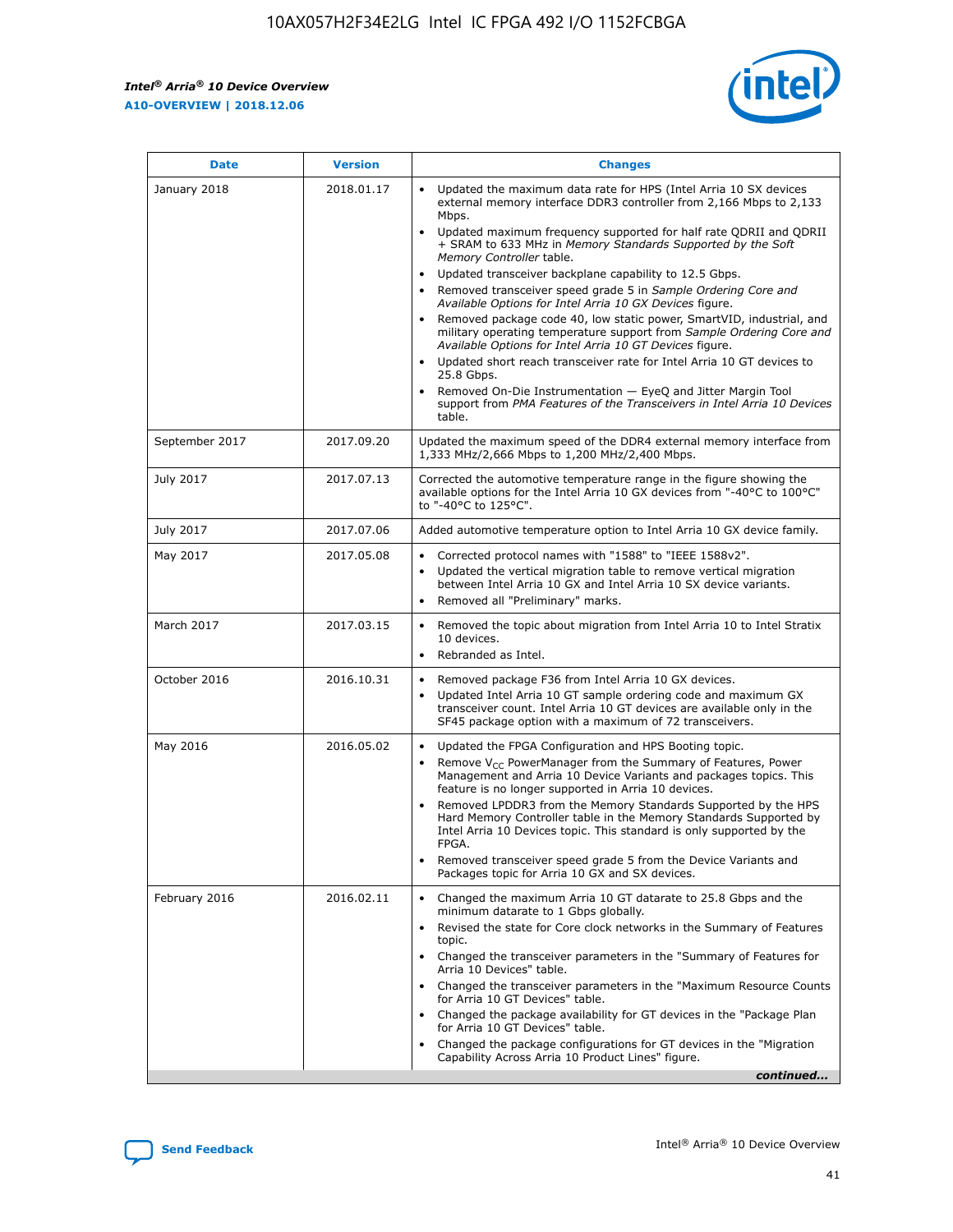

| <b>Date</b>   | <b>Version</b> | <b>Changes</b>                                                                                                                                                               |
|---------------|----------------|------------------------------------------------------------------------------------------------------------------------------------------------------------------------------|
|               |                | • Changed transceiver parameters in the "Low Power Serial Transceivers"<br>section.                                                                                          |
|               |                | • Changed the transceiver descriptions in the "Device Variants for the<br>Arria 10 Device Family" table.                                                                     |
|               |                | Changed the "Sample Ordering Code and Available Options for Arria 10<br>$\bullet$<br>GT Devices" figure.                                                                     |
|               |                | Changed the datarates for GT devices in the "PMA Features" section.                                                                                                          |
|               |                | Changed the datarates for GT devices in the "PCS Features" section.<br>$\bullet$                                                                                             |
| December 2015 | 2015.12.14     | Updated the number of M20K memory blocks for Arria 10 GX 660 from<br>2133 to 2131 and corrected the total RAM bit from 48,448 Kb to<br>48,408 Kb.                            |
|               |                | Corrected the number of DSP blocks for Arria 10 GX 660 from 1688 to<br>1687 in the table listing floating-point arithmetic resources.                                        |
| November 2015 | 2015.11.02     | Updated the maximum resources for Arria 10 GX 220, GX 320, GX 480,<br>$\bullet$<br>GX 660, SX 220, SX 320, SX 480, and SX 660.                                               |
|               |                | • Updated resource count for Arria 10 GX 320, GX 480, GX 660, SX 320,<br>SX 480, a SX 660 devices in Number of Multipliers in Intel Arria 10<br><b>Devices</b> table.        |
|               |                | Updated the available options for Arria 10 GX, GT, and SX.                                                                                                                   |
|               |                | Changed instances of Quartus II to Quartus Prime.<br>$\bullet$                                                                                                               |
| June 2015     | 2015.06.15     | Corrected label for Intel Arria 10 GT product lines in the vertical migration<br>figure.                                                                                     |
| May 2015      | 2015.05.15     | Corrected the DDR3 half rate and quarter rate maximum frequencies in the<br>table that lists the memory standards supported by the Intel Arria 10 hard<br>memory controller. |
| May 2015      | 2015.05.04     | • Added support for 13.5G JESD204b in the Summary of Features table.<br>• Added a link to Arria 10 GT Channel Usage in the Arria 10 GT Package<br>Plan topic.                |
|               |                | • Added a note to the table, Maximum Resource Counts for Arria 10 GT<br>devices.                                                                                             |
|               |                | • Updated the power requirements of the transceivers in the Low Power<br>Serial Transceivers topic.                                                                          |
| January 2015  | 2015.01.23     | • Added floating point arithmetic features in the Summary of Features<br>table.                                                                                              |
|               |                | • Updated the total embedded memory from 38.38 megabits (Mb) to<br>65.6 Mb.                                                                                                  |
|               |                | • Updated the table that lists the memory standards supported by Intel<br>Arria 10 devices.                                                                                  |
|               |                | Removed support for DDR3U, LPDDR3 SDRAM, RLDRAM 2, and DDR2.                                                                                                                 |
|               |                | Moved RLDRAM 3 support from hard memory controller to soft memory<br>controller. RLDRAM 3 support uses hard PHY with soft memory<br>controller.                              |
|               |                | Added soft memory controller support for QDR IV.<br>٠                                                                                                                        |
|               |                | Updated the maximum resource count table to include the number of<br>hard memory controllers available in each device variant.                                               |
|               |                | Updated the transceiver PCS data rate from 12.5 Gbps to 12 Gbps.<br>$\bullet$                                                                                                |
|               |                | Updated the max clock rate of PS, FPP x8, FPP x16, and Configuration<br>via HPS from 125 MHz to 100 MHz.                                                                     |
|               |                | Added a feature for fractional synthesis PLLs: PLL cascading.                                                                                                                |
|               |                | Updated the HPS programmable general-purpose I/Os from 54 to 62.<br>$\bullet$<br>continued                                                                                   |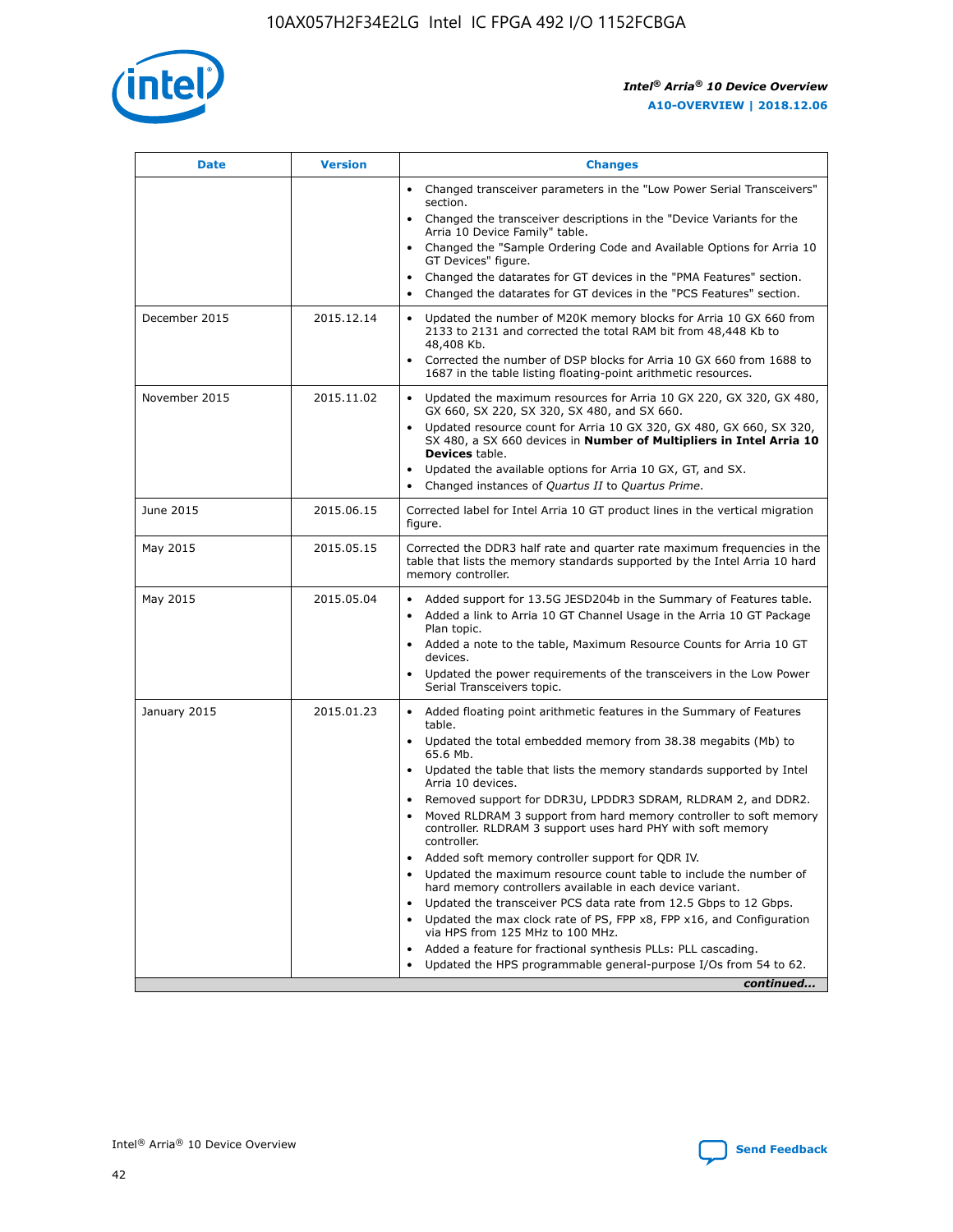r



| <b>Date</b>    | <b>Version</b> | <b>Changes</b>                                                                                                                                                                                                                                                                                                                                                                                                                                                                                                                                      |
|----------------|----------------|-----------------------------------------------------------------------------------------------------------------------------------------------------------------------------------------------------------------------------------------------------------------------------------------------------------------------------------------------------------------------------------------------------------------------------------------------------------------------------------------------------------------------------------------------------|
| September 2014 | 2014.09.30     | Corrected the 3 V I/O and LVDS I/O counts for F35 and F36 packages<br>$\bullet$<br>of Arria 10 GX.<br>Corrected the 3 V I/O, LVDS I/O, and transceiver counts for the NF40<br>$\bullet$<br>package of the Arria GX 570 and 660.<br>Removed 3 V I/O, LVDS I/O, and transceiver counts for the NF40<br>$\bullet$<br>package of the Arria GX 900 and 1150. The NF40 package is not<br>available for Arria 10 GX 900 and 1150.                                                                                                                          |
| August 2014    | 2014.08.18     | Updated Memory (Kb) M20K maximum resources for Arria 10 GX 660<br>devices from 42,660 to 42,620.<br>Added GPIO columns consisting of LVDS I/O Bank and 3V I/O Bank in<br>$\bullet$<br>the Package Plan table.<br>Added how to use memory interface clock frequency higher than 533<br>$\bullet$<br>MHz in the I/O vertical migration.<br>Added information to clarify that RLDRAM3 support uses hard PHY with<br>$\bullet$<br>soft memory controller.<br>Added variable precision DSP blocks support for floating-point<br>$\bullet$<br>arithmetic. |
| June 2014      | 2014.06.19     | Updated number of dedicated I/Os in the HPS block to 17.                                                                                                                                                                                                                                                                                                                                                                                                                                                                                            |
| February 2014  | 2014.02.21     | Updated transceiver speed grade options for GT devices in Figure 2.                                                                                                                                                                                                                                                                                                                                                                                                                                                                                 |
| February 2014  | 2014.02.06     | Updated data rate for Arria 10 GT devices from 28.1 Gbps to 28.3 Gbps.                                                                                                                                                                                                                                                                                                                                                                                                                                                                              |
| December 2013  | 2013.12.10     | Updated the HPS memory standards support from LPDDR2 to LPDDR3.<br>Updated HPS block diagram to include dedicated HPS I/O and FPGA<br>$\bullet$<br>Configuration blocks as well as repositioned SD/SDIO/MMC, DMA, SPI<br>and NAND Flash with ECC blocks.                                                                                                                                                                                                                                                                                            |
| December 2013  | 2013.12.02     | Initial release.                                                                                                                                                                                                                                                                                                                                                                                                                                                                                                                                    |